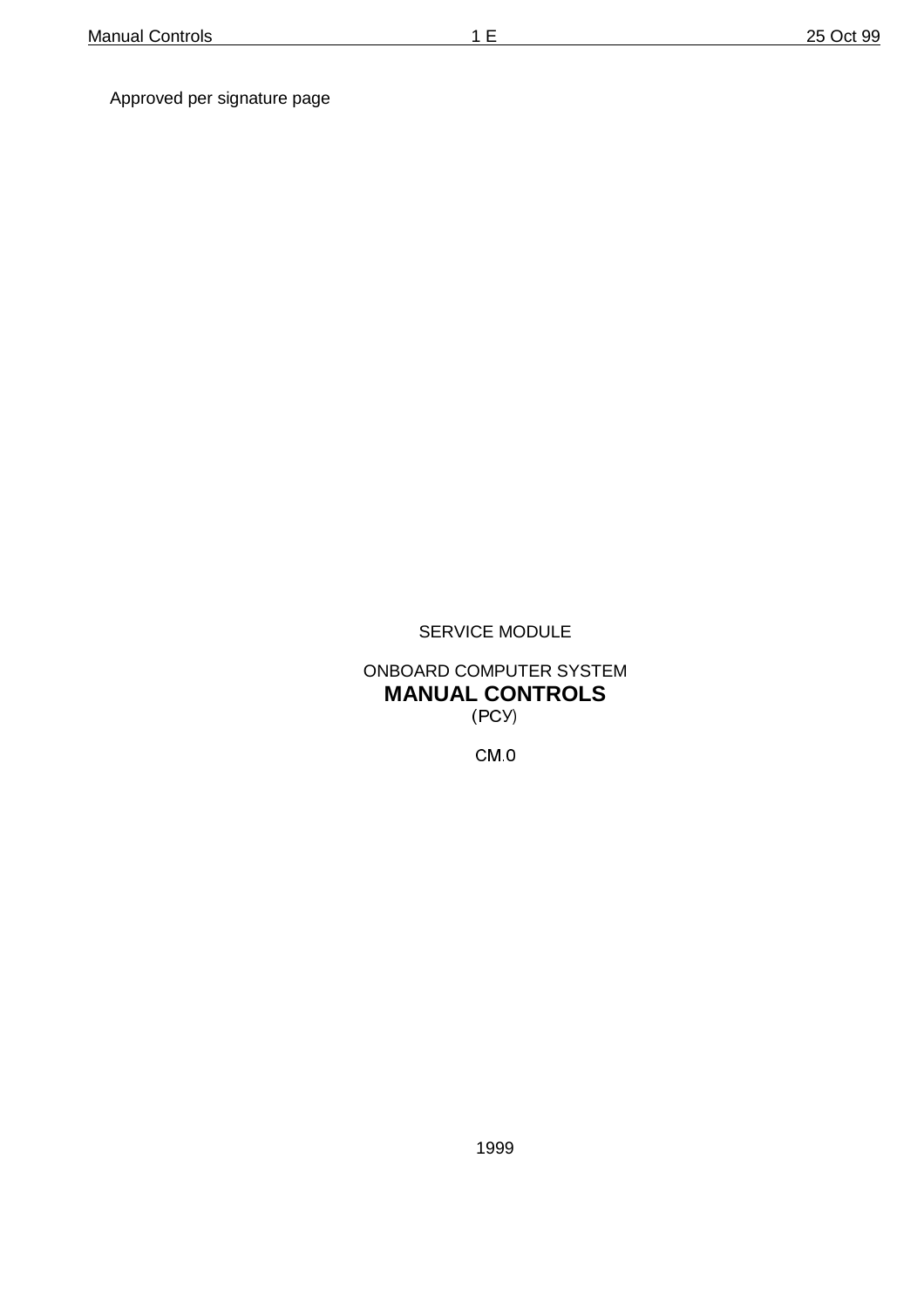# **Issue Dates and Revision Log**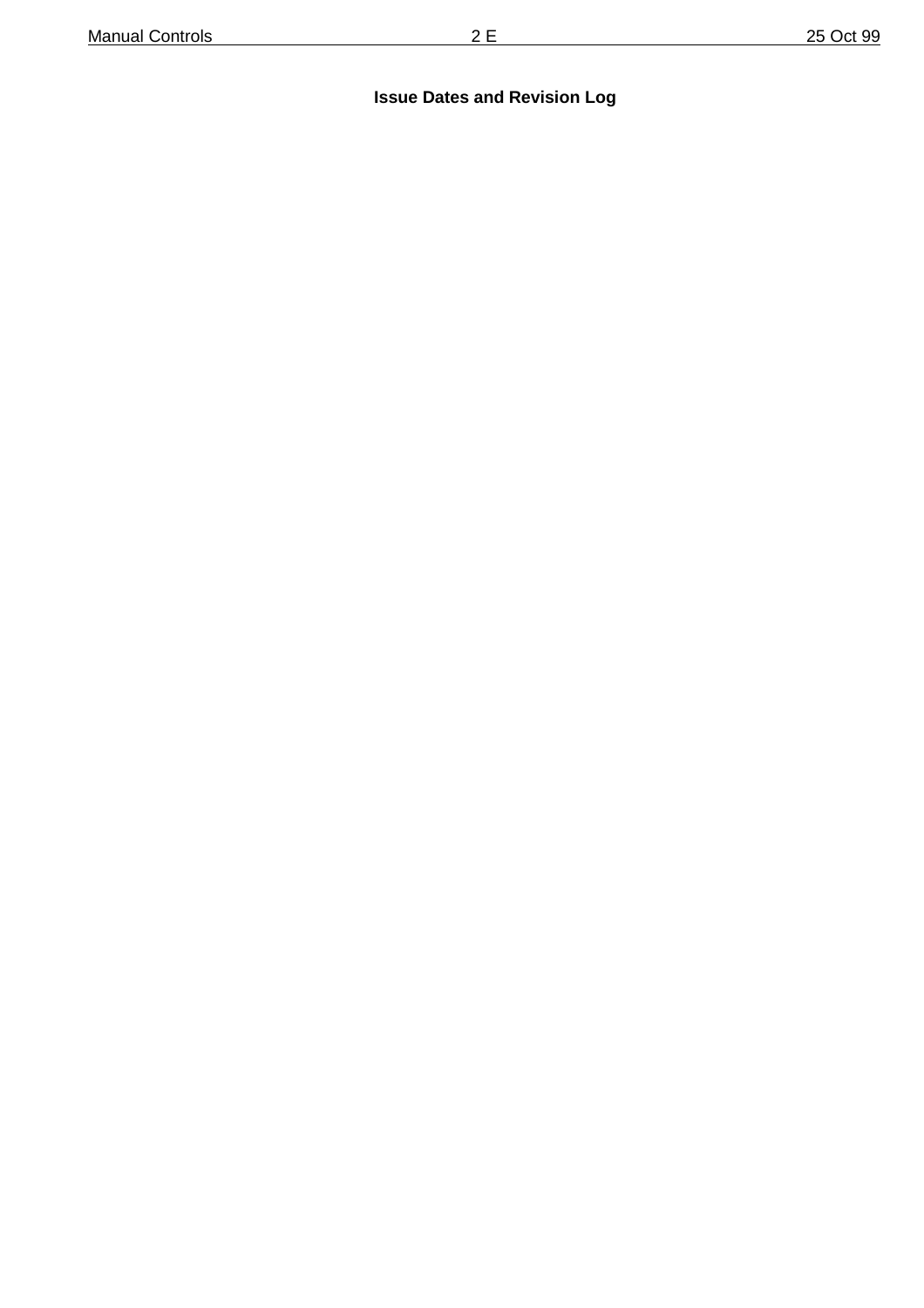# **TABLE OF CONTENTS**

| 2.6.1.3. COMMAND OUTPUT USING COMMAND ID CODE  2-6                |  |
|-------------------------------------------------------------------|--|
|                                                                   |  |
|                                                                   |  |
|                                                                   |  |
|                                                                   |  |
|                                                                   |  |
|                                                                   |  |
|                                                                   |  |
|                                                                   |  |
|                                                                   |  |
|                                                                   |  |
|                                                                   |  |
|                                                                   |  |
| 2.6.5.2. NETWORK CONFIGURATION AND COMM SETTING  2-10             |  |
|                                                                   |  |
| 2.6.5.4. CONTROL, STATUS AND EVENT MODE OPERATION  2-12           |  |
|                                                                   |  |
|                                                                   |  |
|                                                                   |  |
|                                                                   |  |
|                                                                   |  |
|                                                                   |  |
|                                                                   |  |
|                                                                   |  |
| 2.11.1. SCREEN OR CONTROL PANEL CIRCUIT BREAKER FUSE BURNOUT 2-15 |  |
| 2.11.2. PANEL HARDWARE AND SOFTWARE MALFUNCTION  2-16             |  |
|                                                                   |  |
|                                                                   |  |
|                                                                   |  |
|                                                                   |  |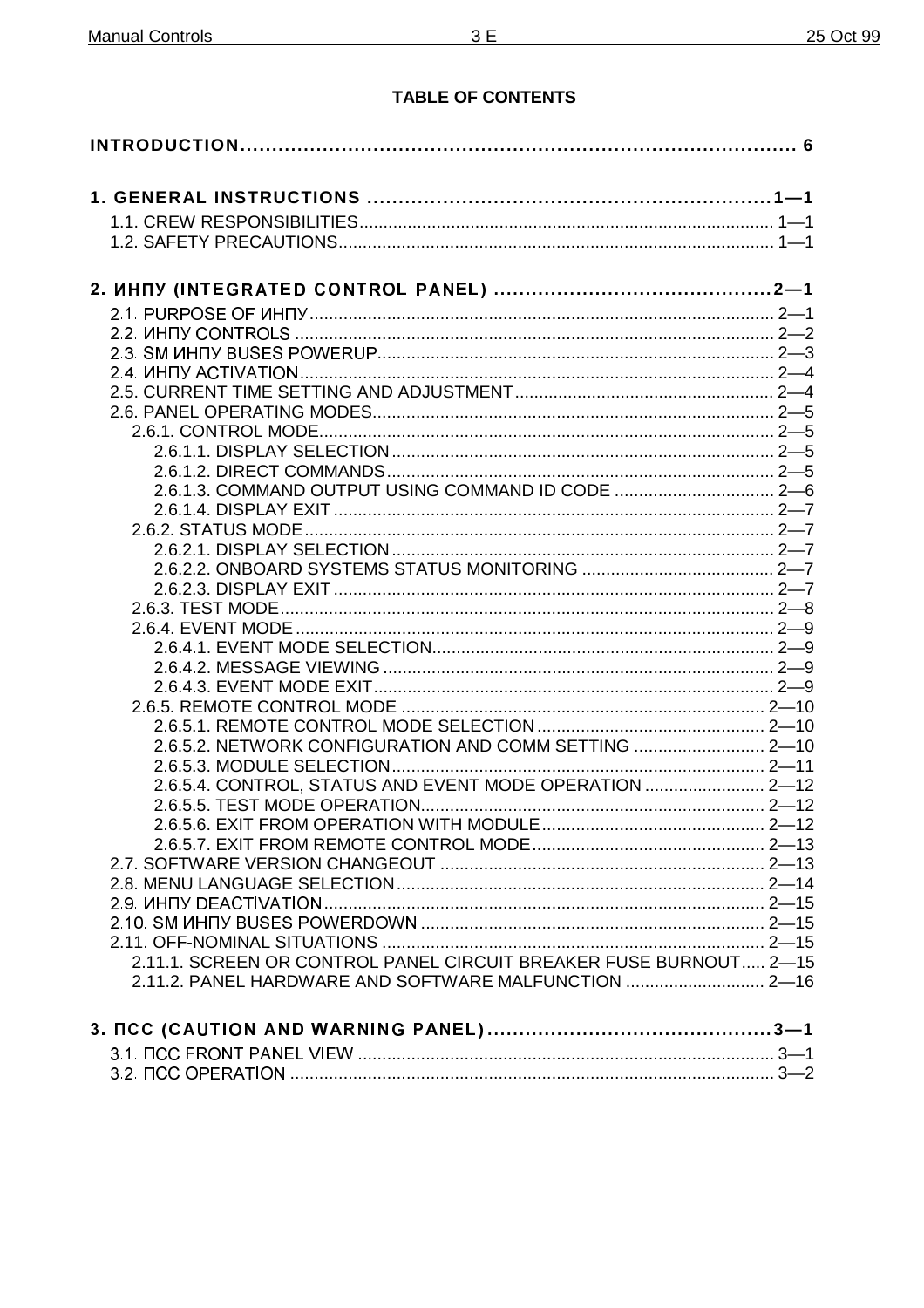| 3.2.3. CREW ACTIONS IF EMERGENCY CLASS EVENT IS ANNUNCIATED          |  |
|----------------------------------------------------------------------|--|
|                                                                      |  |
|                                                                      |  |
| 3.2.3.2. CREW ACTIONS AFTER WARNING CLASS EVENT ANNUNCIATION 3-4     |  |
| 3.2.3.3. CREW ACTION AFTER CAUTION CLASS EVENT ANNUNCIATION  3-4     |  |
|                                                                      |  |
| 3.2.5. MANUAL ACTIVATION OF FIRE, AP/AT, ATM EMERGENCY               |  |
|                                                                      |  |
|                                                                      |  |
|                                                                      |  |
|                                                                      |  |
|                                                                      |  |
|                                                                      |  |
|                                                                      |  |
|                                                                      |  |
|                                                                      |  |
| 4.2.2. CURRENT TIME AND DATE SETTING OR ADJUSTMENT 4-2               |  |
|                                                                      |  |
|                                                                      |  |
|                                                                      |  |
|                                                                      |  |
|                                                                      |  |
| 5.2. SIMVOL-TS RECONFIGURATION FOR OTHER 5 ФИ AND БКТС CHANNELS  5-1 |  |
|                                                                      |  |
|                                                                      |  |
|                                                                      |  |
|                                                                      |  |
|                                                                      |  |
|                                                                      |  |
|                                                                      |  |
|                                                                      |  |
|                                                                      |  |
|                                                                      |  |
|                                                                      |  |
|                                                                      |  |
|                                                                      |  |
|                                                                      |  |
|                                                                      |  |
|                                                                      |  |
|                                                                      |  |
|                                                                      |  |
|                                                                      |  |
|                                                                      |  |
|                                                                      |  |
|                                                                      |  |
|                                                                      |  |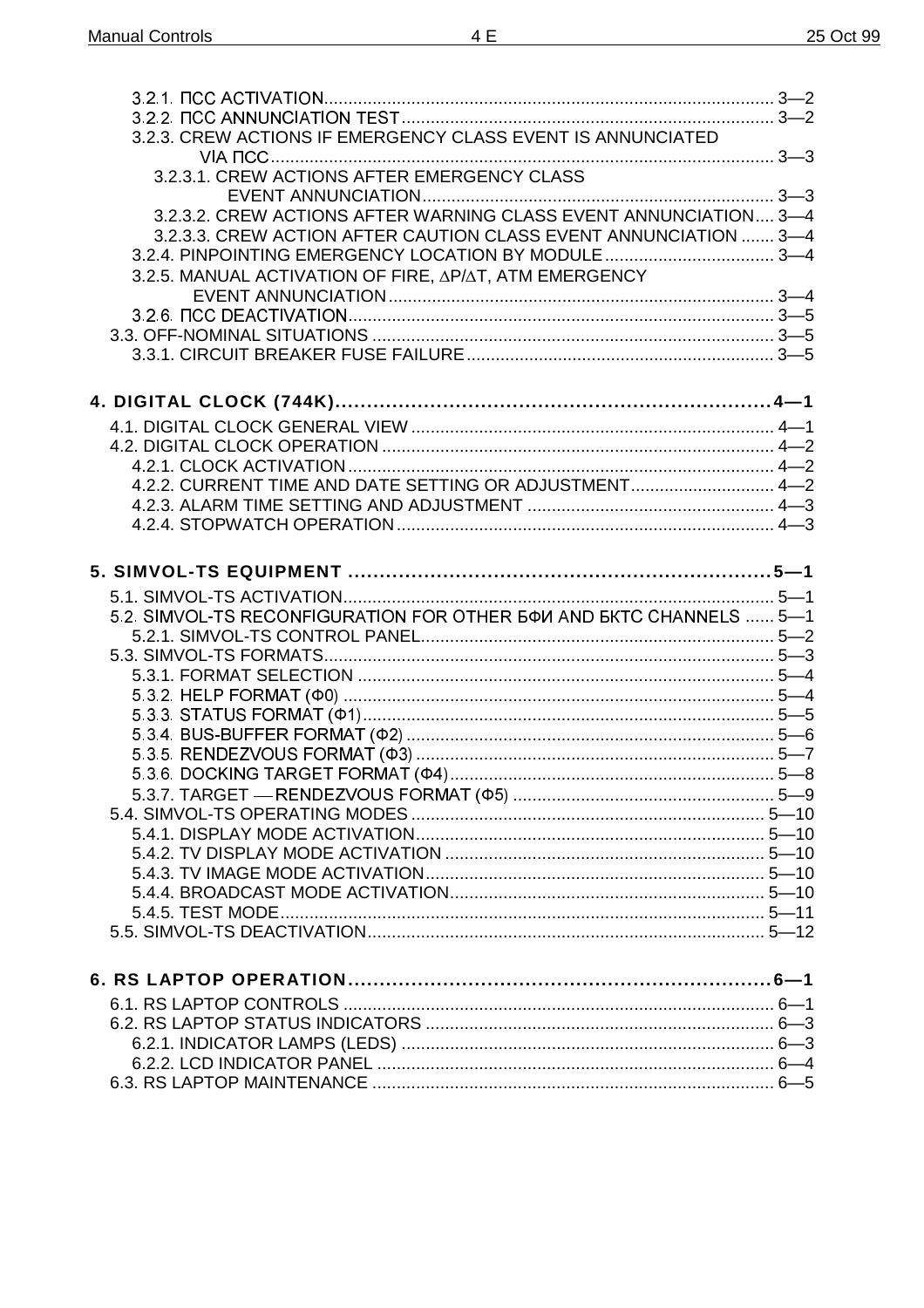| 7. CREW-RS LAPTOP INTERFACE SUPPORT SOFTWARE PACKAGE7-1 |  |
|---------------------------------------------------------|--|
|                                                         |  |
|                                                         |  |
|                                                         |  |
|                                                         |  |
|                                                         |  |
|                                                         |  |
|                                                         |  |
|                                                         |  |
|                                                         |  |
|                                                         |  |
|                                                         |  |
|                                                         |  |
|                                                         |  |
|                                                         |  |
|                                                         |  |
|                                                         |  |
|                                                         |  |
|                                                         |  |
|                                                         |  |
|                                                         |  |
|                                                         |  |
|                                                         |  |
|                                                         |  |
|                                                         |  |
|                                                         |  |
|                                                         |  |
|                                                         |  |
|                                                         |  |
|                                                         |  |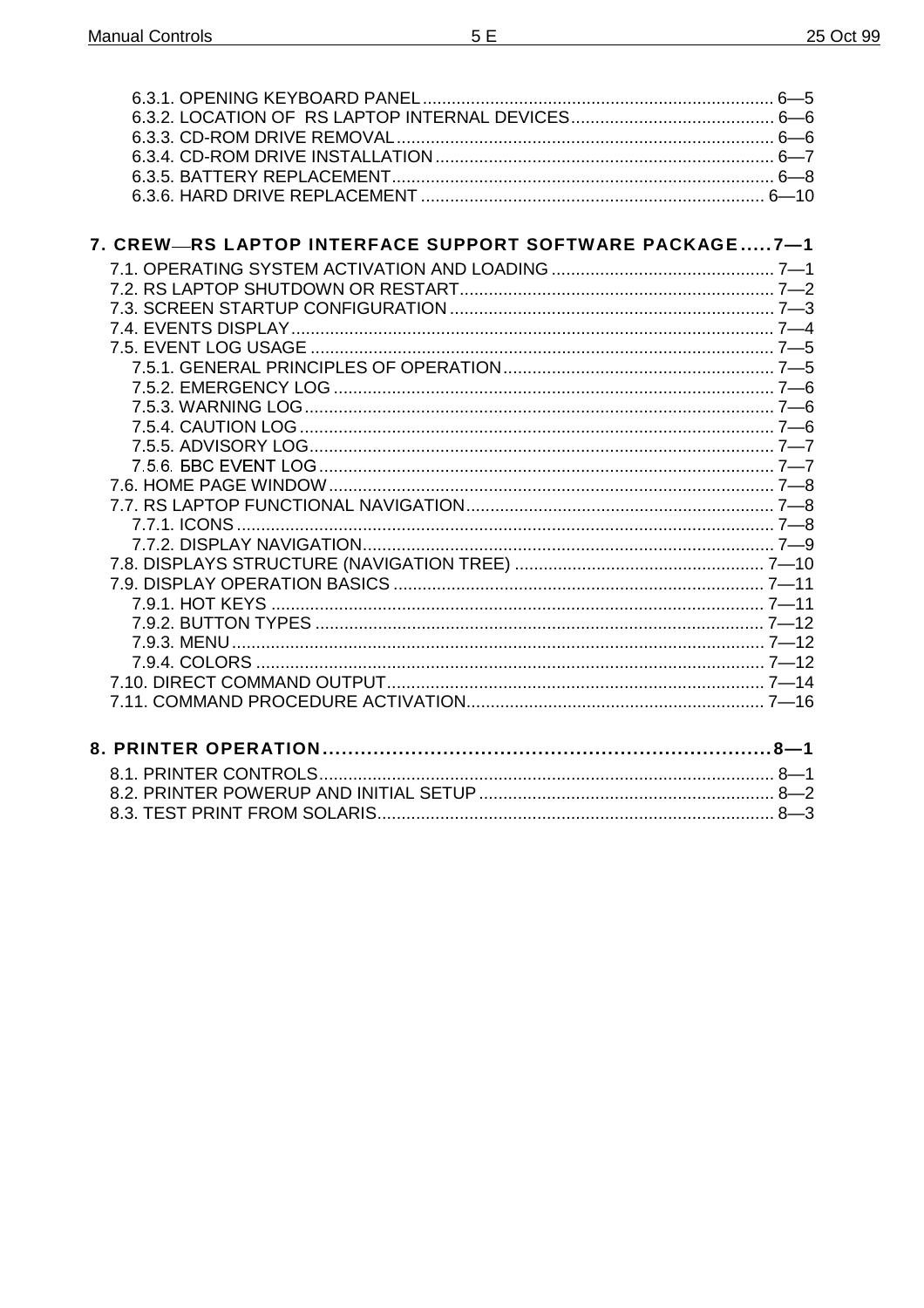# **INTRODUCTION**

- These Manual Controls crew procedures contain information on the operational procedures for BBC manual controls and reference materials on panel commands.
- These crew procedures are intended for trained crewmembers who have completed the full training course and simulations.
- These crew procedures may be updated pending further systems modification, procedure validation, and release of new initial data.

These crew procedures are intended for BBC software version 4.

These crew procedures do not consider any of OS Solaris usage-specific issues.

These crew procedures list only annunciation types required for mandatory monitoring. All other annunciation types may be used and monitored per crew discretion.

## **ACRONYMS AND ABBREVIATIONS**

| АC         | United States Orbital Segment, USOS |  |
|------------|-------------------------------------|--|
| <b>FBC</b> | onboard computer system             |  |
| БУ         | control unit                        |  |
| ДнаЗ       | report to MCC                       |  |
| ДпоУЗ      | $\sqrt{\textsf{MCC}}$               |  |
| ЗвН        | continuous sound                    |  |
| ЗвП        | intermittent sound                  |  |
| ЗвС        | alarm (siren)                       |  |
| ИД         | identifier                          |  |
| ИнПУ       | integrated control panel            |  |
| клав       | pushbutton, pb                      |  |
| клд        | date                                |  |
| КH         | pushbutton, pb                      |  |
| КЦП        | central post computer               |  |
| МДМ        | multiplexer/demultiplexer, MDM      |  |
| O3Y        | random access memory, RAM           |  |
| ПВУ        | program timing device               |  |
| ПЗУ        | read only memory, ROM               |  |
| ΠО         | software                            |  |
| ПоРЭ       | per crew discretion                 |  |
| ПоУЗ       | on MCC GO, per MCC instructions     |  |
| рзм        | connector                           |  |
| РC         | <b>Russian Segment, RS</b>          |  |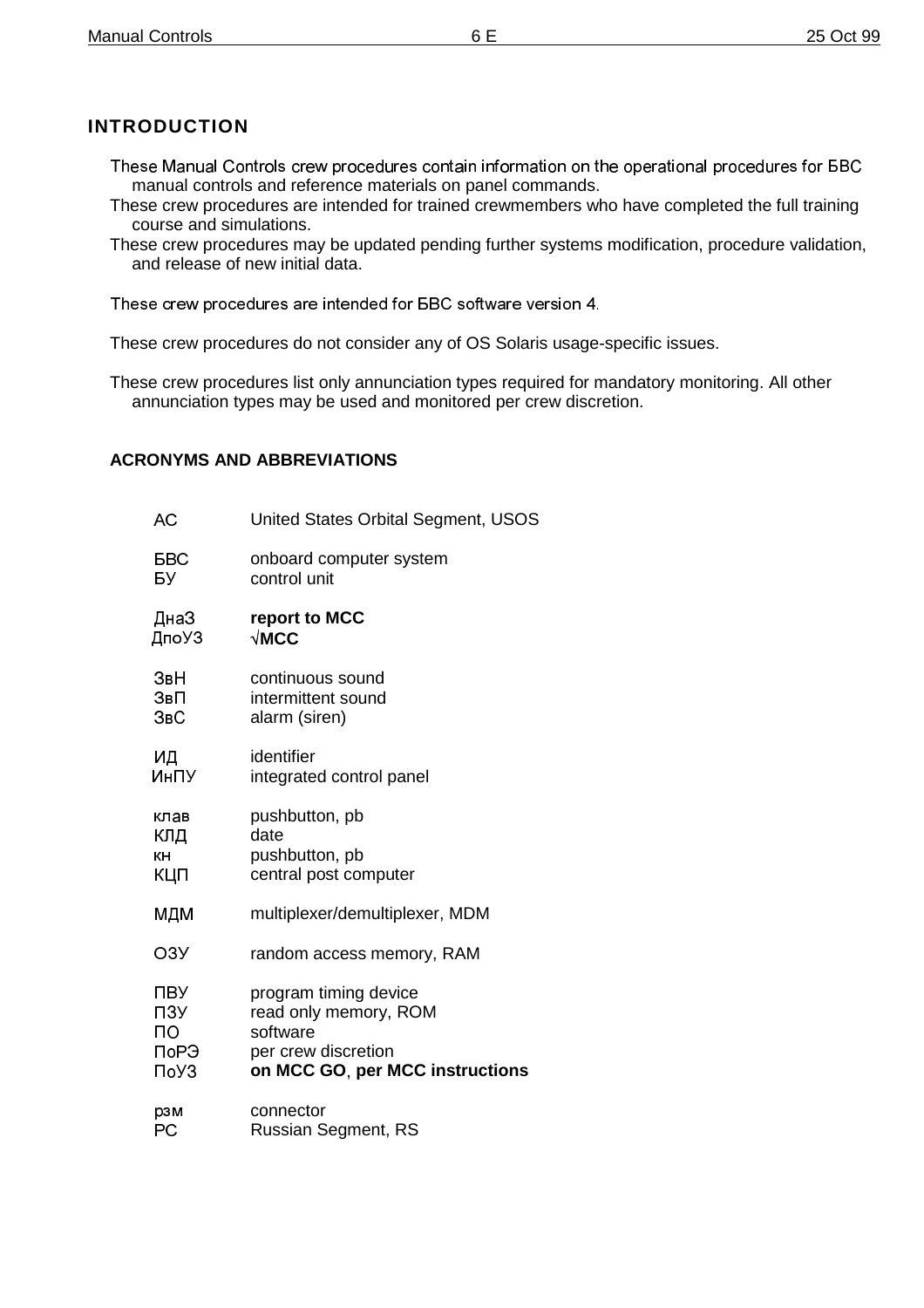| СВД  | light emitting diode, LED        |
|------|----------------------------------|
| СУБА | onboard equipment control system |
| СУБК | onboard complex control system   |
| твм  | terminal computer                |
| тмб  | switch, sw                       |
| ТмИ  | telemetry                        |
| УC   | matching unit                    |
| ЦВМ  | Service Module central computer  |
| ЦП   | central post                     |
| ЧTВ  | current time clock               |
|      |                                  |

### **SYMBOLS**

|                   | indicator illuminated (illuminates)               |
|-------------------|---------------------------------------------------|
|                   |                                                   |
|                   | indicator not illuminated (de-illuminates)        |
| Ю                 | indicator blinking                                |
|                   | indicator status changes momentarily when command |
|                   | is issued                                         |
| ↷                 | rotate clockwise                                  |
| $\curvearrowleft$ | rotate counterclockwise                           |
| ᡗ                 | rotate counterclockwise to stop                   |
| $\alpha$          | rotate clockwise to stop                          |
| $\Omega$          | adjust by rotating                                |
| $\leftrightarrow$ | disconnect, demate                                |
|                   |                                                   |

 $\rightarrow$   $\leftarrow$ connect, mate

03:10:20 3 hours 10 minutes 20 seconds

 $\sqrt{ }$  check, place the item into desired state if possible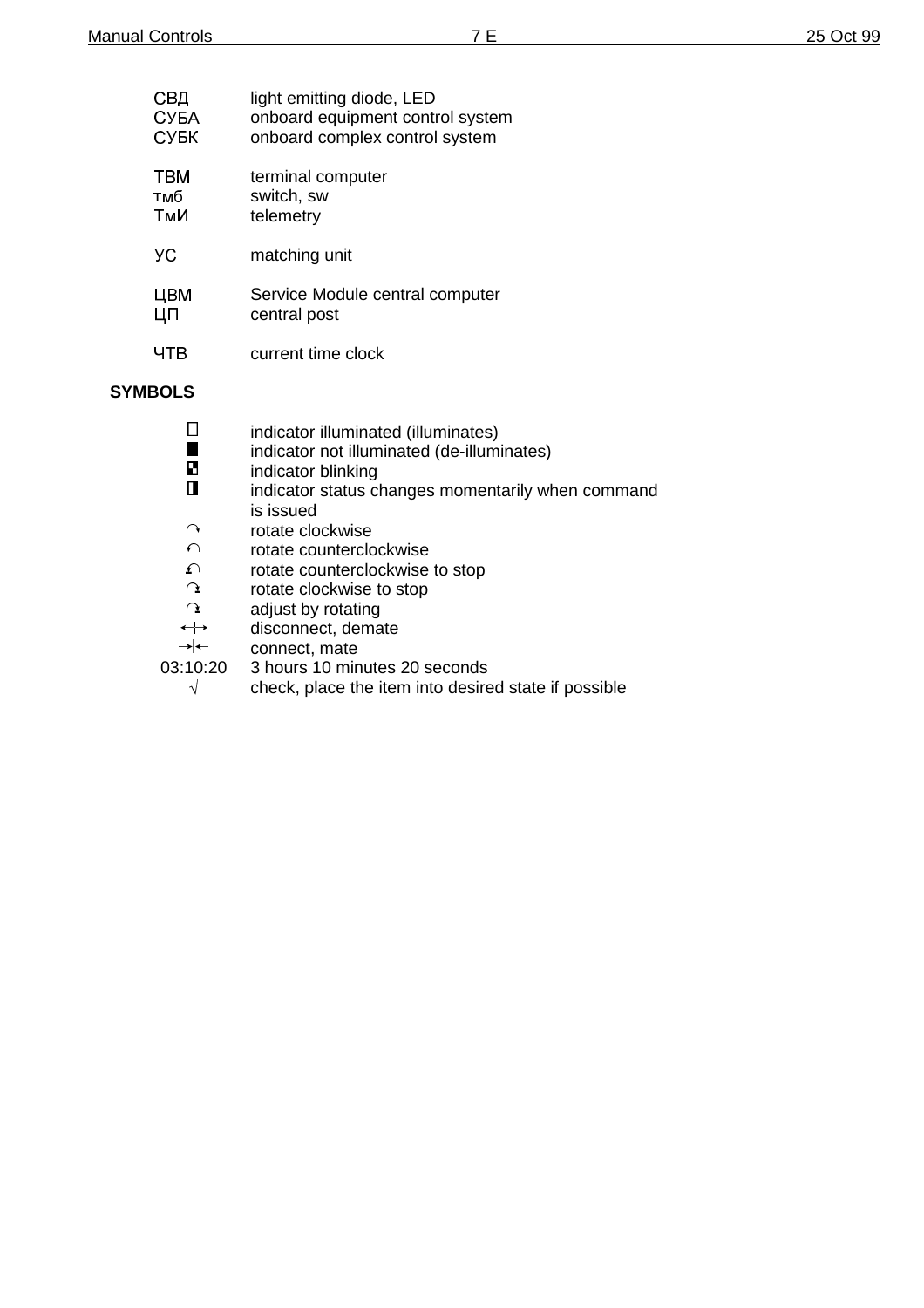# **1. GENERAL INSTRUCTIONS**

# **1.1. CREW RESPONSIBILITIES**

While operating manual controls, the crew is responsible for the following actions:

- 1. Perform operations per these procedures and **MCC** instructions.
- 2. Verify if **MCC**-provided initial data is sufficient to perform the task.
- 3. **Report to MCC** when operations are completed.
- 4. **MCC**, when there is a deviation from nominal system operations not described in procedures.
- 5. Record nature and time of detection of all system problems.

While performing operations, the crew is responsible for the following actions:

- 1. Perform operations per these crew procedures and **MCC** instructions(comm passes or radiograms), in accordance with the crew functional responsibilities and current status of the onboard systems.
- 2. Monitor systems operation per these crew procedure and **MCC** instructions.
- 3. Prior to operations, perform indicator checks on the control panels to be used.
- 4. Record actual time spent performing operations.
- 5. **Report to MCC** completed operations and any system problems at earliest available com pass.
- 6. When there is a deviation from nominal systems operation, the crew is responsible for the following actions:
	- record the time when the deviation(malfunction) was detected;
	- record the nature of the deviation(malfunction);
	- **report to MCC** at earliest available comm pass.
- 7. When working with hardware (panels, cables, etc.) equipped with protective caps and covers:
	- remove caps and covers before operations;
	- re-install caps and covers after operations.

# **1.2. SAFETY PRECAUTIONS**

To ensure nominal systems operations and crew safety, the crew is responsible for the following actions:

- when working with the system, use only hardware, tools, protective devices, designated by these crew procedures or by **MCC**;
- upon detection of an off-nominal situation not documented in these crew procedures, the crew is responsible for the following actions:
	- stop working with the system;
	- record time when the off-nominal situation was detected;
	- record nature of the off-nominal situation;
	- **report to MCC** at earliest available comm pass.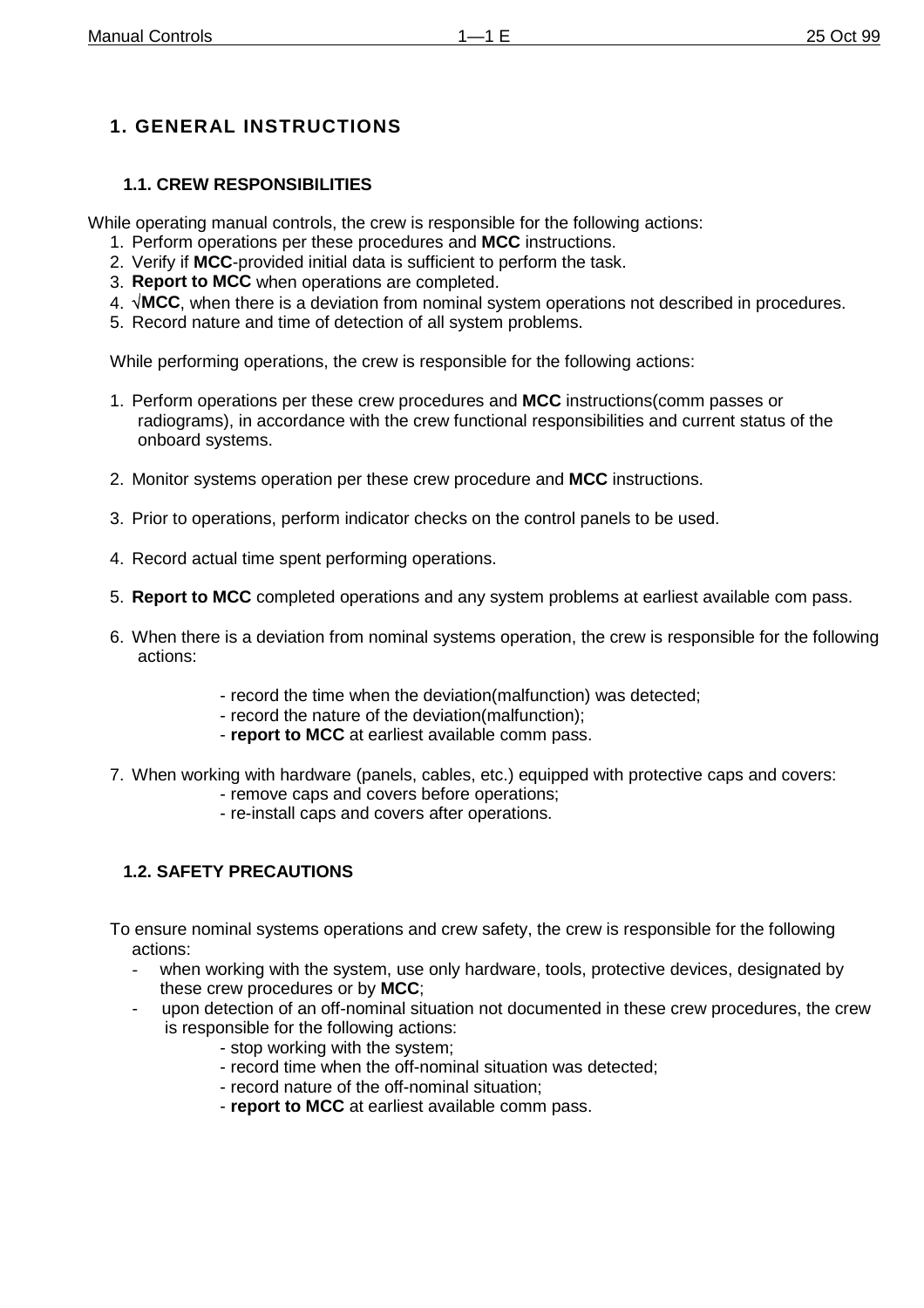# 2. WHNY (INTEGRATED CONTROL PANEL)

This book is based on application software version 3.0.

Turn the panel on only when you need to use it.

SM ИнПУ is single fault tolerant. If one ИнПУ panel fails, use the other one.

# **CAUTION**

Simultaneous operation of two  $M$ HTY is forbidden.

# **2.1. PURPOSE OF ИНПУ**

ИнПУ panel is a component of the backup manual circuit of SM СУБА.

Panel performs the following functions:

- generation and output of commands to onboard systems and units via CYEA onboard matrix switching unit;
- reception of raw feedback signals from onboard systems and on-screen display of systems status;
- on-screen display of current time;
- telemetry output of panel operating status discrete signals and command output confirmation;
- exchange of command and signal status data via ARINC-429 bus between SM control panels and those located in other station modules.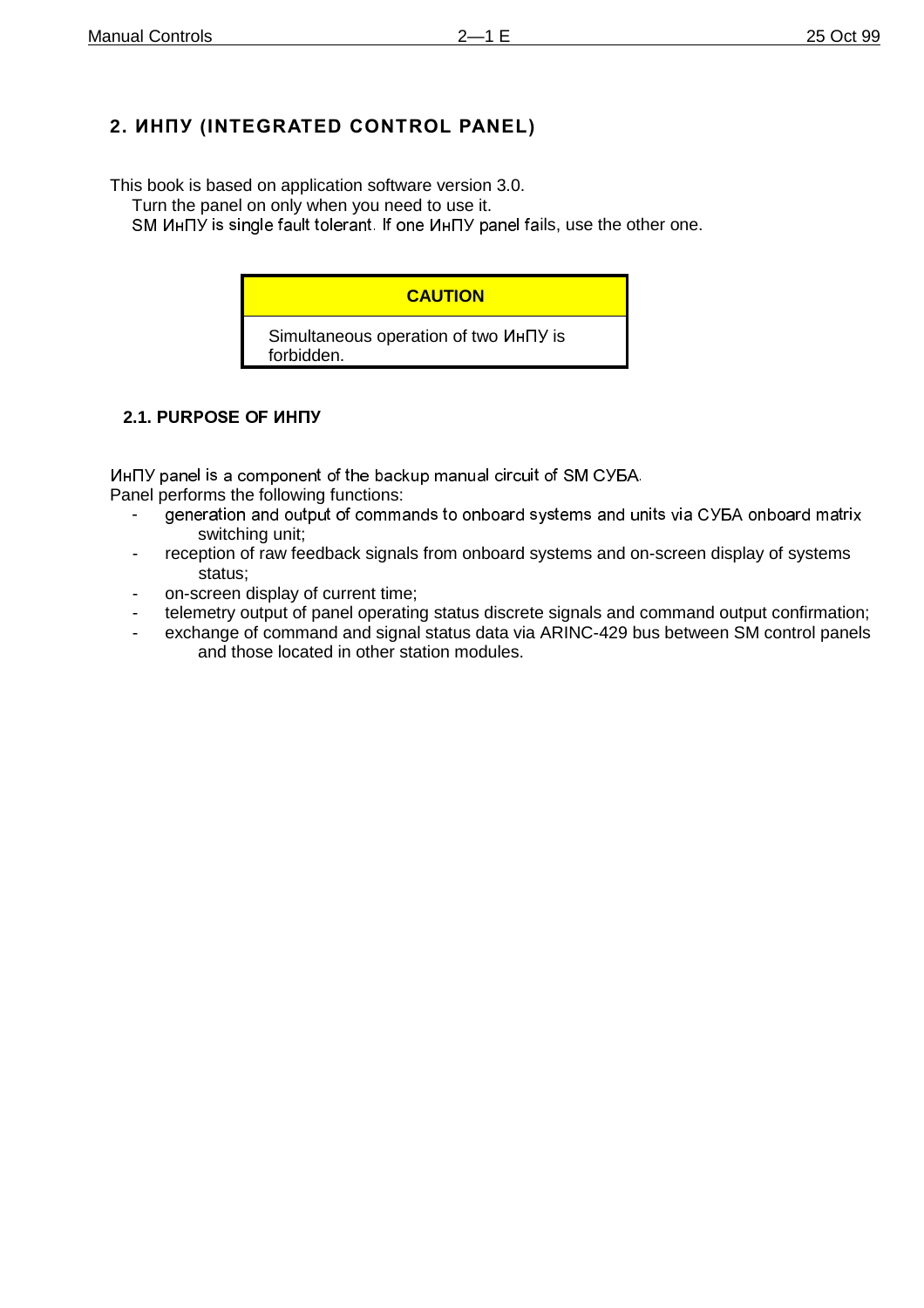# **2.2.**



Fig. 2.2. *UHHY* Front Panel

Table 2.2.1. Purpose of ИнПУ Control Buttons

| <b>NAME</b>    | <b>PURPOSE</b>                                   |  |
|----------------|--------------------------------------------------|--|
| POWER ON       | <b>Panel Activation</b>                          |  |
| POWER OFF      | <b>Panel Deactivation</b>                        |  |
| <b>TEST</b>    | <b>Panel Operation Monitoring</b>                |  |
| <b>CTRL</b>    | <b>Onboard Systems Control Mode Activation</b>   |  |
| <b>PARAM</b>   | <b>Systems Status Monitoring Mode Activation</b> |  |
| <b>FORMAT1</b> | Call Display 1 (i.e. show 'SM FORMAT STRUCTURE') |  |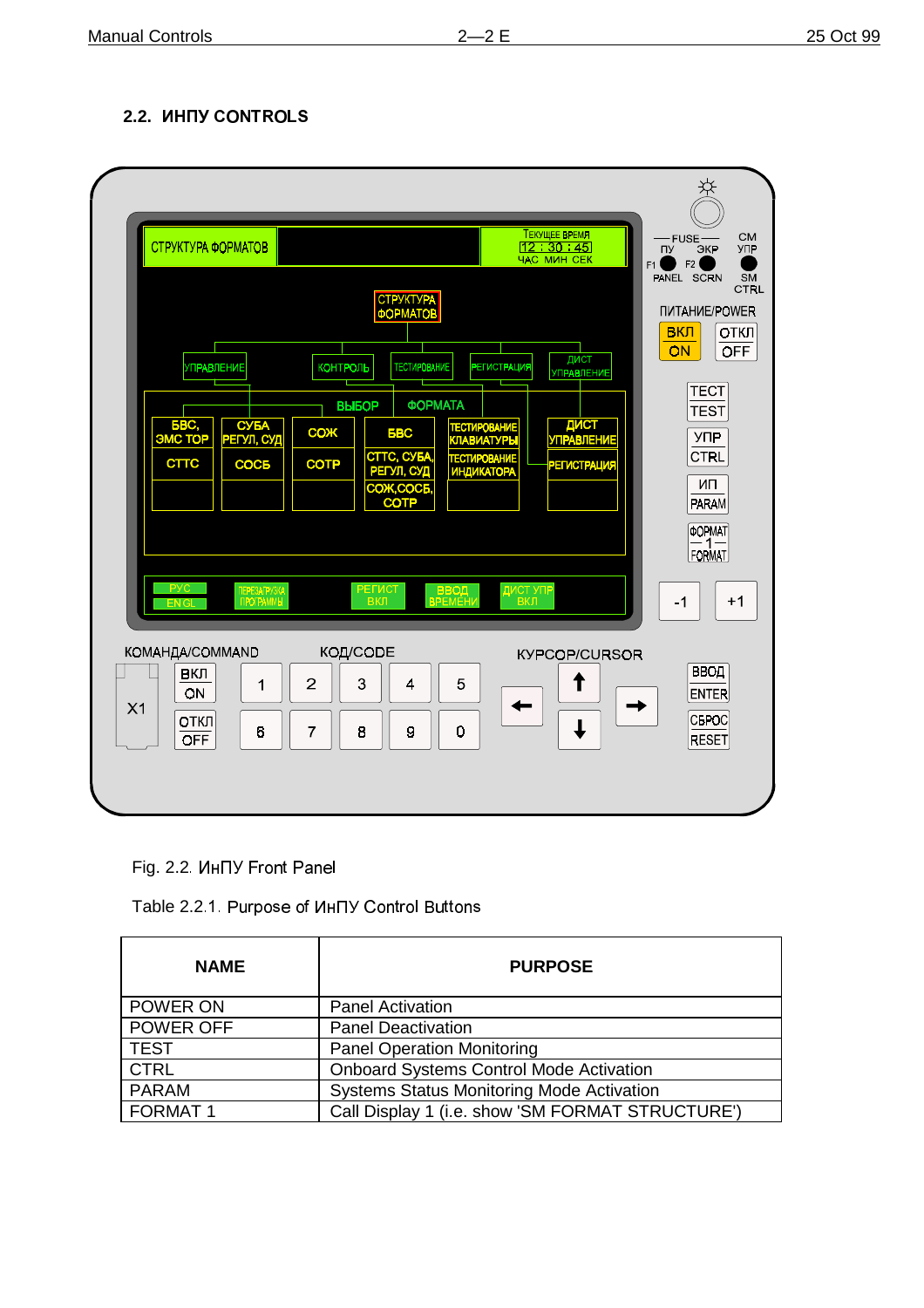| $+1,-1$                                        | Go to Next (Previous) Display           |
|------------------------------------------------|-----------------------------------------|
| <b>ENTER</b>                                   | Input Data, Choose Mode, Choose Display |
| <b>RESET</b>                                   | <b>Clear Incorrectly Entered Code</b>   |
| $ \uparrow,\downarrow,\leftarrow, \rightarrow$ | Move Cursor                             |
| $0 - 9$                                        | <b>Input Cipher Code</b>                |
| COMMAND ON                                     | <b>Execute Activation Command</b>       |
| COMMAND OFF                                    | <b>Execute Deactivation Command</b>     |

All control buttons are implemented without lock-in-position feature.

Table 2.2.2. Purpose of LEDs

| PANEL   | LED monitors fuse burnout in panel power circuit          |
|---------|-----------------------------------------------------------|
| I SCRN  | LED monitors fuse burnout in screen power circuit         |
| SM CTRL | LED shows that the operator is working with panel via the |
|         | SM panel. This indicator LED is not used in SM.           |

SYMBOLS ON CONTROL DISPLAYS COMMAND CELLS



Command is executed only for deactivation (cancel).

Command is executed only for activation (direct).



Command is executed only after inhibit is removed.



Indicator status changes momentarily when command is issued. Command execution is not confirmed(cell color does not change).

Bright green color of cell shows that device is currently active.

## **2.3. SM UHITY BUSES POWERUP**

| ППС-21. | sw INT CTRL PNL 1      | $\rightarrow$ ON (for $U \cap V$ 1) |
|---------|------------------------|-------------------------------------|
| ППС-22  | sw INT CTRL PNL 2      | $\rightarrow$ ON (for $U \cap V$ 2) |
| ППС-23  | SW KAH A, KAH B, KAH B | $\rightarrow$ On                    |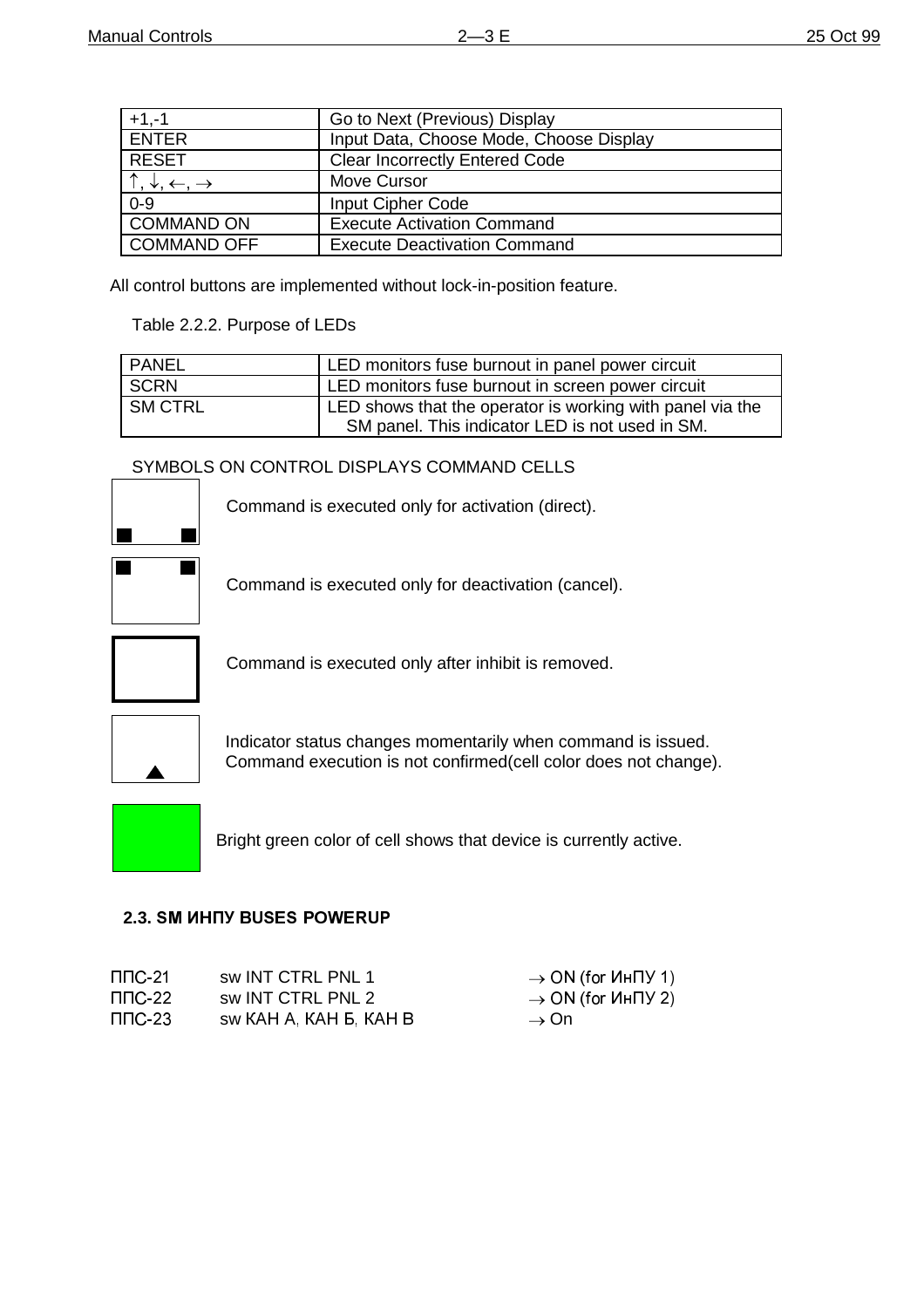# **2.4.**

| 00:00:00   | $pb$ POWER ON $\rightarrow$ Press<br>$\Box$ pb POWER ON<br>$\Box$ Screen<br>$\sqrt{\blacksquare}$ LED SCRN<br>$\sqrt{\blacksquare}$ LED PANEL<br>OS boots, and panel performs functional self-test.<br>$\Box$ FORMAT 1 display |
|------------|--------------------------------------------------------------------------------------------------------------------------------------------------------------------------------------------------------------------------------|
| ≤ 00:00:10 | □ 'SELF TEST RESULTS - OPERATIONAL'                                                                                                                                                                                            |
|            | 1. I I 'SELF TEST RESULTS — NOT OPERATIONAL'                                                                                                                                                                                   |
|            | Perform panel test per Sect. 2.6.3.<br>Turn panel off per Sect. 2.9.<br>$\sqrt{\textsf{MCC}}$<br>2. I LED SCRN (PANEL)<br>Replace fuse per Sect. 2.11.1.                                                                       |

### **2.5. CURRENT TIME SETTING AND ADJUSTMENT**

#### NOTE

When *UHITY* panel is powered down, *UHITY* internal clock memory is erased.

- 1. sel EDIT TIME display button (use cursor keys  $\uparrow, \downarrow, \leftarrow, \rightarrow)$
- 2. pb ENTER  $\rightarrow$  Press
	- $\square$  EDIT TIME display button
	- $\square$  edit time window
	- $\blacksquare$  cursor in the 1<sup>st</sup> column
- 3. Enter: \_\_\_hrs\_\_\_min\_\_\_sec **E** entered time

If input was wrong, pb RESET  $\rightarrow$  Press and repeat steps 2-3.

- 4. pb ENTER  $\rightarrow$  Press
	- **EDIT TIME display button**
	- edit time window
	- $\square$  entered time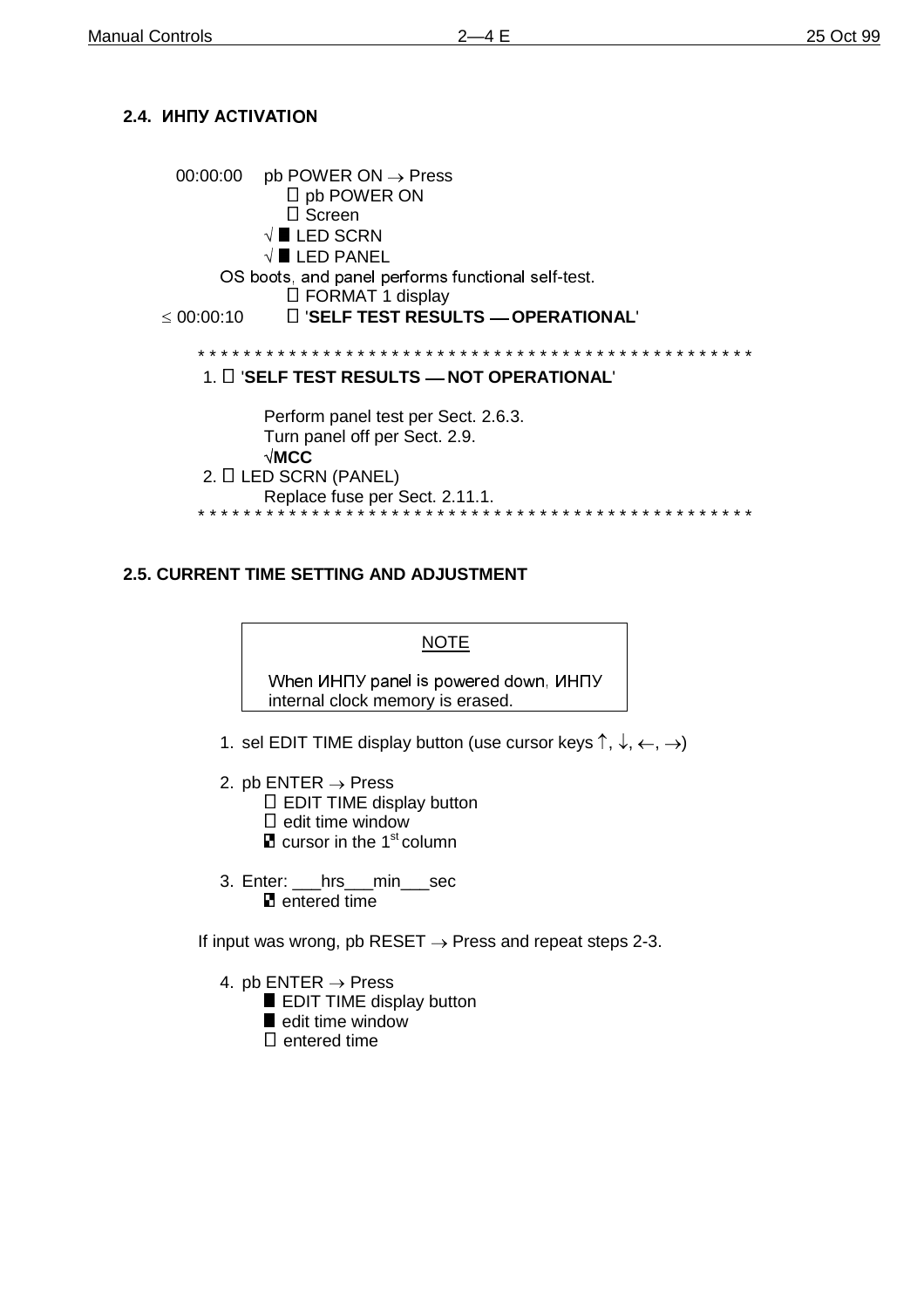# **2.6. PANEL OPERATING MODES**

Panel operates in the following modes:

CONTROL - onboard systems control mode;

STATUS - monitoring status mode of onboard systems and parameters indication;

TEST - panel functional self-test mode;

REMOTE CONTROL - remote control and monitoring mode (provided on SM panels only). EVENT - event logging mode.

## **2.6.1. CONTROL MODE**

#### **2.6.1.1. DISPLAY SELECTION**

 $pb$  CTRL  $\rightarrow$  Press CONTROL mode menu  $\square$  SM EBC 3MC TOP CONTROL display Select required display (use cursor keys  $\leftarrow, \rightarrow$ )  $\square$  selected display . . . . . . . . . . . . . . . pb FORMAT  $1 \rightarrow$  Press □ FORMAT 1 display Select required display (use cursor keys  $\uparrow, \downarrow, \leftarrow, \rightarrow$ )

 $pb$  ENTER  $\rightarrow$  Press

FORMAT 1 display CONTROL mode menu

selected display

## **2.6.1.2. DIRECT COMMANDS**

#### NOTE

- 1. Prior to inhibited command output, remove inhibit. After enabling command, COMMAND INHIBITED changes to COMMAND ENABLED and cursor automatically goes to the selected command. If command is not output within 5 sec, inhibited status is automatically restored. After command has been output, inhibit is automatically restored.
- 2. NN name of module where command is sent.  $CC -$  display name.

Select system display per Sect. 2.6.1.1.  $pb$  ENTER  $\rightarrow$  Press  $\square$  cursor in command field Select required command (use cursor keys  $\uparrow, \downarrow, \leftarrow, \rightarrow$ ) sel COMMAND ON (COMMAND OFF) display button

■ cursor in selected command cell  $\forall\;\Box$  ( $\blacksquare$ ) selected command cell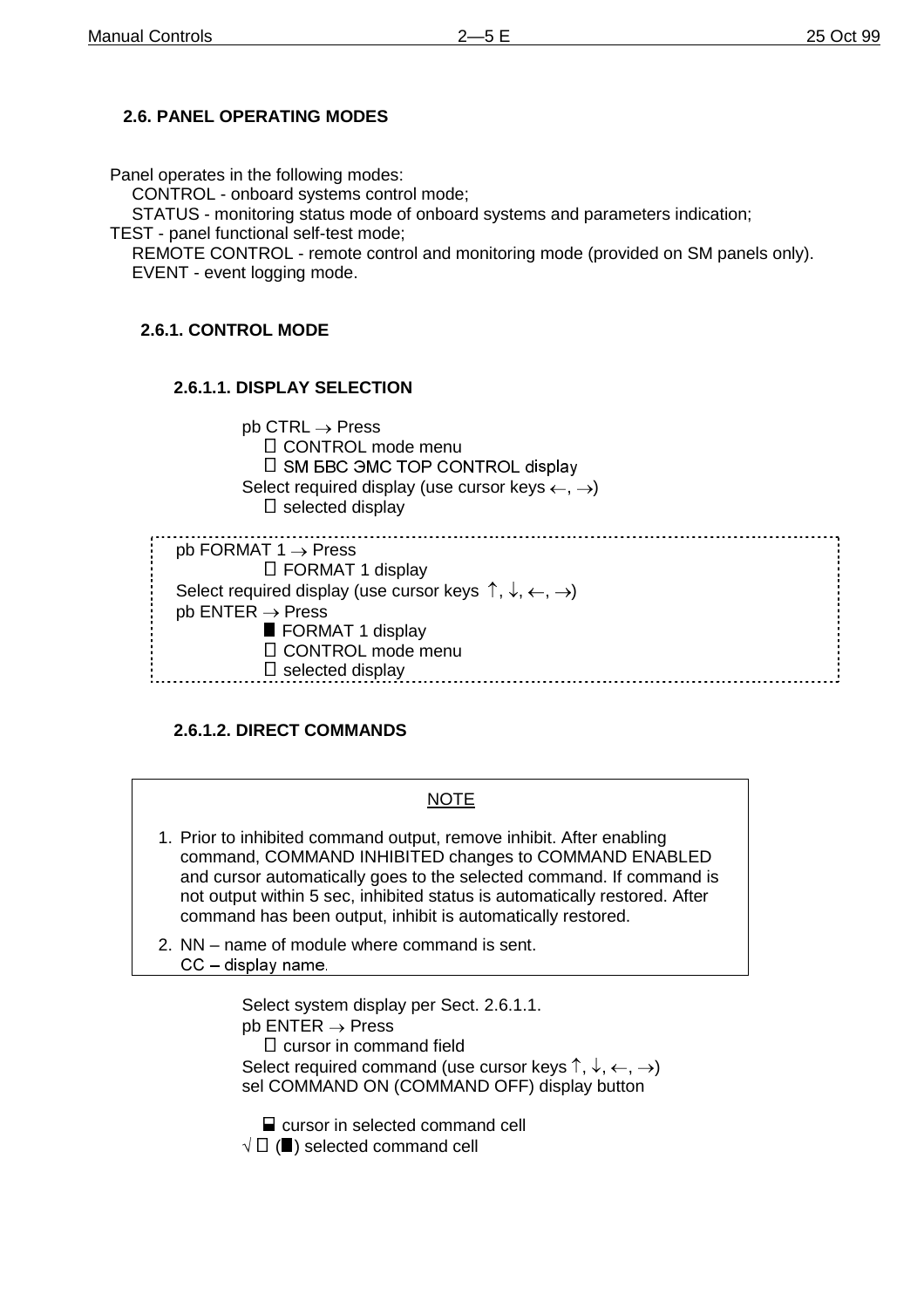If no  $\blacksquare$  cursor  $1.$  $\sqrt{2}$  'NOT OPERATIONAL' Repeat command output If the problem persists,  $\sqrt{\text{MCC}}$ □ 'INVALID COMMAND'  $2.$ If invalid command was output Select valid command \* \* \* \* \* \* In other parts of the book, command output is given in shortened form: ИнПУ NN: CC: Command name **ON**  $\sqrt{\Box}$  corresponding cell ИнПУ NN: CC: Command name **OFF**  $\sqrt{\blacksquare}$  corresponding cell (LED status for panel activation and control is not shown)

#### 2.6.1.3. COMMAND OUTPUT USING COMMAND ID CODE

|                | Select CONTROL mode per Sect. 2.6.1.1.                        |
|----------------|---------------------------------------------------------------|
|                | Enter code of the system                                      |
|                | $\sqcup$ cursor at the selected system in CONTROL mode menu   |
|                | $pb$ ENTER $\rightarrow$ Press                                |
|                | $\Box$ cursor at the 1 <sup>st</sup> command in command field |
| 00:00:00       | Select command ID code in system                              |
|                | $\Box$ fields with numbers of selected row and column         |
|                | $\Box$ cursor at selected command                             |
| 00:00:02       | <b>fields with numbers of selected row and column</b>         |
|                | $\sqrt{ }$ command selection                                  |
|                | sel COMMAND ON (COMMAND OFF) display button                   |
|                | $\Box$ cursor in selected command cell                        |
|                | $\sqrt{\Box}$ ( $\blacksquare$ ) corresponding cell           |
|                |                                                               |
| 1.             | If no $\blacksquare$ cursor                                   |
|                | $\sqrt{2}$ 'NOT OPERATIONAL'                                  |
|                | Repeat command output                                         |
|                | If the problem persists, $\sqrt{\text{MCC}}$                  |
| 2 <sub>1</sub> | $\Box$ 'INVALID COMMAND'                                      |
|                | Invalid command was output                                    |
|                | Select valid command                                          |
|                |                                                               |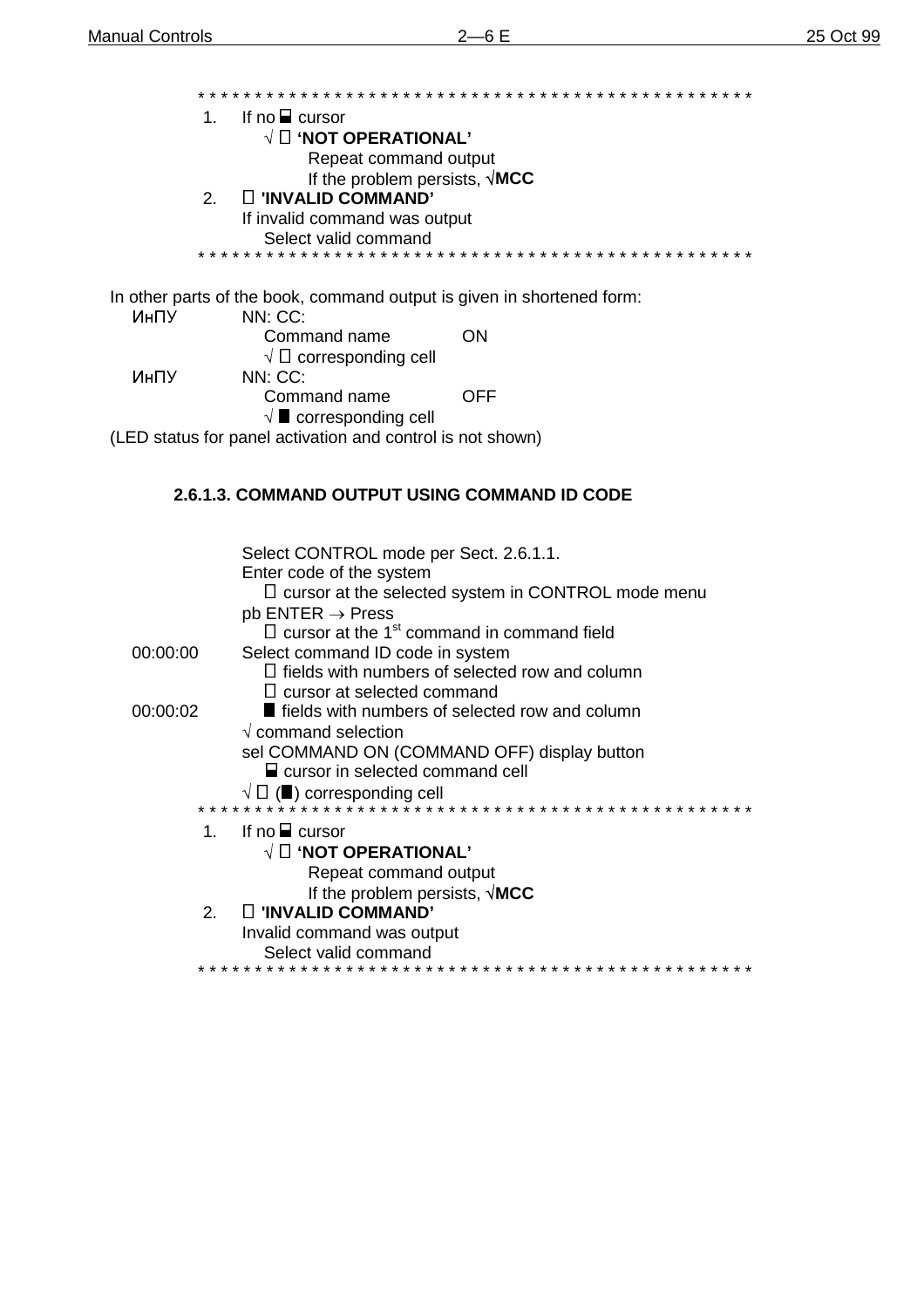# **2.6.1.4. DISPLAY EXIT**

# **CAUTION**

When work in CONTROL mode is complete, go to FORMAT 1 display

pb FORMAT  $1 \rightarrow$  Press

- CONTROL mode menu
- **u** available display of CONTROL menu
- □ FORMAT 1 display

# **2.6.2. STATUS MODE**

# **2.6.2.1. DISPLAY SELECTION**

 $pb$  PARAM  $\rightarrow$  Press  $\square$  STATUS mode menu  $\square$  SM STATUS BBC display sel required display (use cursor keys  $\leftarrow, \rightarrow$ )  $\square$  selected display

| $pb$ FORMAT 1 $\rightarrow$ Press                                                          |  |
|--------------------------------------------------------------------------------------------|--|
| $\Box$ FORMAT 1 display                                                                    |  |
| Select required display (use cursor keys $\uparrow, \downarrow, \leftarrow, \rightarrow$ ) |  |
| $pb$ ENTER $\rightarrow$ Press                                                             |  |
| FORMAT 1 display                                                                           |  |
| $\Box$ STATUS mode menu                                                                    |  |
| $\Box$ selected display                                                                    |  |
|                                                                                            |  |

## **2.6.2.2. ONBOARD SYSTEMS STATUS MONITORING**

## **NOTE**

When current status of any device is changing,  $\blacksquare$  respective indicator cell. To cancel  $\Box$ , pb RESET  $\rightarrow$  Press. After pressing pb RESET,  $\Box$  is canceled in all STATUS displays.

> Select required STATUS display per Sect. 2.6.2.1.  $\sqrt{ }$  Status of required cell

## **2.6.2.3. DISPLAY EXIT**

pb FORMAT  $1 \rightarrow$  Press STATUS mode menu STATUS display (which was used)

□ FORMAT 1 display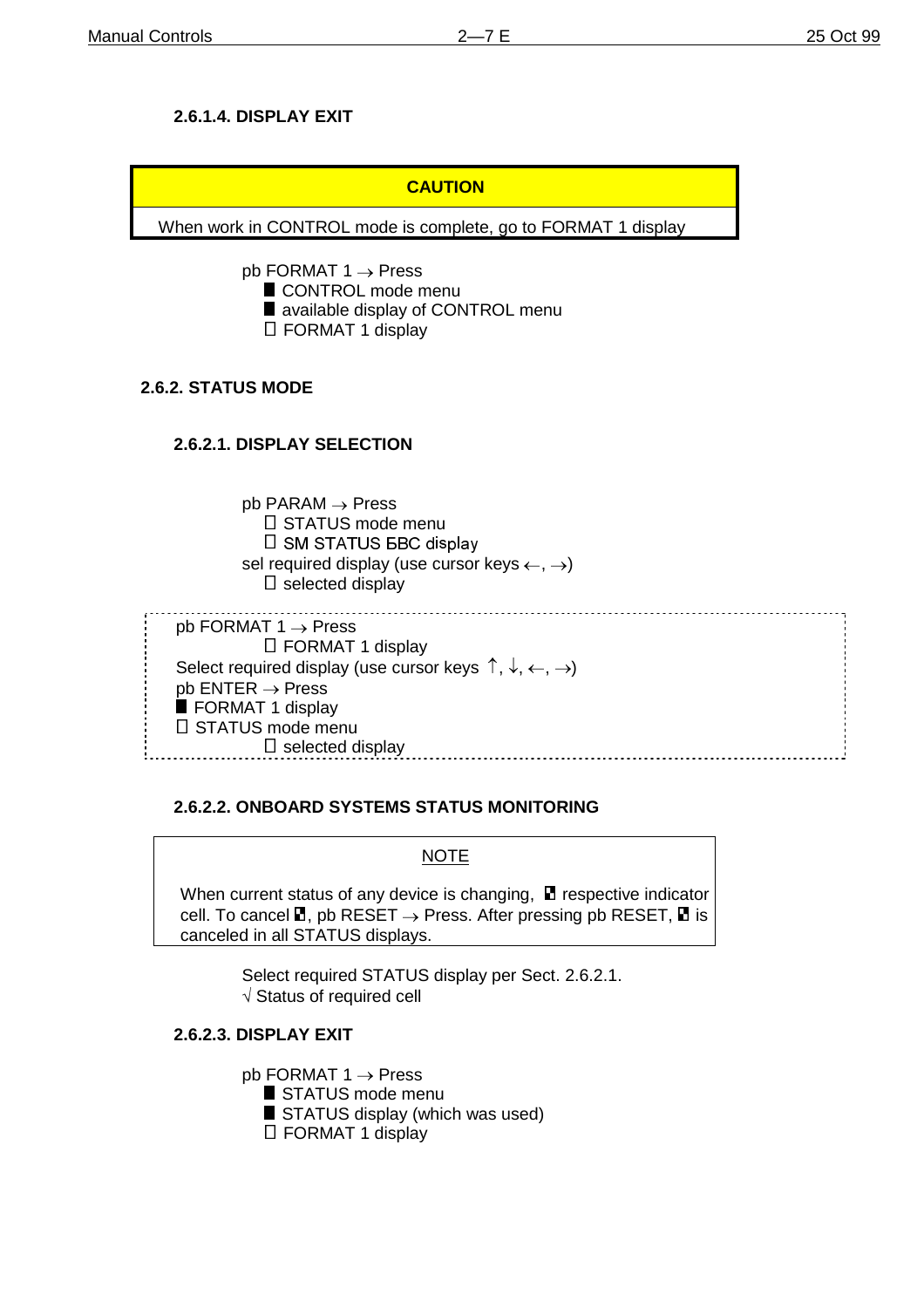### **2.6.3. TEST MODE**

- 1. pb TEST  $\rightarrow$  Press
	- $\Box$  display with pushbutton test instructions

pb FORMAT 1 Press □ FORMAT 1 display Select required display (use cursor keys  $\uparrow, \downarrow, \leftarrow, \rightarrow$ ) sel SM BUTTON TEST display button  $pb$  ENTER  $\rightarrow$  Press **FORMAT 1 display**  $\Box$  display with pushbutton test instructions

- 2. pb ENTER  $\rightarrow$  Press
	- display with pushbutton test instructions
	- $\square$  display with the picture of  $M$ H $\neg$  front panel
	- **n** cursor on the first pushbutton to be tested
- 3. Cursor-highlighted pushbutton  $\rightarrow$  Press

### **CAUTION**

If pushbutton is not pressed within 10 sec, it is considered failed.

- $\square$  message that pushbutton is OK or failed
- $\Box$  failed pushbutton (if failure was detected)
- **E** cursor on the next pushbutton

Test all pushbuttons

```
* * * * * * * * * * * * * * * * * * * * * * * * * * * * * * * * * * * * * * * * * * * * * * * * *
```
#### **'INVALID BUTTON IS PRESSED'**

Press pushbutton highlighted by cursor

\* \* \* \* \* \* \* \* \* \* \* \* \* \* \* \* \* \* \* \* \* \* \* \* \* \* \* \* \* \* \* \* \* \* \* \* \* \* \* \* \* \* \* \* \* \* \* \* \*

When the last pushbutton is pressed,  $\Box$  report on the number of tested and failed pushbuttons.

#### **'TO EXIT PRESS RESET BUTTON'**

4. pb RESET  $\rightarrow$  Press

 $\Box$  display with indicator test instructions

- $pb$  ENTER  $\rightarrow$  Press
	- **display with indicator test instructions**  $\Box$  display with red field
- $pb$  ENTER  $\rightarrow$  Press
	- display with red field
	- $\Box$  display with green field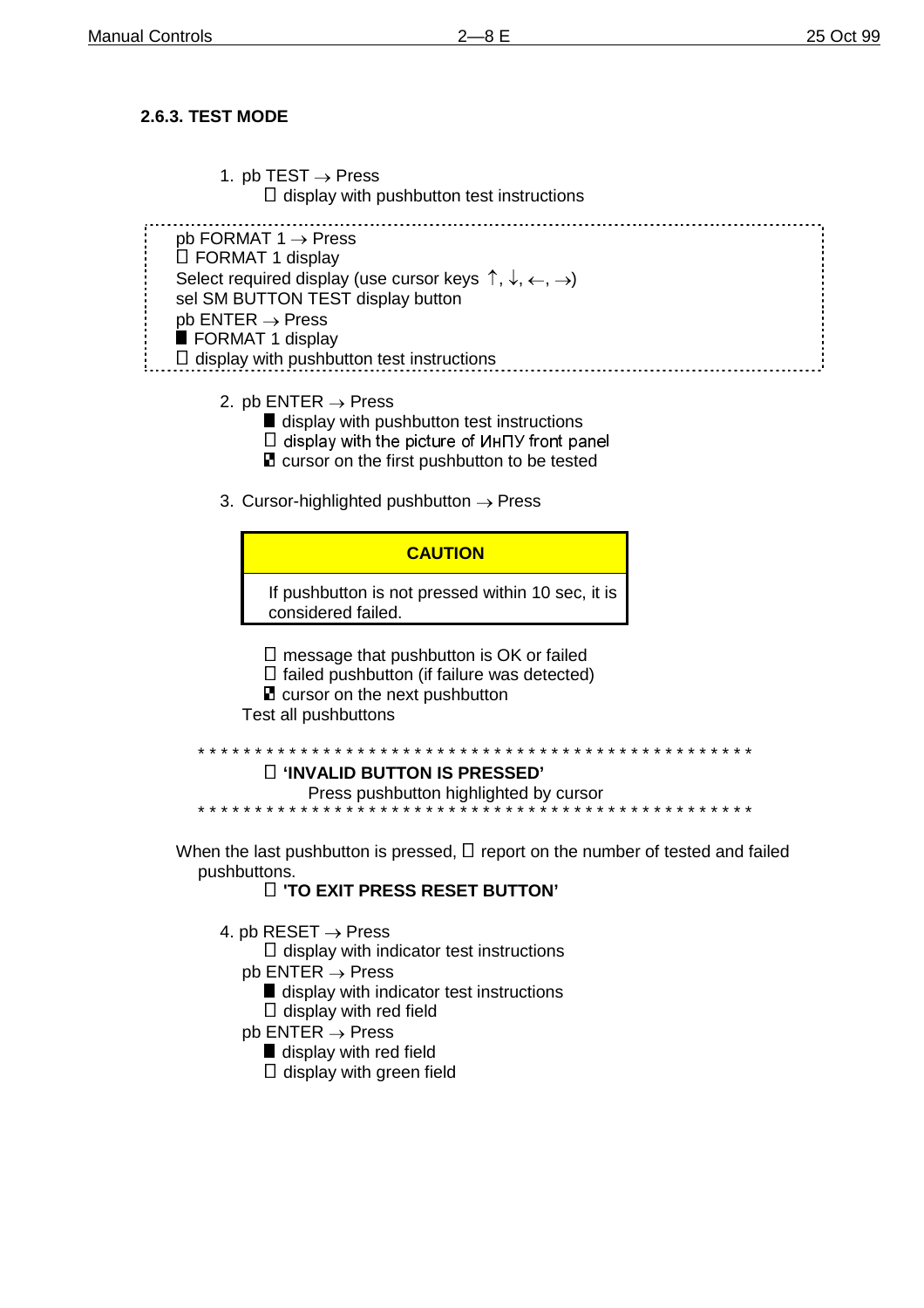- 5. pb  $ENTER \rightarrow Press$ display with green field FORMAT 1 display
- 6. **Report to MCC** all test results

# **2.6.4. EVENT MODE**

### **NOTE**

- 1. Prior to work in EVENT mode, panel should have current time correctly set.
- 2. After EVENT mode activation, EVENT LOG display button changes its name to EVENT LOG OFF. After mode deactivation - vice versa.

## **2.6.4.1. EVENT MODE SELECTION**

sel EVENT LOG display button (use cursor keys  $\uparrow, \downarrow, \leftarrow, \rightarrow$ )  $pb$  ENTER  $\rightarrow$  Press □ EVENT LOG display  $\Box$  cursor in the 1<sup>st</sup> cell of PAGE NUMBER SELECTION bar pb FORMAT  $1 \rightarrow$  Press  $\overline{\Pi}$  FORMAT 1 display

| L FUNIVIAT I UISPIAV                                                                      |  |
|-------------------------------------------------------------------------------------------|--|
| sel EVENT LOG display (use cursor keys $\uparrow, \downarrow, \leftarrow, \rightarrow)$ ) |  |
| $pb$ ENTER $\rightarrow$ Press                                                            |  |
| FORMAT 1 display                                                                          |  |
| $\Box$ EVENT LOG display                                                                  |  |
|                                                                                           |  |

## **2.6.4.2. MESSAGE VIEWING**

By moving cursor (use cursor keys  $\leftarrow$ ,  $\rightarrow$ ) between numbered cells in the PAGE NUMBER SELECTION bar, check the required information about the past events

## **2.6.4.3. EVENT MODE EXIT**

sel EVENT LOG OFF display button (use cursor keys  $\uparrow, \downarrow, \leftarrow, \rightarrow$ )  $pb$  ENTER  $\rightarrow$  Press **EVENT LOG display** □ FORMAT 1 display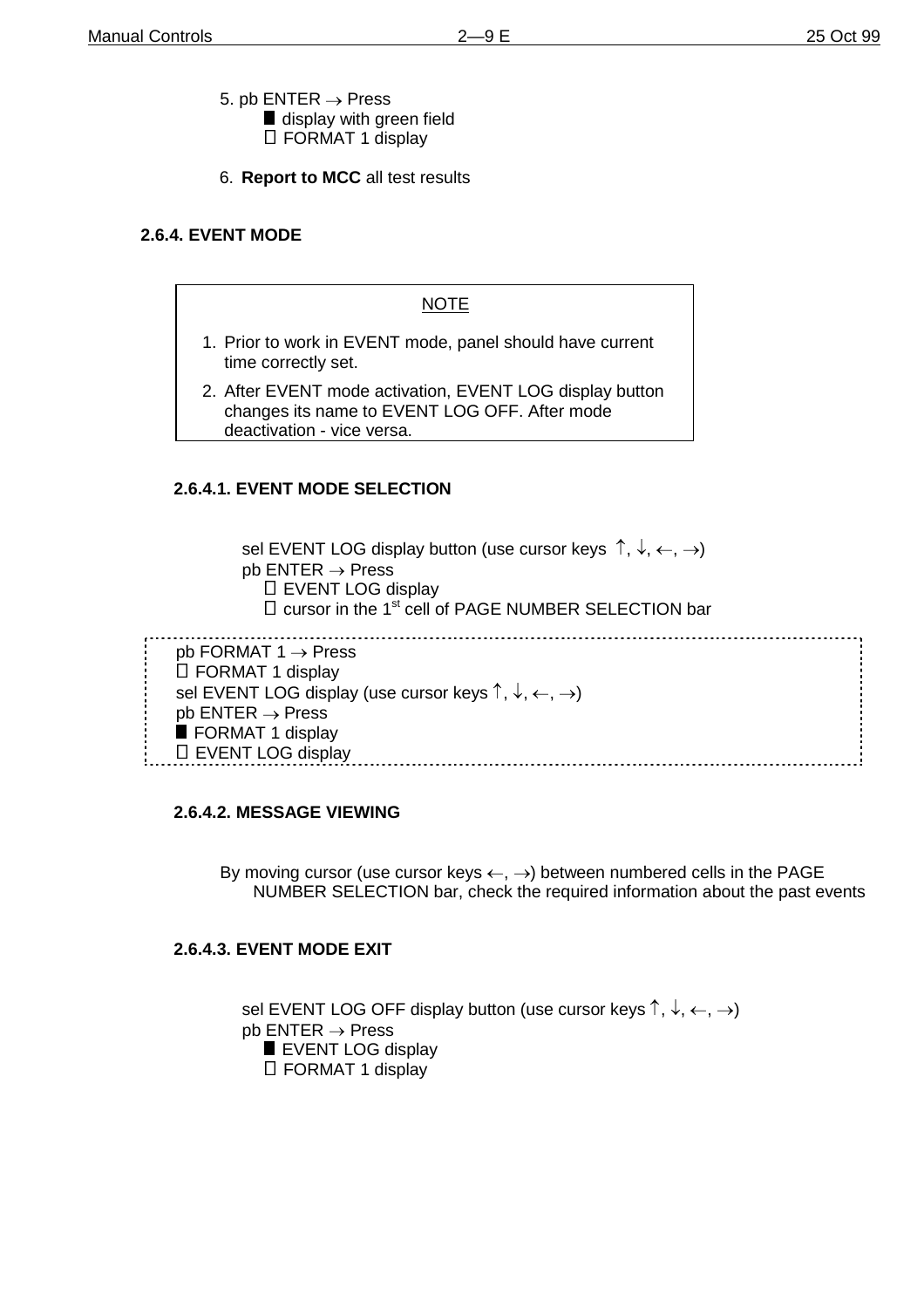# **2.6.5. REMOTE CONTROL MODE**

NOTE

After REMOTE CONTROL mode activation, REMOTE CNTL ENABLE display button changes its name to REMOTE CNTL DISABLE. After mode deactivation – vice versa.

### **2.6.5.1. REMOTE CONTROL MODE SELECTION**

sel REMOTE CNTL ENABLE display button(use cursor keys  $\uparrow, \downarrow, \leftarrow, \rightarrow)$  $pb$  ENTER  $\rightarrow$  Press

 $\square$  SM REMOTE CONTROL display

□ cursor on COMM SETTING display button

 $\Box$  indicators of modules included into network configuration

pb FORMAT  $1 \rightarrow$  Press □ FORMAT 1 display sel REMOTE CONTROL display (use cursor keys  $\uparrow, \downarrow, \leftarrow, \rightarrow$ )  $pb$  ENTER  $\rightarrow$  Press **FORMAT 1 display**  $\square$  SM REMOTE CONTROL display □ cursor on COMM SETTING display button 

## **2.6.5.2. NETWORK CONFIGURATION AND COMM SETTING**

| <b>NOTE</b>                                                                                                                                                                                                                         |  |
|-------------------------------------------------------------------------------------------------------------------------------------------------------------------------------------------------------------------------------------|--|
| Once set, the network configuration will be stored in non-volatile memory<br>and remains preserved during subsequent activation, unless the<br>operator intentionally changes it.                                                   |  |
| 1. cursor key $\forall$ $\rightarrow$ Press<br>□ cursor on SPP field (on NETWORK CONFIGURATION SETTING bar)                                                                                                                         |  |
| 2. sel module with which comm should be established (canceled) by moving cursor<br>(use cursor keys $\leftarrow, \rightarrow$ )<br>$pb$ ENTER (RESET) $\rightarrow$ Press<br>$\Box$ ( $\blacksquare$ ) indicator of required module |  |
| 3. Repeat step 2 to select all remaining required modules.                                                                                                                                                                          |  |
| 4. cursor key $\uparrow$ $\rightarrow$ Press                                                                                                                                                                                        |  |

 $\square$  cursor on COMM SETTING display button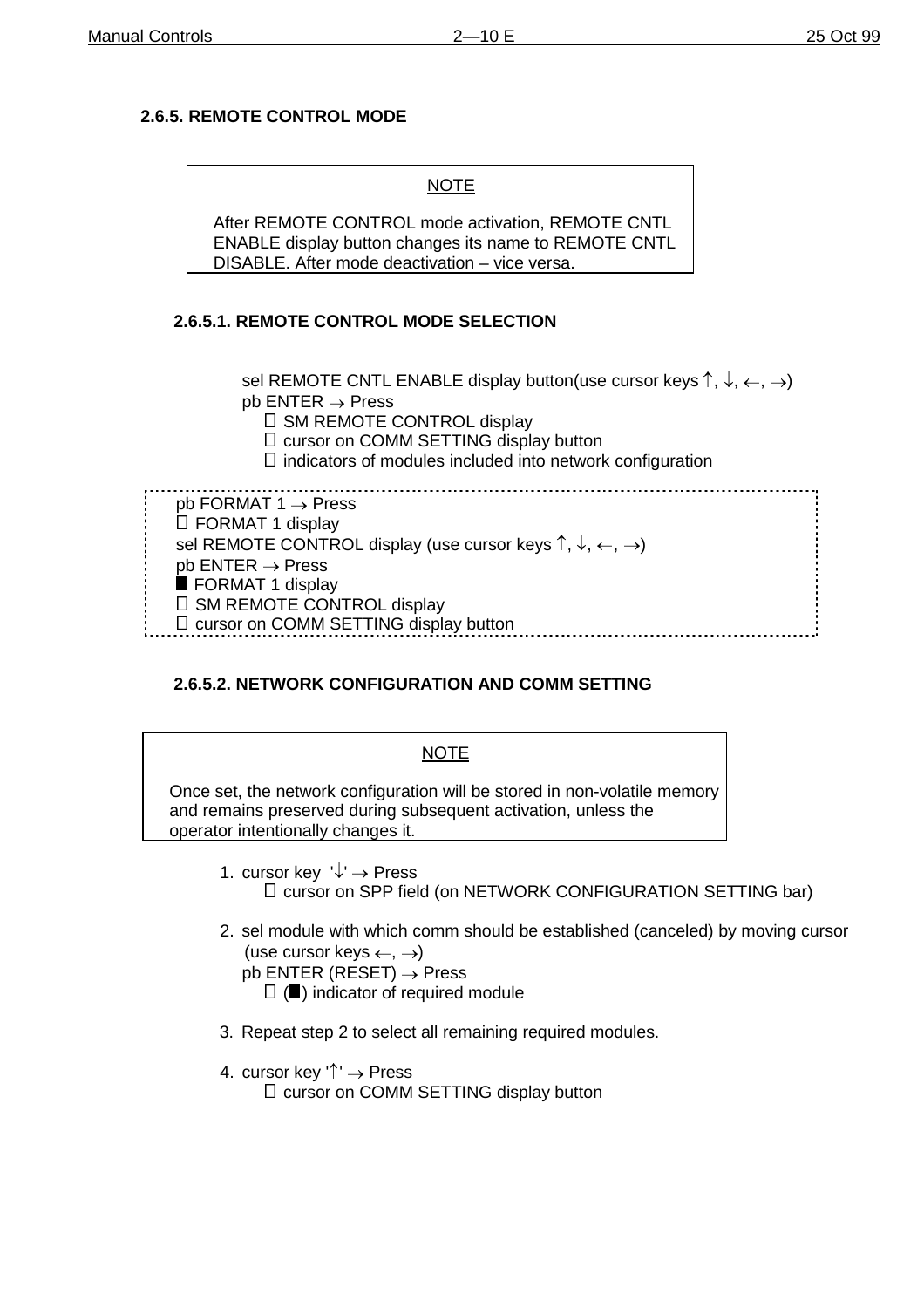| 5.        | $pb$ ENTER $\rightarrow$ Press<br>□ COMM SETTING display button<br>Comm with modules (selected in the network configuration) is being established.<br>□ 'COMMUNICATION SETTING'<br><b>E</b> field of corresponding module in NETWORK CONFIGURATION SETTING bar<br>□ 'COMMUNICATION IS SET'<br>□ field of corresponding module in NETWORK CONFIGURATION SETTING bar<br>(visual indication appears for each module with which comm is being<br>established) |
|-----------|-----------------------------------------------------------------------------------------------------------------------------------------------------------------------------------------------------------------------------------------------------------------------------------------------------------------------------------------------------------------------------------------------------------------------------------------------------------|
|           |                                                                                                                                                                                                                                                                                                                                                                                                                                                           |
| ИнПУ      | □ 'COMM ISN'T SET'<br>1. If there is loss of power on peripheral module control panel:<br>SM: СУБА, REGUL, СУД CONTROL<br><b><i>UHITY PWR ALL - ON</i></b><br>Re-establish comm with module<br>2. If there is failure of peripheral module control panel:<br>Perform operations with control panel per Sect. 2.4.<br>$\sqrt{\text{MCC}}$<br>3. If comm line is disrupted                                                                                  |
|           | √MCC                                                                                                                                                                                                                                                                                                                                                                                                                                                      |
| 00:00:00  | 2.6.5.3. MODULE SELECTION<br>$\Box$ SM REMOTE CONTROL display<br>□ cursor on COMM SETTING display button<br>$\Box$ fields of modules with which comm is currently established<br>cursor key $'\uparrow' \rightarrow$ Press<br>sel required module name in MODULE SELECTION bar by moving cursor (use<br>cursor keys $\leftarrow, \rightarrow$<br>$pb$ ENTER $\rightarrow$ Press                                                                           |
|           | <b>E</b> 'FORMAT IS LOADING' (initial display is being loaded)                                                                                                                                                                                                                                                                                                                                                                                            |
|           | <b>NOTE</b><br>During loading, SM and peripheral module control<br>panels will not respond to pressing of pushbutton(s).                                                                                                                                                                                                                                                                                                                                  |
| ≤00:00:10 | <b>FORMAT IS LOADING'</b><br>SM REMOTE CONTROL display<br>$\Box$ FORMAT 1 display of selected peripheral module                                                                                                                                                                                                                                                                                                                                           |
|           | 1. O 'COMMUNICATION IS ABSENT'<br>Module with which no comm is established is selected<br>If necessary, establish comm with module per Sect. 2.6.5.2.<br>2. O 'COMMUNICATION IS INTERRUPTED'                                                                                                                                                                                                                                                              |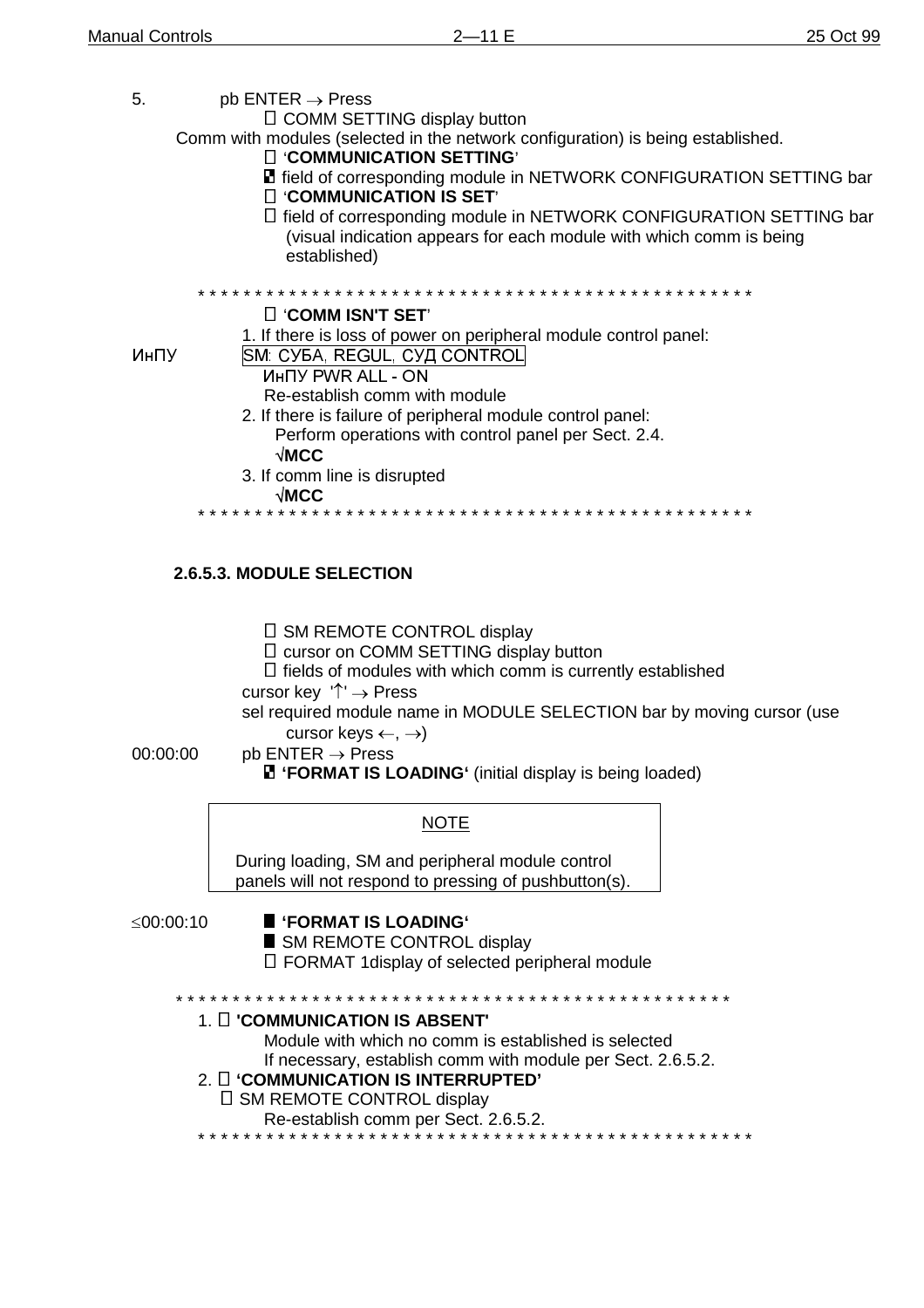# 2.6.5.4. CONTROL, STATUS AND EVENT MODE OPERATION

Operation in CONTROL, STATUS and EVENT modes is performed the same way as it is in the autonomous version.

> <u>NOTE</u> After output of command [] 'COMMAND IS SENDING' (on SM and on the module where command is transmitted). When command output process is complete ■ "COMMAND IS **SENDING'.** 1. 0 'USER IS BUSY' Peripheral module panel is in test, edit time modes or operates with the other SM control panel. As soon as control panel is ready for operation, " 'USER IS BUSY' 2. [ 'COMMUNICATION IS INTERRUPTED' Re-establish comm per Sect.2.6.5.2. . . . . . . . . . . . . .

#### 2.6.5.5. TEST MODE OPERATION

**NOTE** 

Peripheral module *MHTY* indicator (display) and pushbutton tests are not performed.

00:00:00  $pb$  TEST  $\rightarrow$  Press **ID 'SELF TEST RESULTS OPERATIONAL'** 00:00:05

If  $\prod$  'SELF TEST RESULTS NOT OPERATIONAL'

Perform operation with failed control panel per Sect. 2.4.

#### **2.6.5.6. EXIT FROM OPERATION WITH MODULE**

sel REMOTE CNTL DISABLE display button (use cursor keys  $\uparrow, \downarrow, \leftarrow, \rightarrow$ )  $bb$  ENTER  $\rightarrow$  Press

□ SM REMOTE CONTROL display

□ cursor on COMM SETTING display button

**T** 'COMMUNICATION IS ABSENT'

■ fields of modules, selected in NETWORK CONFIGURATION SETTING bar If necessary, establish comm with required modules per Sect. 2.6.5.2.-2.6.5.3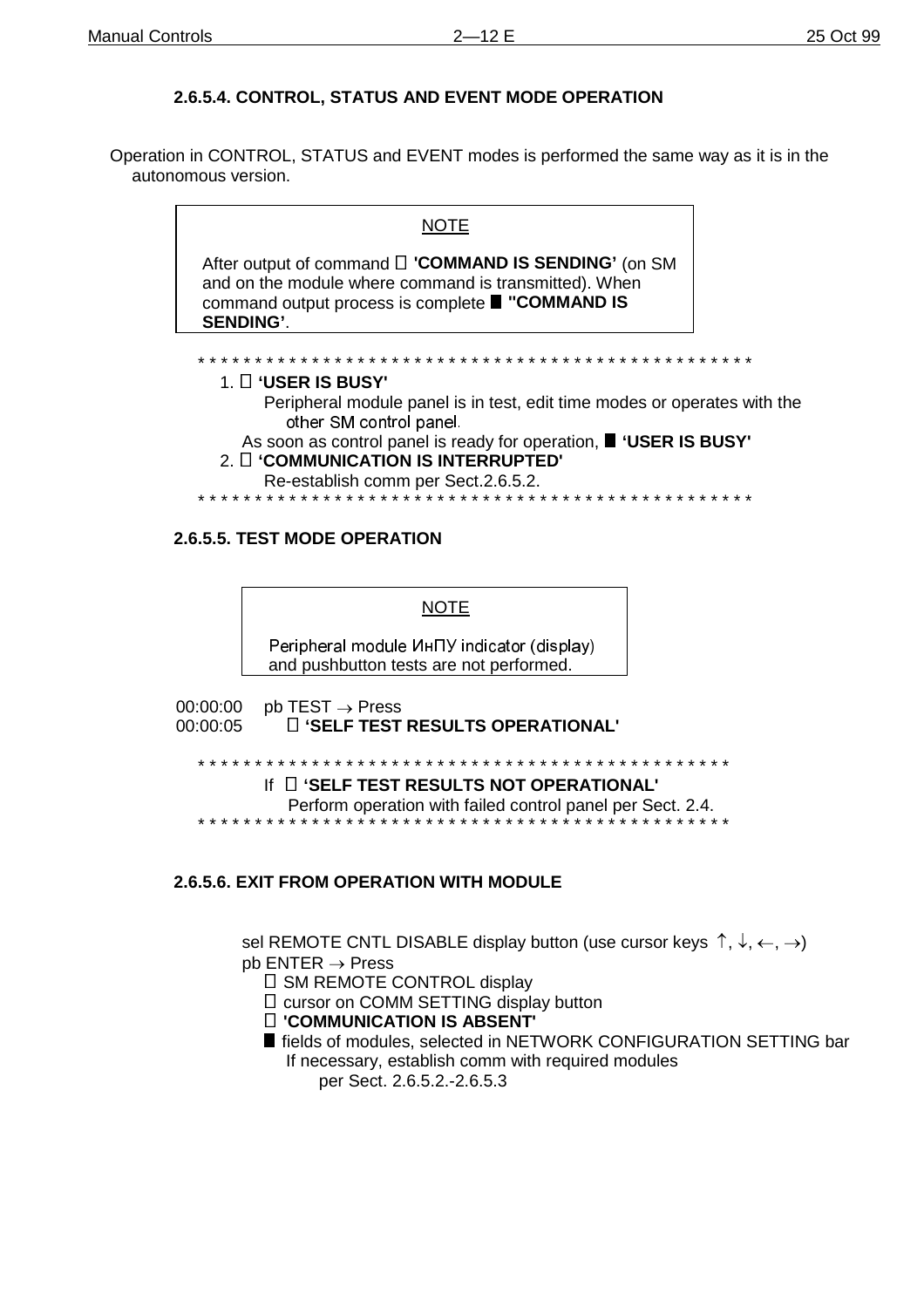# **2.6.5.7. EXIT FROM REMOTE CONTROL MODE**

sel REMOTE CNTL DISABLE display button (use cursor keys  $\uparrow, \downarrow, \leftarrow, \rightarrow)$ )  $pb$  ENTER  $\rightarrow$  Press SM REMOTE CONTROL display □ FORMAT 1 display

### **2.7. SOFTWARE VERSION CHANGEOUT**

- Required hardware: socket wrench, flash-ROM card with software version update.
- 1. Deactivate control panel (per Sect. 2.9)
- 2. Remove six bolts along the perimeter on the panel front. Slide panel out 170-200 mm.

#### NOTE

If it is difficult to slide panel out, thread two mounting bolts (4-5 turns) into holes on panel mounting flanges: one - in upper left corner, the other - in lower right corner, and use them as handles for sliding panel out.

> Remove bolts on panel top and slide cover (that closes the flash-ROM card slot) aside.

- 3. Activate control panel (per Sect. 2.4)
- 4. sel REBOOT display button (use cursor keys  $\uparrow, \downarrow, \leftarrow, \rightarrow)$ )
	- $pb$  ENTER  $\rightarrow$  Press

 **'INSERT FLASH-CARD AND PRESS THE ENTER BUTTON. TO CANCEL THE REBOOT MODE, PRESS THE RESET BUTTON'**

5. Insert flash-ROM card with new version of software

## **CAUTION**

Flash-ROM card to be installed should be positioned exactly as shown on the panel top decal.

### 00:00:00 pb  $ENTER \rightarrow Press$

#### **CAUTION**

To avoid corruption of system configuration file, do not powerdown control panel until reboot is complete.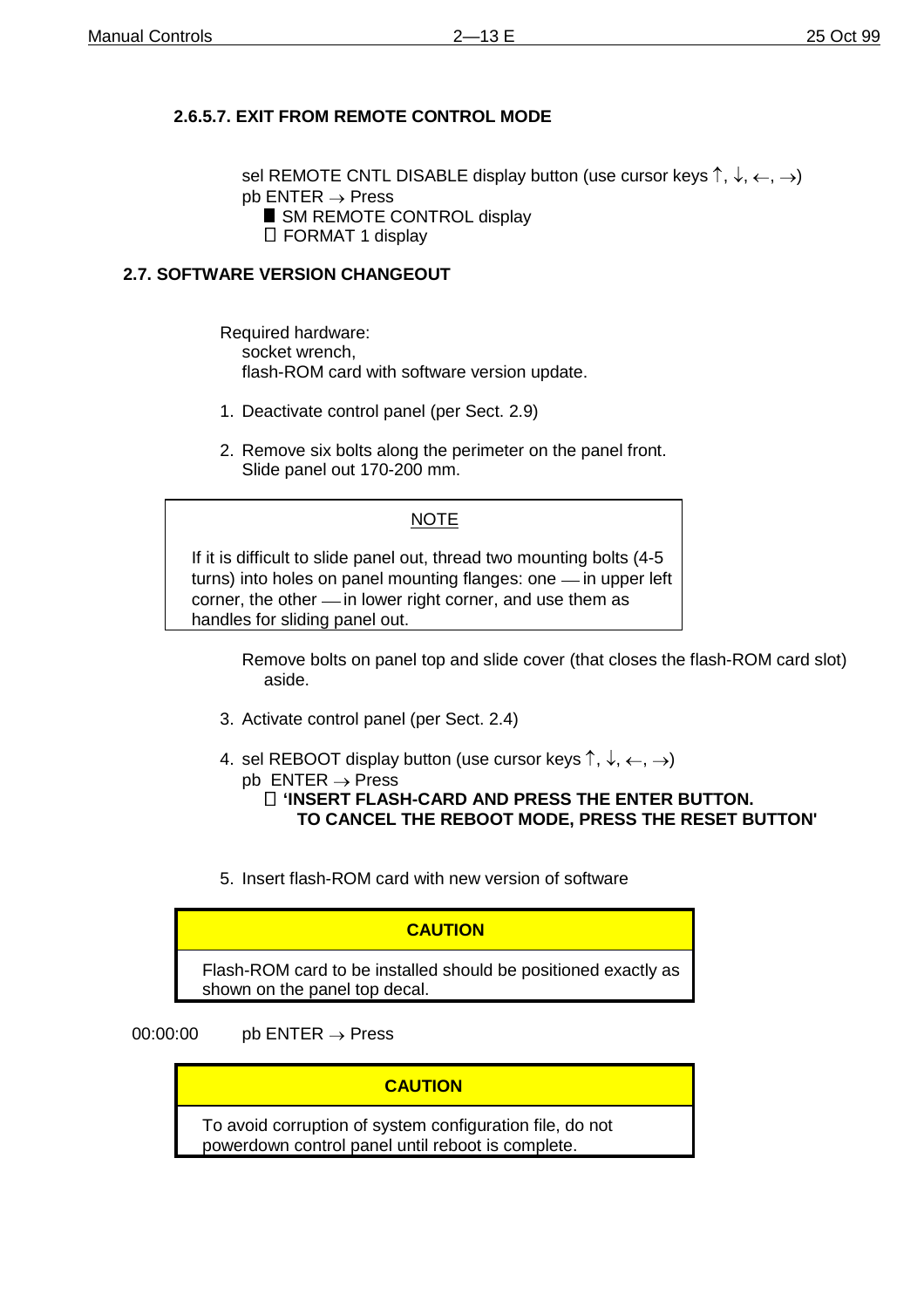Control panel reboots with new version of software.

00:08:00 **'REBOOT IS FULFILLED'** \* \* \* \* \* \* \* \* \* \* \* \* \* \* \* \* \* \* \* \* \* \* \* \* \* \* \* \* \* \* \* \* \* \* \* \* \* \* \* \* \* \* \* \* \* \* \* \* \* 00:08:00 **'ABORT, RETRY, FAIL?'** Software reboot was unsuccessful (due to defective flash-ROM card or bad contact between flash-ROM card connector pins and slot sockets) Remove flash-ROM card Control panel  $\rightarrow$  OFF (per Sect. 2.9) Control panel  $\rightarrow$  ON (per Sect. 2.4) **'REBOOT IS FAILED'** Repeat steps 4, 5 \* \* \* \* \* \* \* \* \* \* \* \* \* \* \* \* \* \* \* \* \* \* \* \* \* \* \* \* \* \* \* \* \* \* \* \* \* \* \* \* \* \* \* \* \* \* \* \* \*

- 6. Remove flash-ROM card by depressing the button in the card slot socket.
- 7. Control panel  $\rightarrow$  OFF (per Sect. 2.9)
- 8. Reinstall cover and panel.
- 9. Control panel  $\rightarrow$  ON (per Sect. 2.4)
- 10. Perform control panel test per Sect. 2.6.3.
- 11. **Report to MCC** software version changeout

#### **2.8. MENU LANGUAGE SELECTION**

#### NOTE

Once set, menu language will be stored in non-volatile memory and remains preserved during subsequent activation, unless the operator intentionally changes it.

1. ENABLING ENGLISH LANGUAGE MENU

sel ENG display button (use cursor keys  $\uparrow, \downarrow, \leftarrow, \rightarrow)$  $pb$  ENTER  $\rightarrow$  Press

2. ENABLING RUSSIAN LANGUAGE MENU

sel RUS display button (use cursor keys  $\uparrow, \downarrow, \leftarrow, \rightarrow$ )  $pb$  ENTER  $\rightarrow$  Press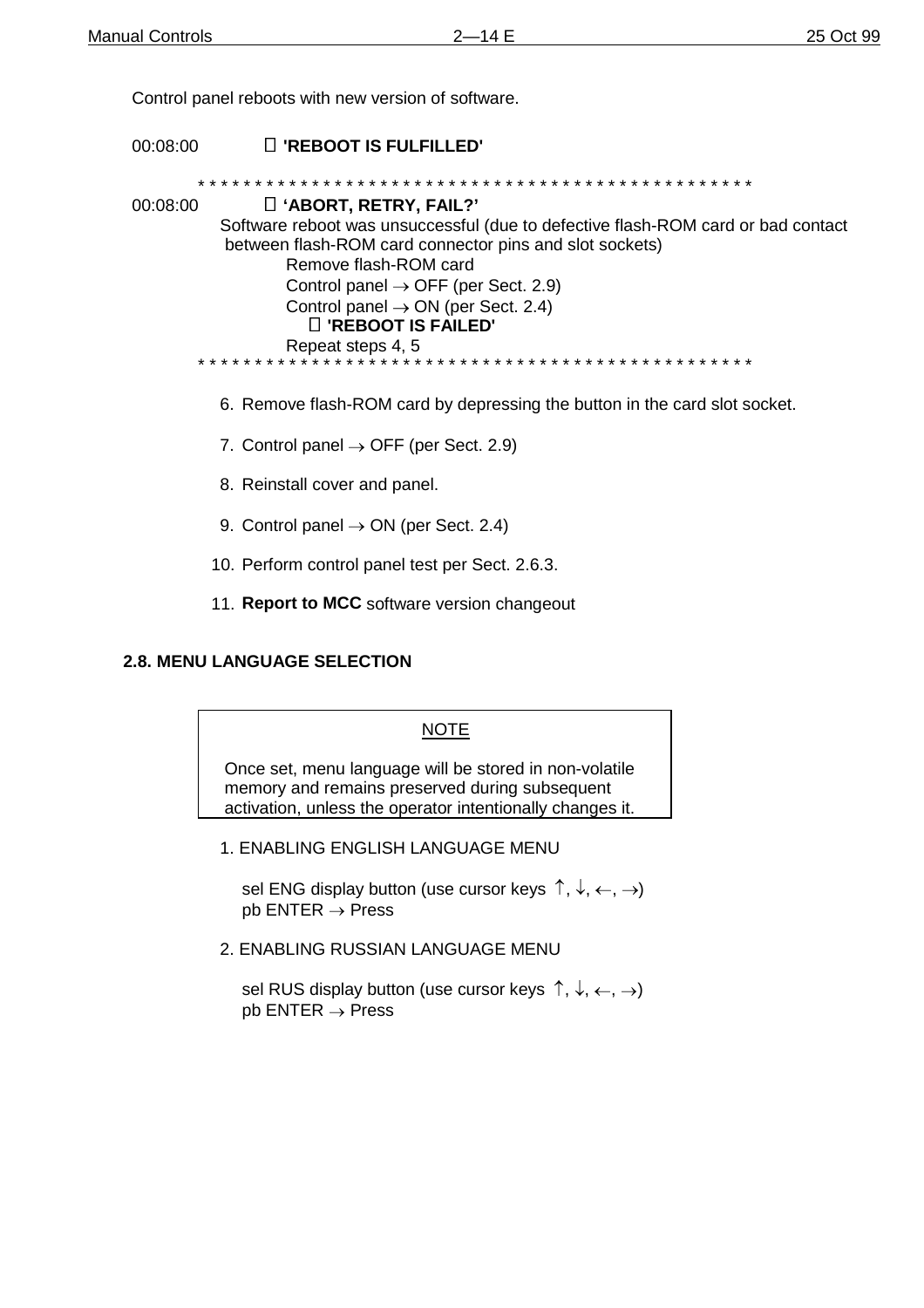# **2.9. WHITY DEACTIVATION**

 $pb$  POWER OFF  $\rightarrow$  Press **Screen** pb POWER ON

#### **2.10. SM UHITY BUSES POWERDOWN**

 $\Pi$ DC-21  $1 \quad$  sw INT CTRL PNL  $\rightarrow$  OFF (for  $M$ H $\Pi$ Y 1)  $\Pi$  TC-22 sw INT CTRL PNL  $\rightarrow$  OFF (for  $U$ HTV 2)<br>  $\Pi$  TC-23 sw KAH A. KAH B. KAH B  $\rightarrow$  Off  $sw$  KAH A, KAH B, KAH B  $\rightarrow$  Off

### **2.11. OFF-NOMINAL SITUATIONS**

### **2.11.1. SCREEN OR CONTROL PANEL CIRCUIT BREAKER FUSE BURNOUT**

Required hardware: socket wrench, 2 Amp fuse.

- 1. **LED SCRN (PANEL)**  $pb$  POWER OFF  $\rightarrow$  Press
	- **Screen**
	- pb POWER ON
	- LED SCRN (PANEL)
- 2. Remove six bolts along perimeter of the front panel. Slide panel out 170-200 mm.
- 3. Replace the fuse SCRN (PANEL) with a new one from spares kit (3ИП) (fuse is located on the control panel top).
- 4. Reinstall the control panel. Tighten six bolts along the front panel perimeter.
- 5. Control panel  $\rightarrow$  ON (per Sect. 2.4)  $\sqrt{\blacksquare}$  LED SCRN (PANEL)
- 6. If failure persists: LED SCRN (PANEL)  $pb$  POWER OFF  $\rightarrow$  Press
	- **Screen**
	- pb POWER ON
	- LED SCRN (PANEL)

**MCC** for steps to eliminate malfunction causing fuse burnout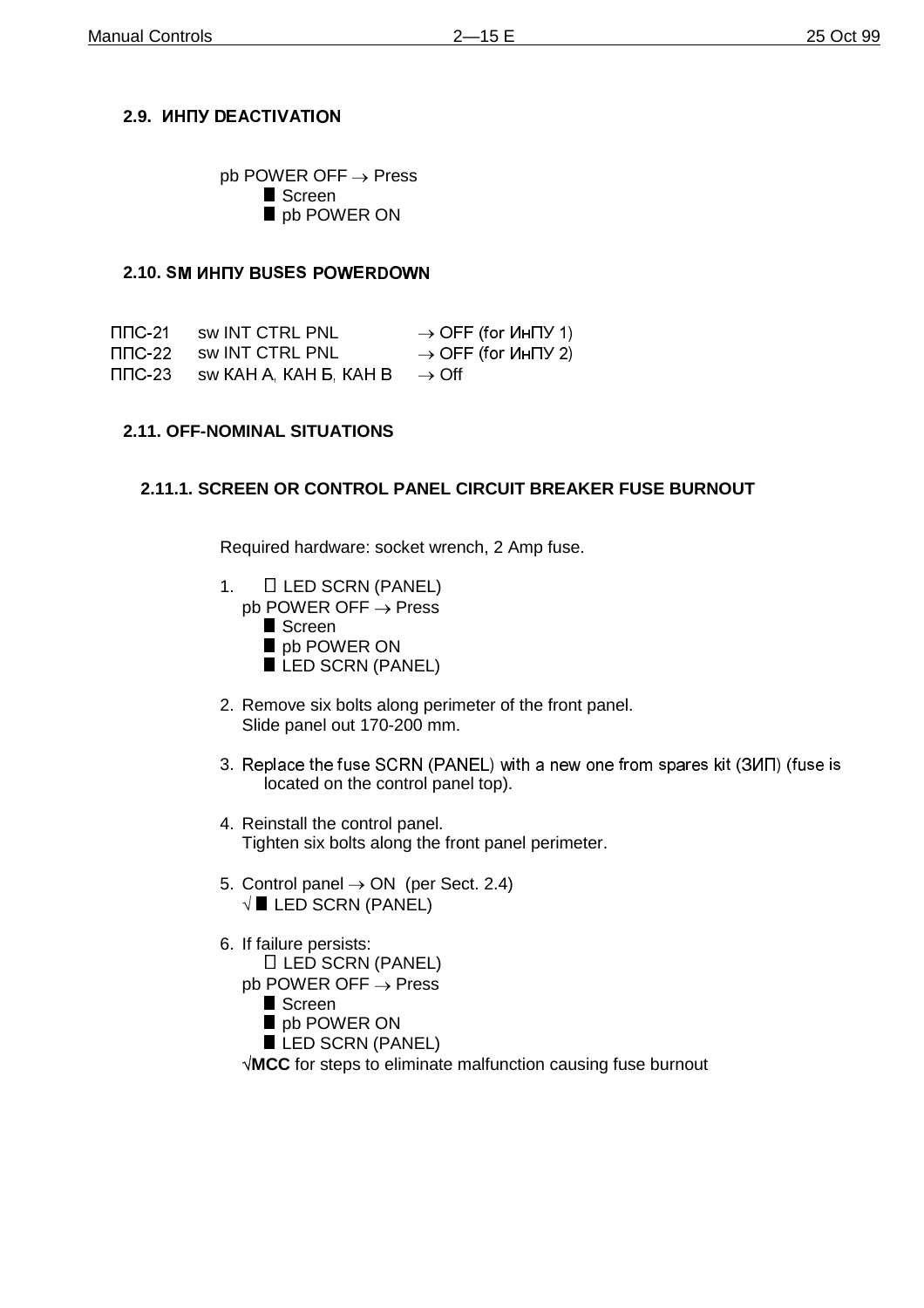## **2.11.2. PANEL HARDWARE AND SOFTWARE MALFUNCTION**

While operating, the panel periodically performs automatic self-test. If no malfunction is detected, the panel displays no OK status confirmation message.

#### **NOTE**

While the panel is powered up, a malfunction message remains on screen, unless its cause is eliminated.

 **'SELF TEST RESULTS OPERATIONAL'** Perform control panel test per Sect. 2.6.3. Control panel  $\rightarrow$  OFF (per Sect.2.9) **MCC**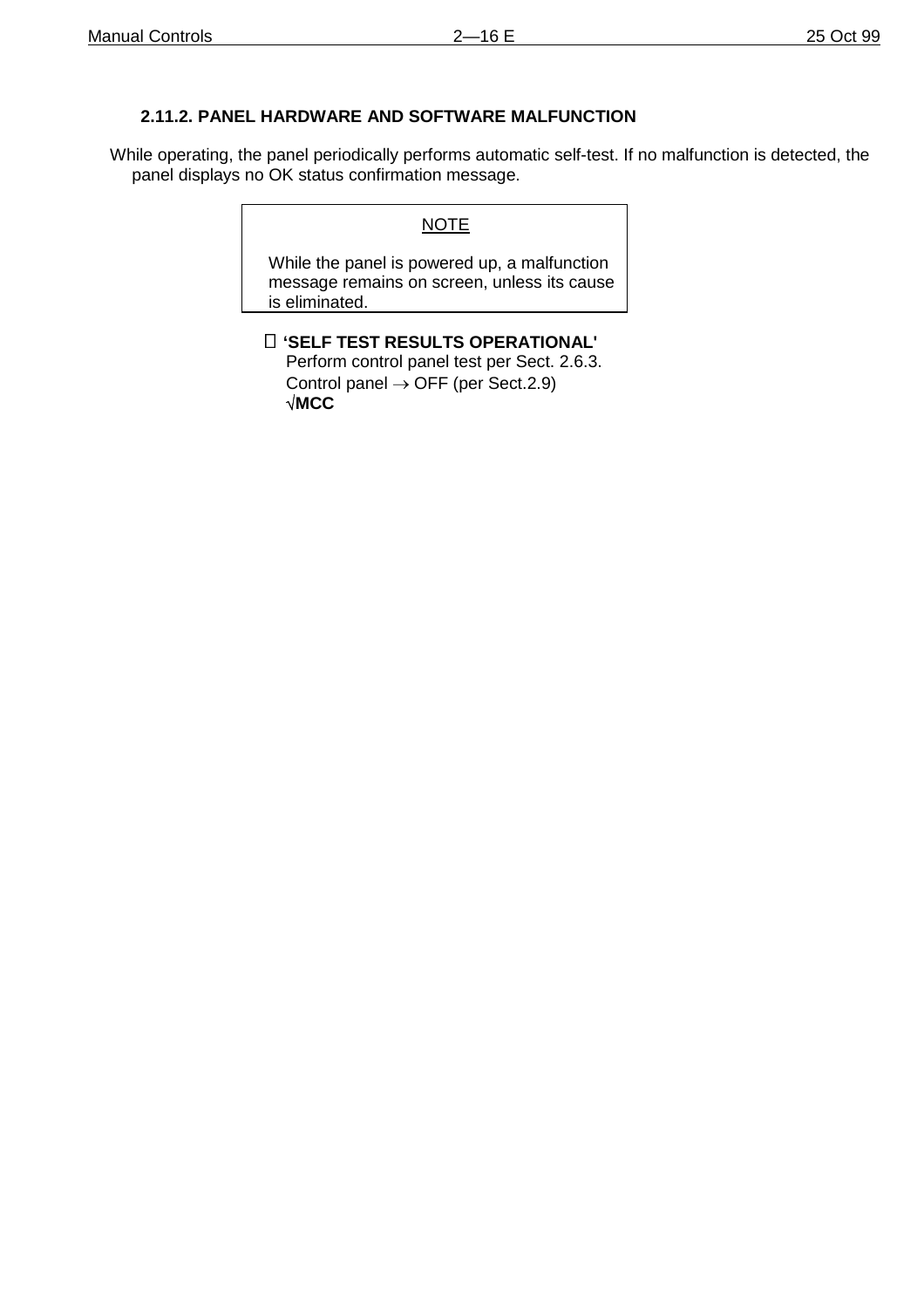# **3. NCC (CAUTION AND WARNING PANEL)**



TCC is intended for notification (using light and audio alarm annunciation) to the crew, located in ISS Russian Segment modules, about certain pre-emergency and emergency situations in all the RS and USOS modules of the ISS.

### **3.1.**



- 1. Emergency indicator lights EMERGENCY class.
- 2. Indicator lights identifying location of the emergency.
- 3. General Alarm. Generalized emergency indicator light.
- 4. Emergency indicator lights WARNING class.
- 5. Pushbutton to mute sound alarm, extinguish General Alarm, cancel memory log.
- 6. Toggle switch to enable [TTC] speaker (TTS position) or  $\Pi CC$   $\Pi 3C \Pi CC$  internal speaker (LOCAL position).
- 7. Pushbutton to activate panel self test.
- 8. Pushbutton to determine which module has reported the EMERGENCY event first.
- 9. Pushbutton to manually annunciate sound alarm of EMERGENCY class.
- 10. Emergency indicator lights of ADVISORY class.
- 11. Emergency indicator lights of CAUTION class.
- 12. 2 Amp Fuse.
- 13. ON/OFF panel power switch.
- 14. Panel circuit breaker LED (comes on after fuse burnout).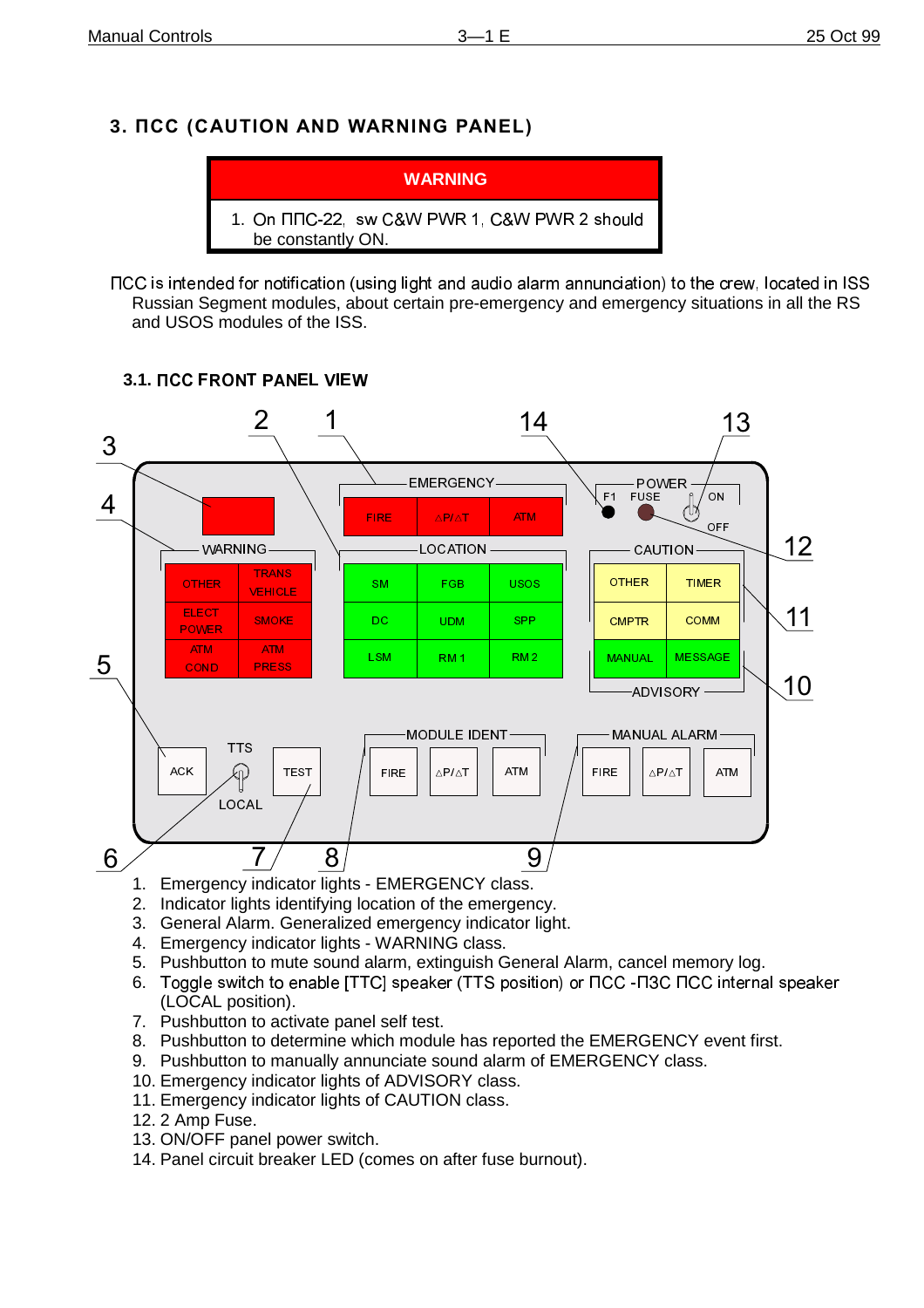# **3.2.**

**CAUTION**

1. Panel should be constantly ON.

# **3.2.1.**

sw POWER  $\rightarrow$  ON  $\sqrt{\blacksquare}$  LED F1  $\sqrt{\text{s}}$  w <TTC>/LOCAL  $\rightarrow$  <TTC> \* \* \* \* \* \* \* \* \* \* \* \* \* \* \* \* \* \* \* \* \* \* \* \* \* \* \* \* \* \* \* \* \* \* \* \* \* \* \* \* \* \* \* If  $\Box$  LED F1 Replace fuse per Sect. 2.11.1 \* \* \* \* \* \* \* \* \* \* \* \* \* \* \* \* \* \* \* \* \* \* \* \* \* \* \* \* \* \* \* \* \* \* \* \* \* \* \* \* \* \* \*

# **3.2.2.**

- 1.  $pb$  TEST  $\rightarrow$  Press and hold
	- $\sqrt{a}$  all indicator lights
	- $\sqrt{E}$  GENERAL ALARM
	- $\sqrt{2}$  Emergency class sound alarm (intermittent sound)
- 2. pb TEST  $\rightarrow$  Release
	- all indicator lights (without alarm signal present)
	- GENERAL ALARM
	- Audio alarm stops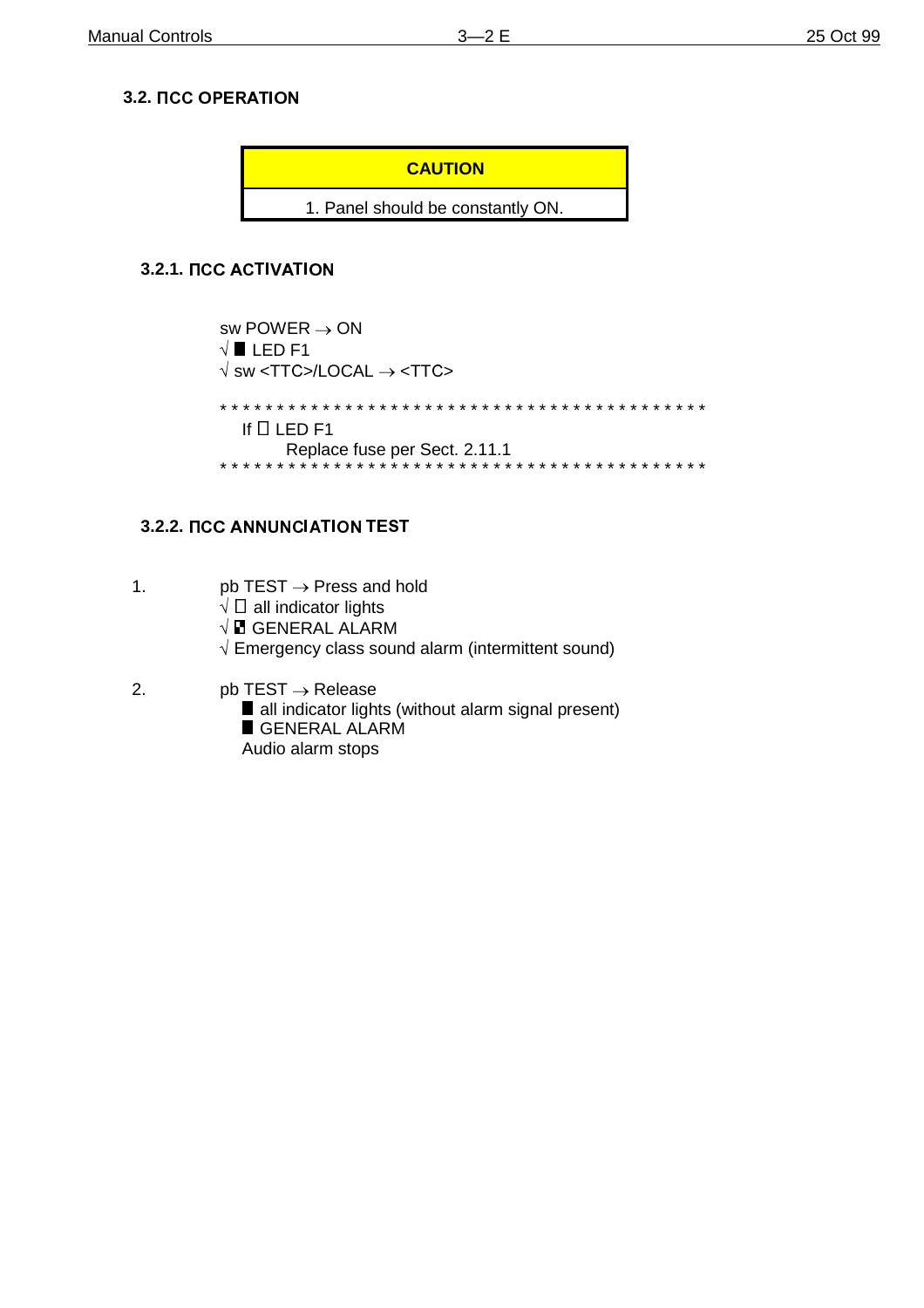3.  $\log ACK \rightarrow Press$  ( $\text{TCC}$  is now back in operation)

### **CAUTION**

1. If pb ACK is not pressed, there will be no sound alarm annunciation for any of the future emergency events.

### 4. **Report to MCC** test results

## **3.2.3.**

#### NOTE

- 1. Audio alarm is muted on all NCC simultaneously, regardless on which particular  $\Pi CC$  pb ACK was pressed.
- 2. Audio alarm, initiated by an incoming signal of a lower hierarchy, is overridden by a higher hierarchy incoming signal.
- 3. Panel does not store incoming signals in memory.

# **3.2.3.1. CREW ACTIONS AFTER EMERGENCY CLASS EVENT ANNUNCIATION**

#### **NOTE**

1. During  $\Delta P/\Delta T$  type of emergency, module name is displayed 5 min after leak signal was received.

 $\Box$  FIRE ( $\Delta$ P/ $\Delta$ T, ATM) module name in LOCATION **E** GENERAL ALARM EMERGENCY audio alarm (intermittent sound) is annunciated  $pb$  ACK  $\rightarrow$  Press GENERAL ALARM Audio alarm stops  $\sqrt{\Box}$  FIRE ( $\Delta$ P/ $\Delta$ T, ATM)  $\sqrt{\Box}$  module name in LOCATION Perform EMERGENCY ACTIVITIES FOR EXPEDITION CREW

**Report to MCC** emergency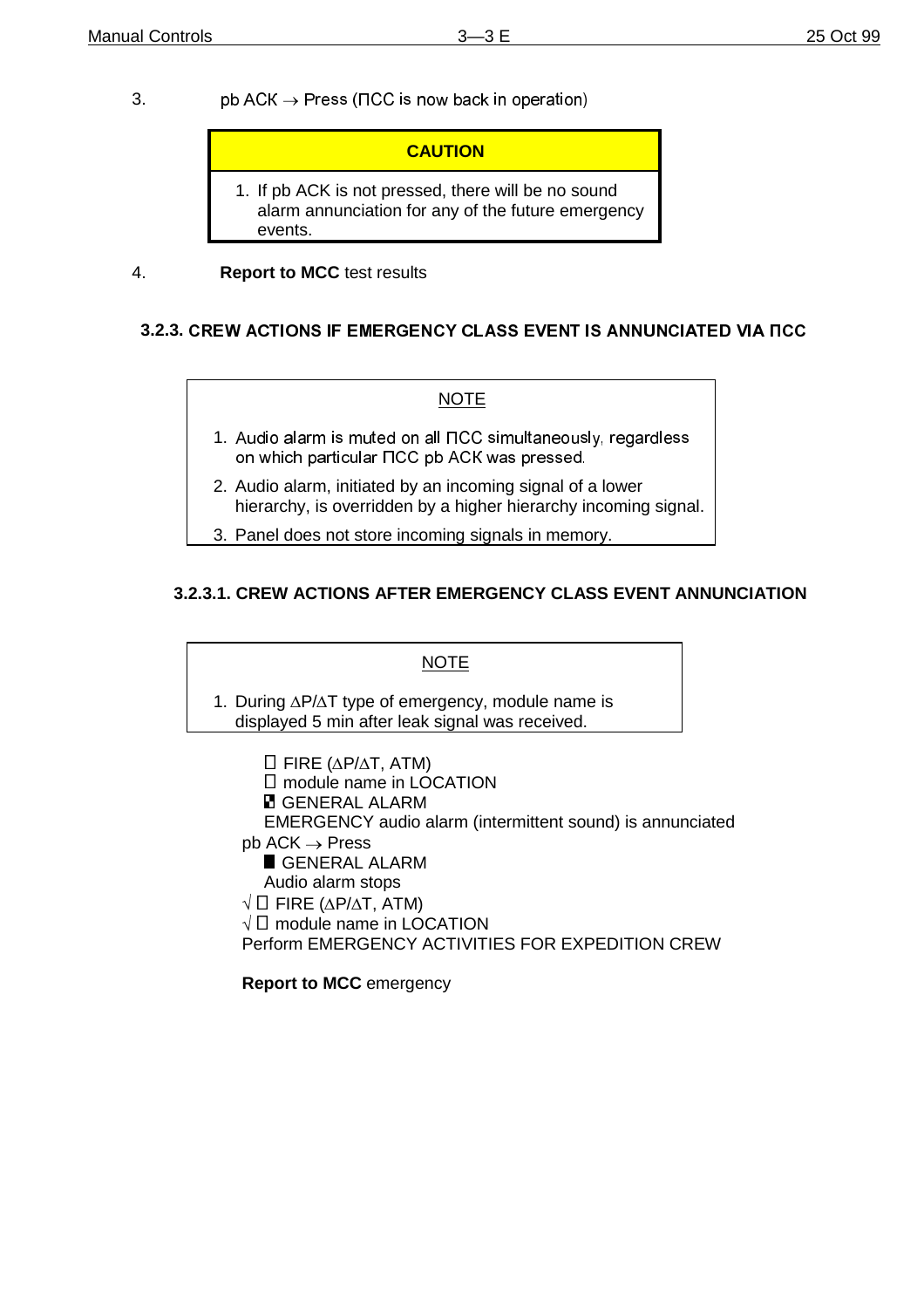# **3.2.3.2. CREW ACTIONS AFTER WARNING CLASS EVENT ANNUNCIATION**

 $\Box$  WARNING class emergency **E** GENERAL ALARM WARNING audio alarm (siren) is annunciated  $pb$  ACK  $\rightarrow$  Press GENERAL ALARM Audio alarm stops  $\sqrt{}$  Information on emergency on RS Laptop **Report to MCC** emergency

# **3.2.3.3. CREW ACTION AFTER CAUTION CLASS EVENT ANNUNCIATION**

 $\Box$  CAUTION class emergency CAUTION audio alarm (continuous sound) is annunciated  $pb$  ACK  $\rightarrow$  Press Alarm sound stops  $\sqrt{ }$  Information on emergency on RS Laptop **Report to MCC** emergency

# **3.2.4. PINPOINTING EMERGENCY LOCATION BY MODULE**

In case of simultaneous activation of two or three FIRE,  $\Delta P/\Delta T$ , ATM sensor types, crew may determine the module where each of these emergencies has occurred

> 1. pb MODULE IDENT FIRE  $\rightarrow$  Press  $\sqrt{a}$  LOCATION indicator light (only during fire)

2. pb MODULE IDENT  $\Delta$ P/ $\Delta$ T  $\rightarrow$  Press  $\sqrt{\Box}$  LOCATION indicator light (only during leak)

3. pb MODULE IDENT ATM  $\rightarrow$  Press  $\sqrt{\Box}$  LOCATION indicator light (only during toxic atmosphere)

## **3.2.5. MANUAL ACTIVATION OF FIRE, P/T, ATM EMERGENCY EVENT ANNUNCIATION**

If operator detects FIRE,  $\Delta P/\Delta T$ , ATM emergencies prior to automatic activation of corresponding detectors, it is possible to annunciate these emergencies manually.

> Remove protective cover from pb MANUAL ALARM (one of each emergency type) Press the required MANUAL ALARM pushbutton

 $\Box$  FIRE ( $\Delta$ P/ $\Delta$ T, ATM)

□ module name in LOCATION

□ MANUAL indicator light

**E** GENERAL ALARM

Emergency audio alarm (intermittent sound) is annunciated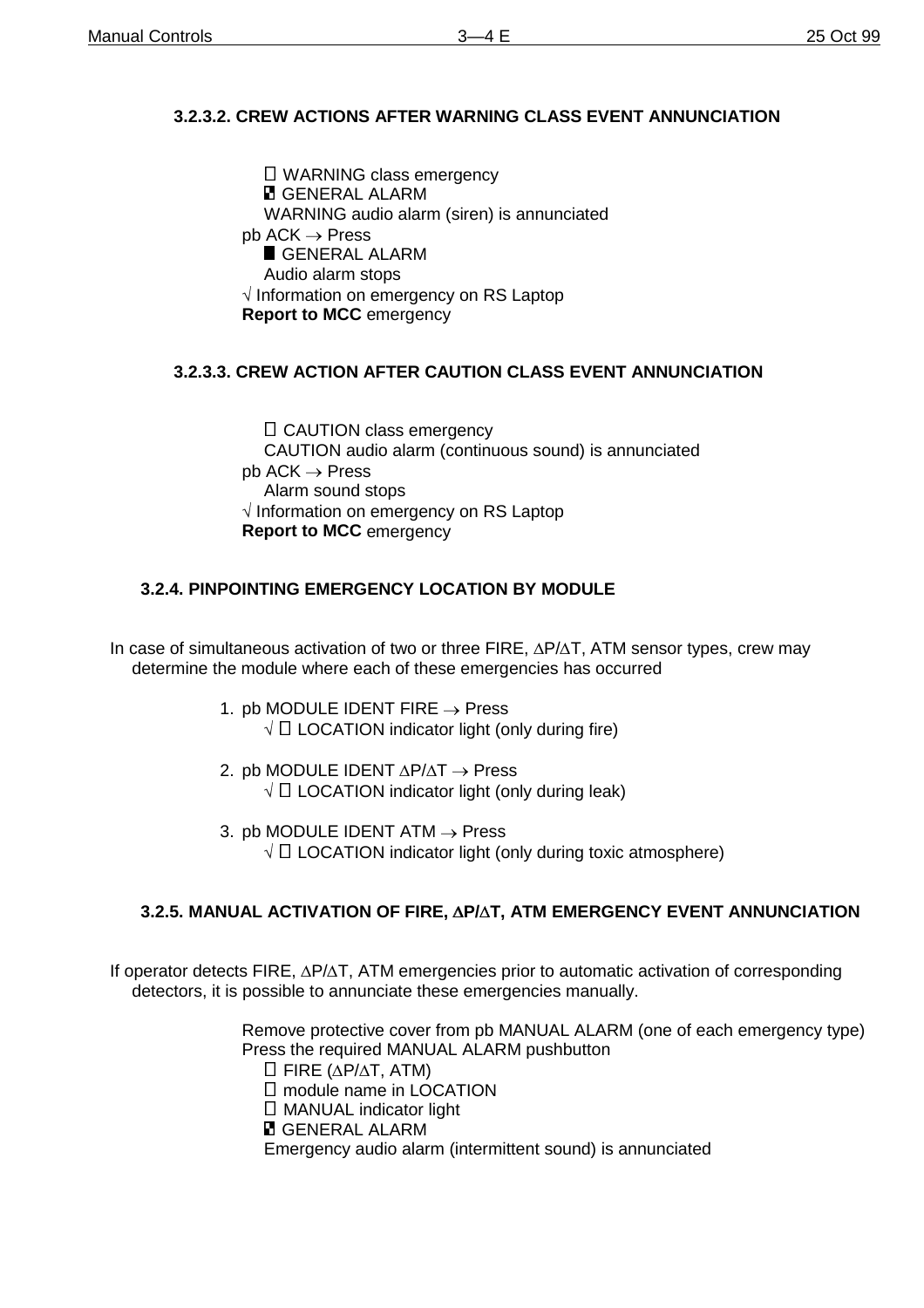# **3.2.6.**

sw POWER  $\rightarrow$  OFF

# **3.3. OFF-NOMINAL SITUATIONS**

## **3.3.1. CIRCUIT BREAKER FUSE FAILURE**

Required hardware: 2 Amp fuse.

- 1.  $\Box$  LED F1 sw POWER  $\rightarrow$  OFF
- 2. Replace 2 Amp fuse with a new one from kit 3ИП (fuse is on console front panel)
- 3. sw POWER  $\rightarrow$  ON  $\sqrt{\Box}$  LED F1  $\sqrt{\text{s}}$ w <TTC>/LOCAL  $\rightarrow$  <TTC>
- 4. If problem persists:  $LED$  F1 sw POWER  $\rightarrow$  OFF **MCC** for steps to eliminate malfunction that caused fuse burnout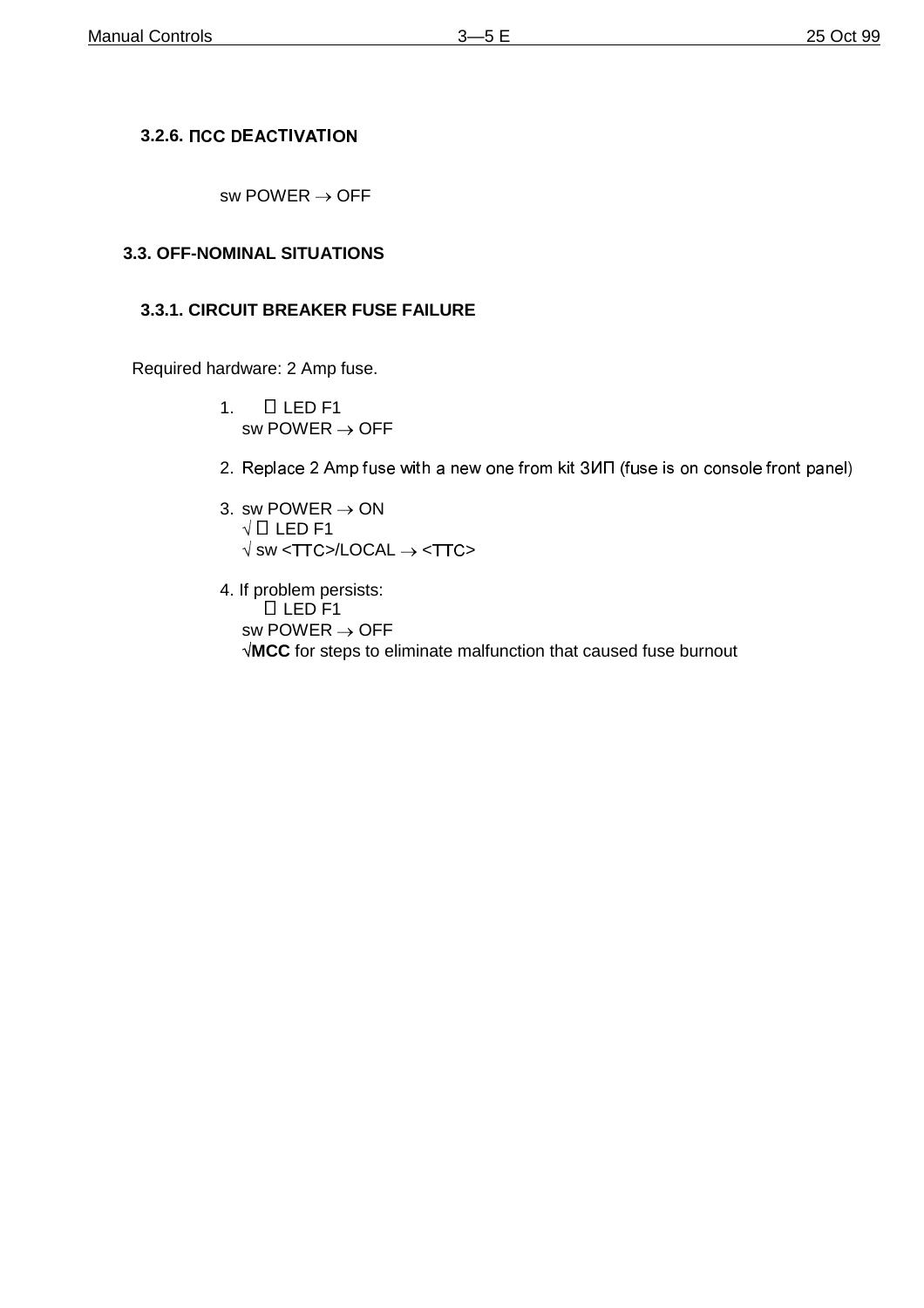# **4. DIGITAL CLOCK (744K)**

Integrated digital clock (744K) is intended for output of information on:

- current time;
- alarm clock function;
- stopwatch function.

# **4.1. DIGITAL CLOCK GENERAL VIEW**



- 1 current time digital display
- 2 date and stop-watch digital display
- 3 pb to start, stop, and reset stopwatch, as well as to retrieve information on current date
- 4 On/Off switch
- 5 ADJUST pushbutton
- 6 switch to toggle between CURRENT TIME and ALARM displays
- 7 switch to toggle between RUN and SET modes
- 8 pushbutton to move between input fields when entering information into CURRENT TIME, ALARM and DATE fields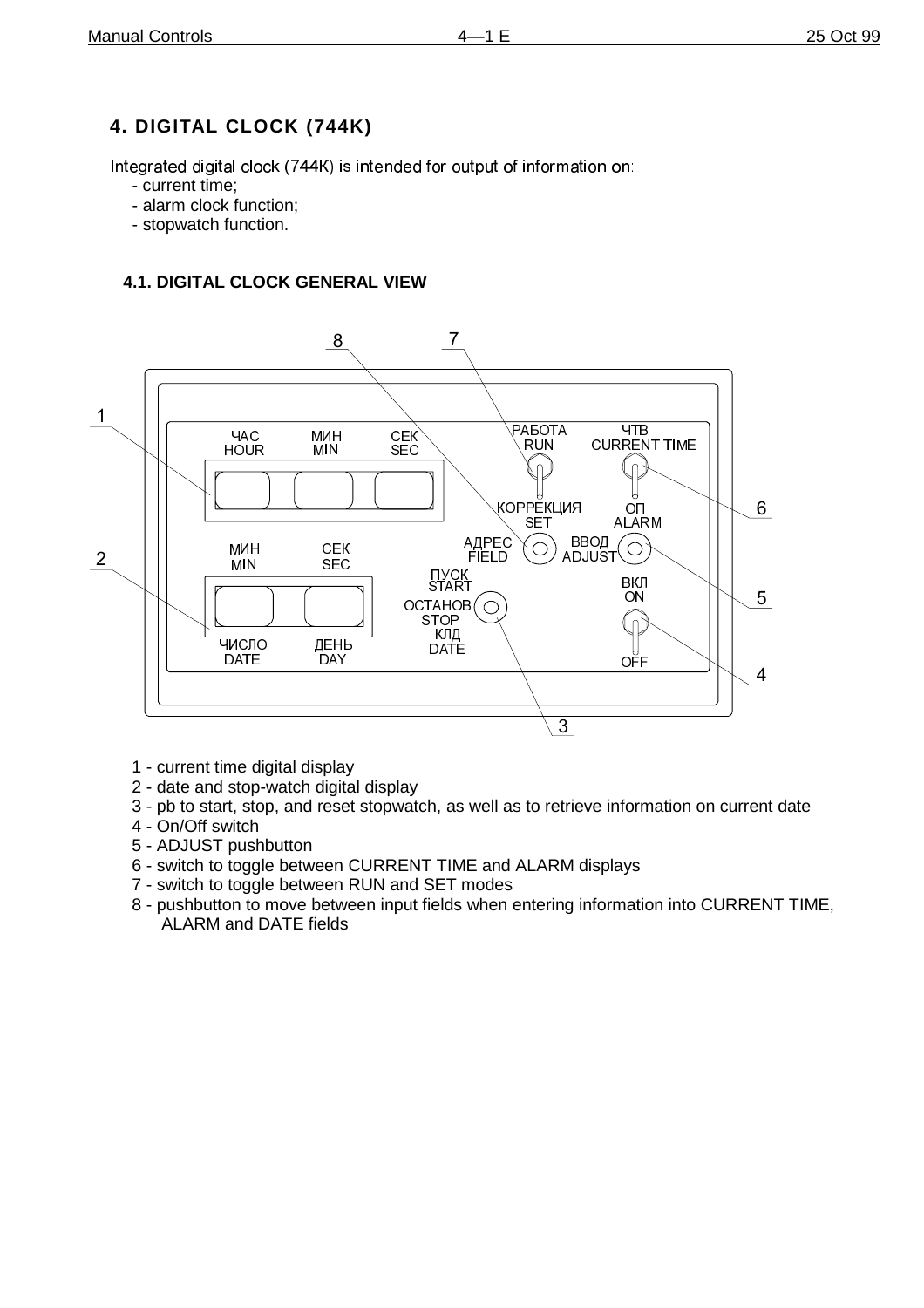# **4.2. DIGITAL CLOCK OPERATION**

Clock operating modes:

CURRENT TIME (ALARM)-RUN - to count off and display CURRENT TIME (ALARM) and DATE, with continuous sound buzzer (ALARM setting).

CURRENT TIME (ALARM)-SET- CURRENT TIME, DATE (ALARM) - to adjust settings **STOPWATCH** 

Smallest time increment is 1 sec

Smallest time increment for ALARM and CURRENT TIME settings is 10 sec

### **NOTE**

During transfer to time count from internal generator,  $\Box$  point in 6<sup>th</sup> digit position.

When CURRENT TIME becomes the same as ALARM clock setting, audio alarm (continuous sound) is heard; to mute audio operator should:

| sw CURRENT TIME-ALARM | $\rightarrow$ ALARM |
|-----------------------|---------------------|
| sw RUN-SET            | $\rightarrow$ SET   |

## **4.2.1. CLOCK ACTIVATION**

| $\Pi$ DC-21  | sw CLOCK<br>$\rightarrow$ On                     |
|--------------|--------------------------------------------------|
| $\Pi$ $C-23$ | sw CLOCK<br>$\rightarrow$ On                     |
| <b>CLOCK</b> | $\rightarrow$ ON (continuous sound)<br><b>SW</b> |
| ncc          | $pb$ ACK $\rightarrow$ Press                     |
|              | $\Box$ 0 0 0 0 0 0 0 (hr, min, sec)              |
|              | $\Box$ 0 1 - 1 (date, day)                       |

## **4.2.2. CURRENT TIME AND DATE SETTING OR ADJUSTMENT**

|                        | NOTE                                                                                    |  |                                                       |                   |                                                                                                                                        |
|------------------------|-----------------------------------------------------------------------------------------|--|-------------------------------------------------------|-------------------|----------------------------------------------------------------------------------------------------------------------------------------|
|                        | 1. Time count is interrupted when pressing pb ADJUST in SET mode<br>for the first time. |  |                                                       |                   |                                                                                                                                        |
|                        | 2. Digits are adjustable in all digit positions, except in $6th$ and $9th$ .            |  |                                                       |                   |                                                                                                                                        |
|                        |                                                                                         |  | 1. sw CURRENT TIME-ALARM<br>sw RUN-SET                |                   | $\rightarrow$ CURRENT TIME<br>$\rightarrow$ SET                                                                                        |
| N DIGIT<br>$6th$ DIGIT |                                                                                         |  | $\Box$ digit and point<br>$\overline{110}$            |                   | 2. Press pb FIELD any required number of times $(N=1--8)$<br>$pb$ ADJUST $\rightarrow$ Press and hold, until required digit is entered |
|                        |                                                                                         |  | Repeat this operation in all required digit positions |                   |                                                                                                                                        |
| N DIGIT                |                                                                                         |  | 3. sw RUN-SET<br>$\blacksquare$ point                 | $\rightarrow$ RUN |                                                                                                                                        |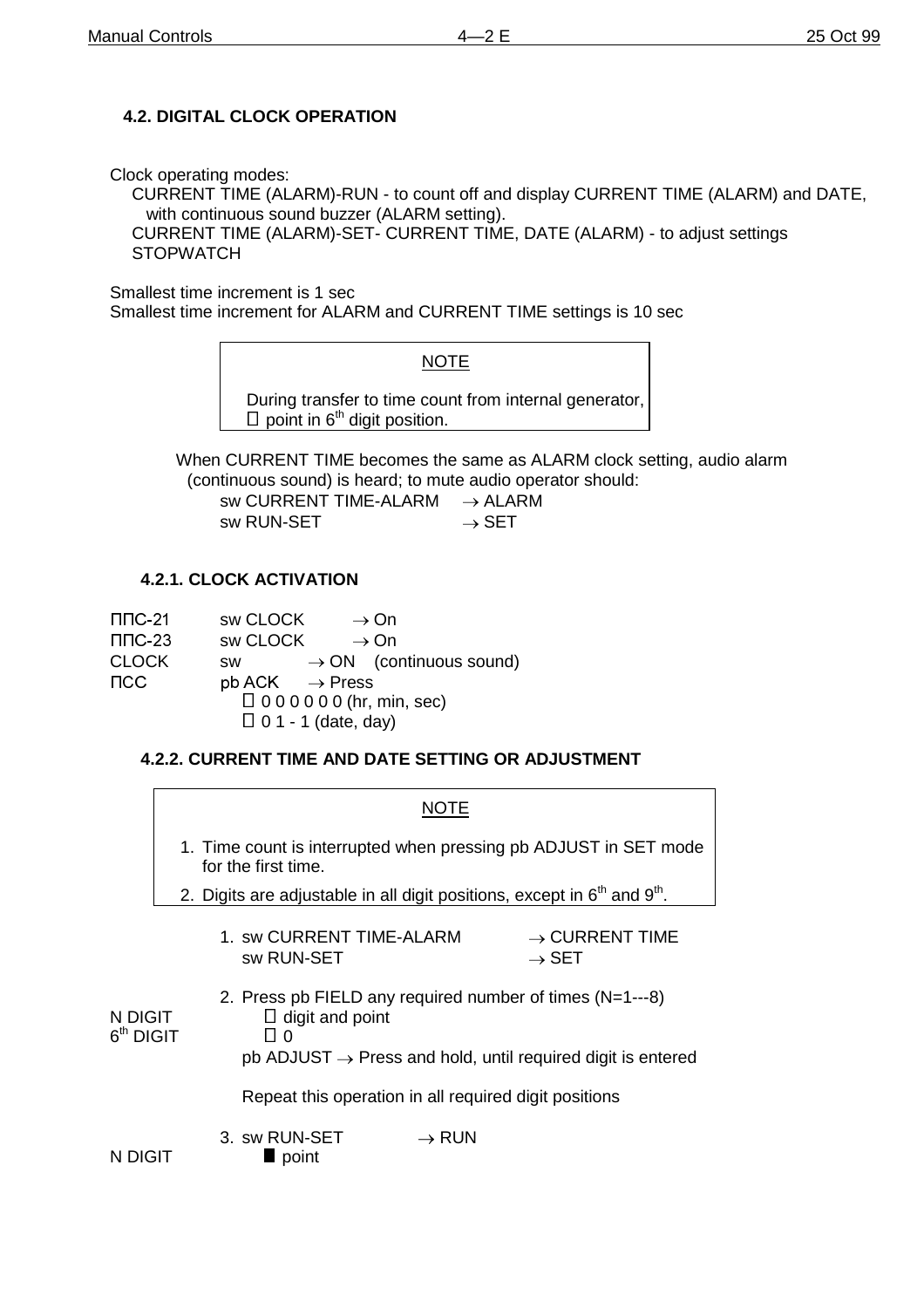# **4.2.3. ALARM TIME SETTING AND ADJUSTMENT**

|                    | NUTE                                                                                                                                                          |                                                 |  |  |
|--------------------|---------------------------------------------------------------------------------------------------------------------------------------------------------------|-------------------------------------------------|--|--|
|                    | Time count is interrupted by pushing pb ADJUST in SET mode<br>for the first time.                                                                             |                                                 |  |  |
|                    | 1. sw CURRENT TIME-ALARM<br>sw RUN-SET                                                                                                                        | $\rightarrow$ ALARM<br>$\rightarrow$ SET        |  |  |
| N DIGIT<br>6 DIGIT | 2. Press pb FIELD for any required number of times $(N=1--5)$<br>$\Box$ digit and point<br>l I O<br>Press and hold pb ADJUST, until required digit is entered |                                                 |  |  |
|                    | Repeat this operation in all required digit positions                                                                                                         |                                                 |  |  |
| N DIGIT            | 3. sw RUN-SET<br>sw CURRENT TIME-ALARM<br>point                                                                                                               | $\rightarrow$ RUN<br>$\rightarrow$ CURRENT TIME |  |  |

## **4.2.4. STOPWATCH OPERATION**

 $pb$  START-STOP-DATE  $\rightarrow$  Press (duration count) DATE data  $\Box$  0 0 0 0  $pb$  START-STOP-DATE  $\rightarrow$  Press (duration count)  $\square$  duration time pb START-STOP-DATE  $\rightarrow$  Press (readout returns to DATE display) **duration time** D DATE reading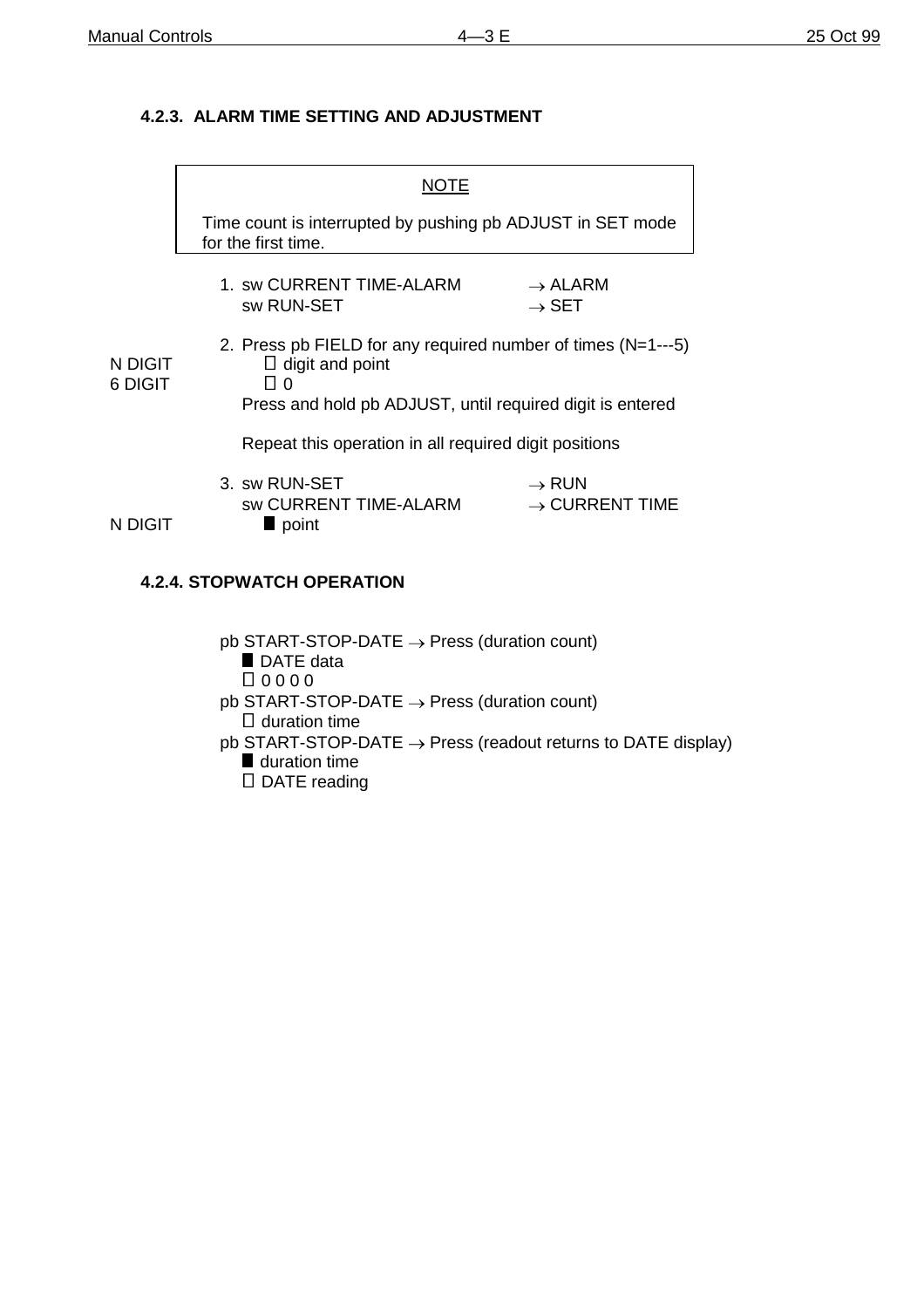# 5. SIMVOL-TS EQUIPMENT

Simvol-Ts equipment is intended for on-screen display of current CYAH information and combined TV information from [TBC].

# 5.1. SIMVOL-TS ACTIVATION



## 5.2. SIMVOL-TS RECONFIGURATION FOR OTHER 6 PM AND BKTC CHANNELS

 $pb$  BKJI  $\rightarrow$  Press  $bb B\Phi$ И-А (БФИ-Б)  $\rightarrow$  Press pb  $BKTC-A$  ( $BKTC-B$ )  $\rightarrow$  Press  $pb$  ВЫКЛ  $\rightarrow$  Press  $pb$  BKJI  $\rightarrow$  Press  $□$  LED ВКЛ □ LED БФИ-А (БФИ-Б)  $\Box$  LED BKTC-A (BKTC-B)  $\Box$  LED MAT-A (B) **П LED Д**  $\Box$  LED H  $\Box$  Format 0 Verify change of time reading in top right screen corner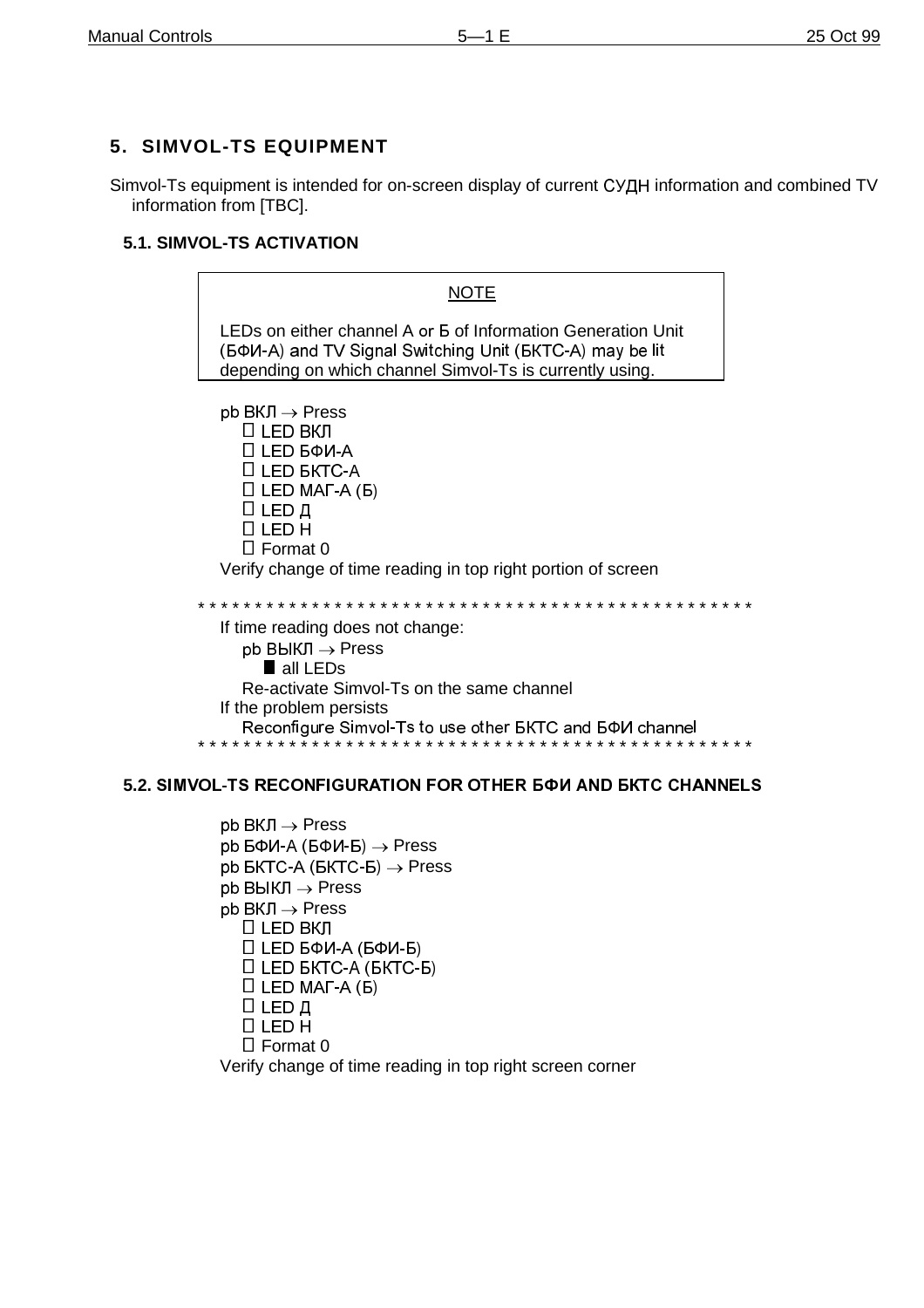# **5.2.1. SIMVOL-TS CONTROL PANEL**

Simvol-TS control panel is intended to activate/deactivate Simvol-Ts, operating mode selection, input of coded data for processing and display of information on Simvol-Ts TV color monitor screen



| Table 5.2.1.1. Functions of control pushbuttons |  |  |
|-------------------------------------------------|--|--|
|                                                 |  |  |

| <b>Pushbutton</b> | <b>Function</b>                                     | <b>Execution Confirmation</b> |
|-------------------|-----------------------------------------------------|-------------------------------|
| вкл               | Simvol-Ts powerup                                   | 0 LED ВКЛ                     |
| ВЫКЛ              | Simvol-Ts powerdown                                 | $LED$ BKJ                     |
| БФИ-А             | Activation of channel A of $5\Phi$ <i>M-LI unit</i> | □ LED БФИ-А                   |
| БФИ-Б             | Activation of channel 5 of 50M-L unit               | □ LED БФИ-Б                   |
| <b>BKTC-A</b>     | Activation of channel A of BKTC-L unit              | $\Box$ LED BKTC-A             |
| <b>БКТС-Б</b>     | Activation of channel <b>5 of BKTC-LI unit</b>      | $\Box$ LED BKTC-B             |
| Д                 | <b>Activation of Display Mode</b>                   | О ∟ЕР Д                       |
| ДТВ               | Activation of TV Display Mode                       | $\Box$ LED $\Box$ TB          |
|                   |                                                     | <b>LED TP</b>                 |
| ОД-2              | Unused mode (Display 2)                             | □ LED OД-2                    |
| <b>OTB</b>        | Activation of TV Display Mode                       | <b>LED OTB</b>                |
| TP                | Activation/deactivation of Broadcast                | $\square$ LED TP              |
|                   | Mode                                                |                               |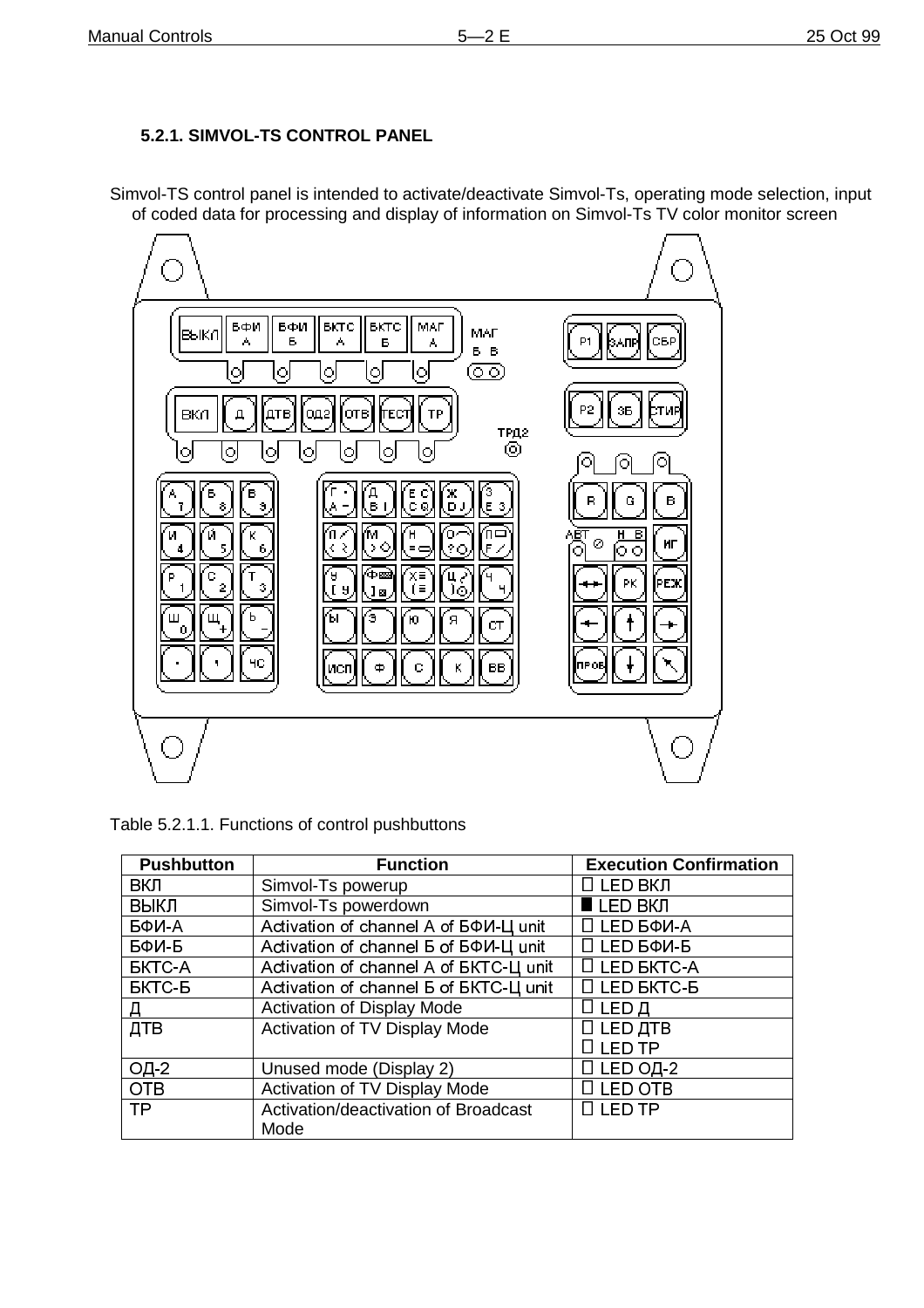| <b>TECT</b>                                              | Activation/deactivation of Test Mode            | □ LED TECT<br>□ LED ABT |
|----------------------------------------------------------|-------------------------------------------------|-------------------------|
| MAF A                                                    | Not used                                        |                         |
| P <sub>1</sub>                                           | Backup (reserved) pushbutton                    |                         |
| ЗАПР                                                     | Inhibits canceling of Simvol-Ts standalone      |                         |
|                                                          | operation mode via command from UBM.            |                         |
|                                                          | Repeated pressing of this pushbutton            |                         |
|                                                          | enables canceling.                              |                         |
| <b>СБР</b>                                               | Resets Simvol-Ts to initial state               |                         |
| P2                                                       | Backup (reserved) pushbutton                    |                         |
| 3Б                                                       | Backspace (deletes character to the left of     |                         |
|                                                          | cursor                                          |                         |
| <b>CTMP</b>                                              | Clears screen contents                          |                         |
| $\mathsf{R}$                                             | Selects docking assembly target, in Test        | $\Box$ LED R            |
|                                                          | Mode - adjusts density of red                   |                         |
| G                                                        | Selects docking assembly target, in Test        | $\Box$ LED G            |
|                                                          | Mode - adjusts density of green                 |                         |
| B                                                        | Inverts black and white, in Test Mode -         | $\Box$ LED B            |
|                                                          | adjusts density of blue                         |                         |
| $\leftrightarrow$                                        | Activates Simvol-Ts standalone                  | $\Box$ LED ABT          |
|                                                          | (autonomous) operation mode. Repeated           |                         |
|                                                          | pressing of this pushbutton enables Simvol-     |                         |
|                                                          | Ts and UBM joint operation mode.                |                         |
| ИГ                                                       | <b>Preparation for Test Mode</b>                |                         |
| PК                                                       | Toggles character case (upper/lower)            | $\blacksquare$ LED H    |
|                                                          |                                                 | $\Box$ LED B            |
| <b>PEX</b>                                               | Changes on-screen display in the following      |                         |
|                                                          | sequence: low res display ( $5\Phi$ ), high res |                         |
|                                                          | display (M $\Phi$ ), graphics display (ГИ)      |                         |
| ПРОБ                                                     | Space                                           |                         |
| ЧC                                                       | Backup (reserved) pushbutton                    |                         |
| <b>CT</b>                                                | Backup (reserved) pushbutton                    |                         |
| ИСП                                                      | Executes selected command                       |                         |
| Φ                                                        | Selects display                                 |                         |
| $\overline{C}$                                           | Backup (reserved) pushbutton                    |                         |
| К                                                        | Backup (reserved) pushbutton                    |                         |
| BB                                                       | Data input                                      |                         |
| $A - A$                                                  | Alphanumeric buttons                            |                         |
| $\leftarrow$ , $\rightarrow$ , $\uparrow$ , $\downarrow$ | Moves cursor                                    |                         |
| ▼                                                        | Homes cursor (returns cursor to default         |                         |
|                                                          | position in the top left corner of the screen)  |                         |

#### **5.3. SIMVOL-TS FORMATS**

Simvol-Ts is capable of data I/O on the following displays:<br>Format 0 HELP (format selection)

- 
- HELP (format selection)<br>STATUS Format 1<br>Format 2 Format 2 BUS-BUFFER<br>Format 3 CBJUXEHUE Format 3 CEJUNE (Rendezvous)<br>Format 4 MICHEHB (Target) **МИШЕНЬ (Target)**
- Format 5 MINLEHb-СБЛИЖЕНИЕ (Target Rendezvous)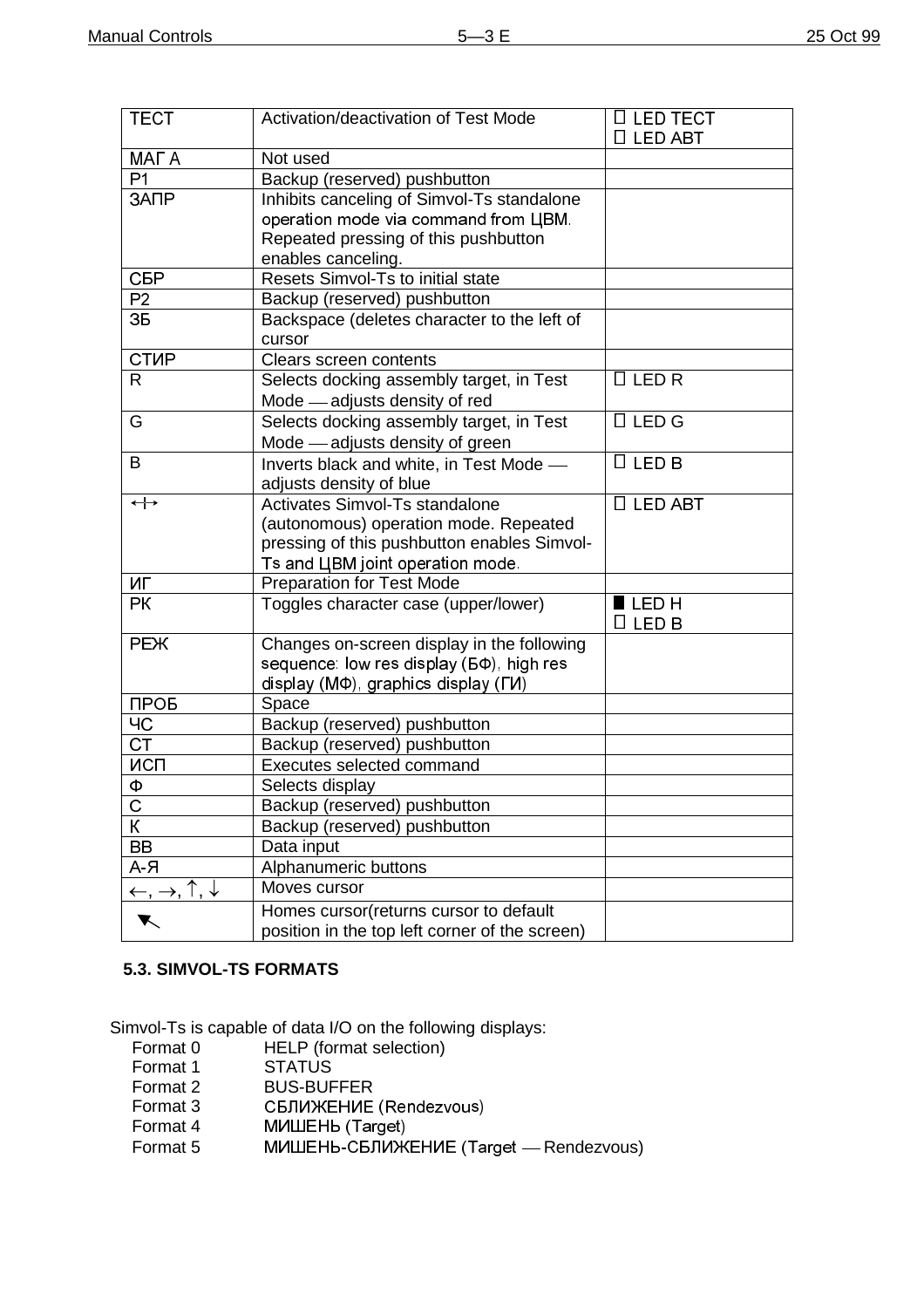# **5.3.1. FORMAT SELECTION**

 $pb \Phi \rightarrow Press$ pb with number of the required format  $\rightarrow$  Press  $p^{\text{th}}$   $M$ C $\Pi \rightarrow$  Press  $\square$  selected format

# **5.3.2. HELP FORMAT (Φ0)**

This is a reference format and which serves to select formats.

| s 0 - string/ 1 - kadr F format F0 help<br>format 0 help                                                            | 00:00:00 |
|---------------------------------------------------------------------------------------------------------------------|----------|
| <b>F1 STATUS</b><br><b>F2 BUS-BUSTER</b><br><b>F3 СБЛИЖЕНИЕ</b><br><b>F4 МИШЕНЬ</b><br><b>F5 МИШЕНЬ - СБЛИЖЕНИЕ</b> |          |
| string                                                                                                              |          |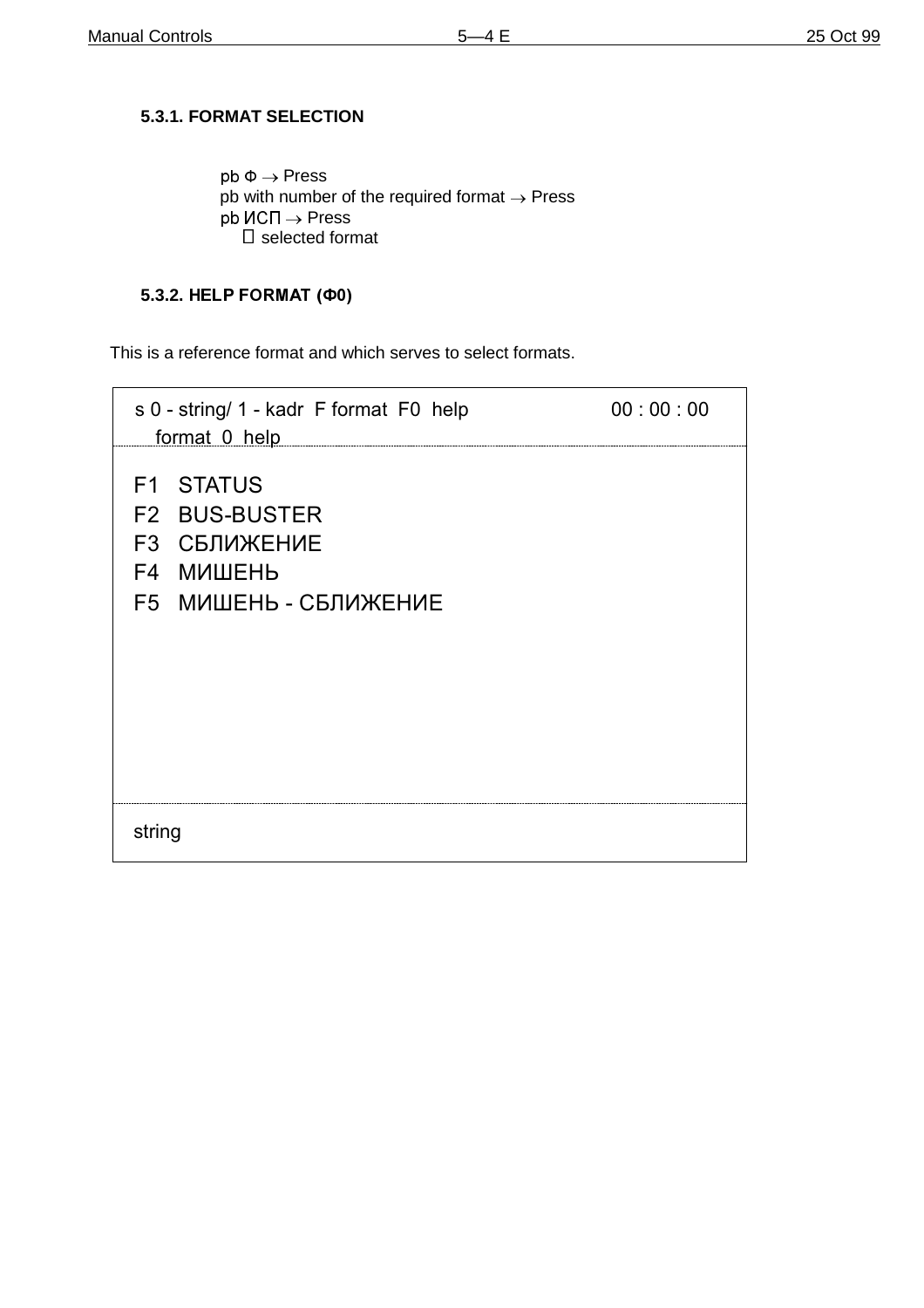# 5.3.3. STATUS FORMAT (Ф1)

This format displays [TBM] operation status data.

| s 0 - string/ 1 - kadr F format F0 help<br>format 1 status |     | 00:00:00 |
|------------------------------------------------------------|-----|----------|
| O                                                          |     |          |
|                                                            |     |          |
|                                                            |     | N        |
|                                                            |     | 0        |
|                                                            |     | N        |
|                                                            |     | 0        |
| O                                                          | 300 |          |
|                                                            |     |          |
| string                                                     |     |          |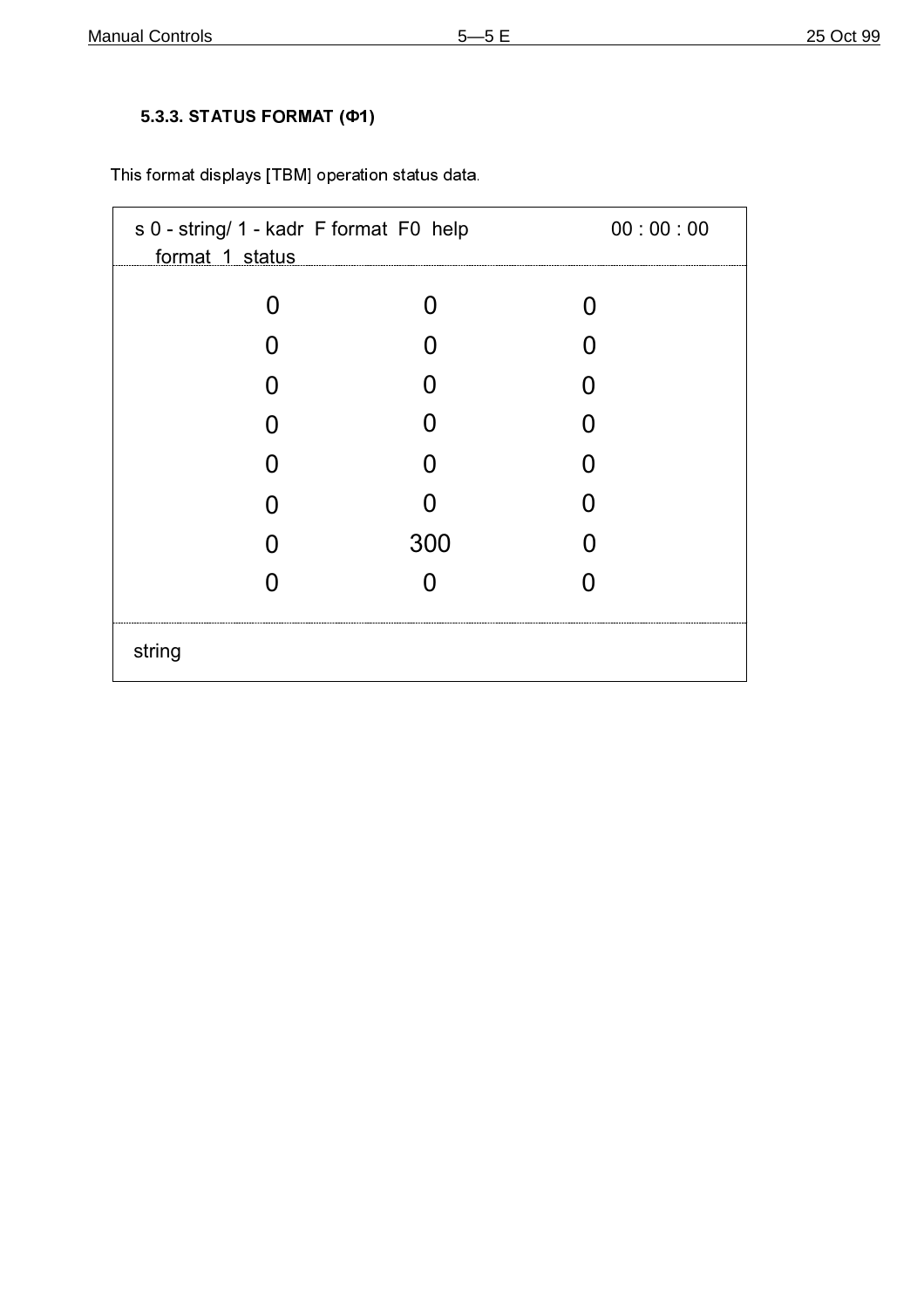# 5.3.4. BUS-BUFFER FORMAT (Φ2)

This format displays status data on the current contents of the memory buffer.

| s 0 - string/ 1 - kadr F format F0 help<br>format 2 bus-buffer |           |  | 00:00:00             |     |
|----------------------------------------------------------------|-----------|--|----------------------|-----|
| bus                                                            |           |  | packet slot subframe | pfr |
| <b>CW</b>                                                      | <b>SW</b> |  |                      |     |
|                                                                |           |  |                      |     |
|                                                                |           |  |                      |     |
|                                                                |           |  |                      |     |
|                                                                |           |  |                      |     |
| string                                                         |           |  |                      |     |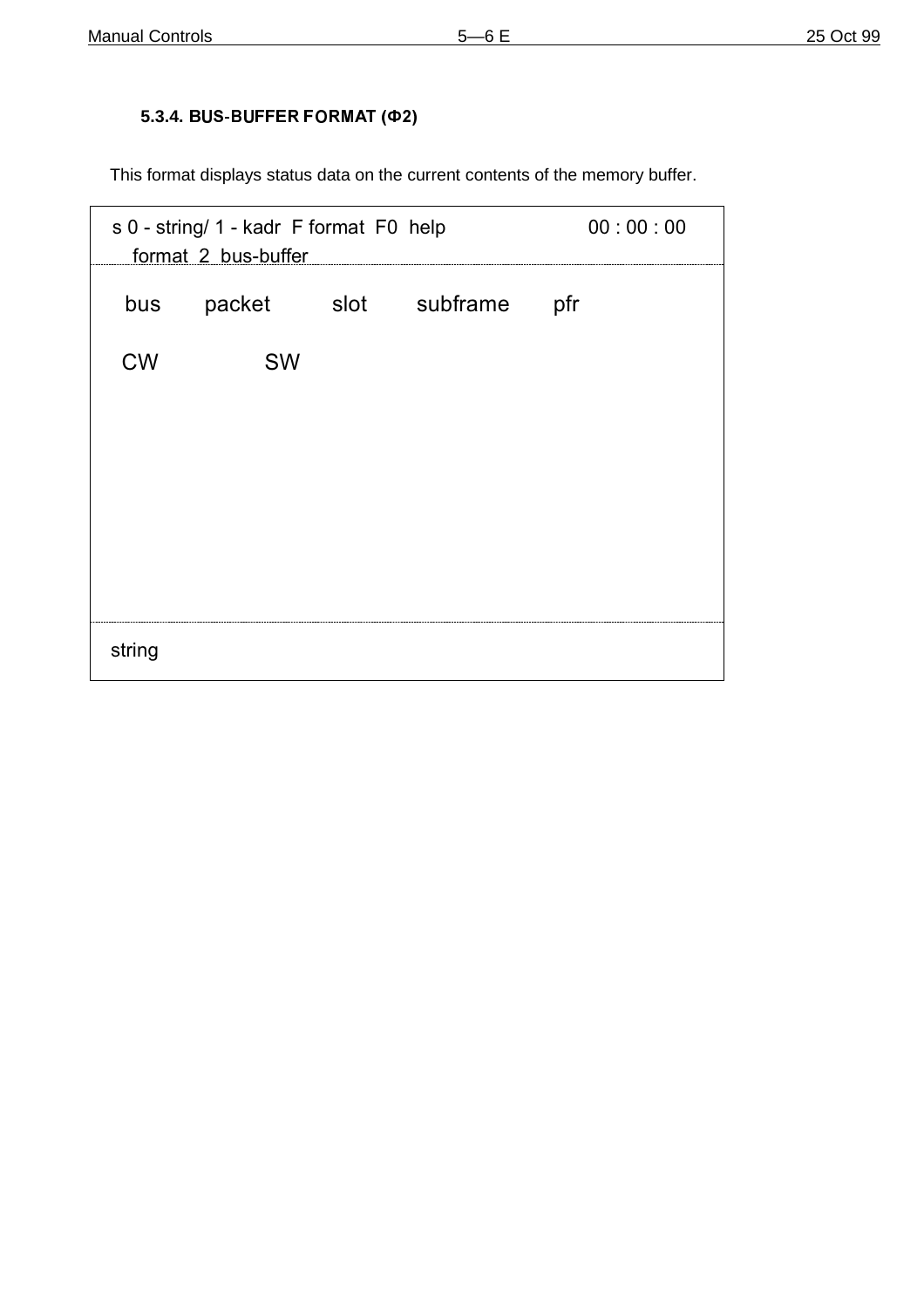## 5.3.5. RENDEZVOUS FORMAT (Φ3)

This format displays information on ISS angular velocity, range, relative rate of approach, current attitude control mode, and Kurs system operation status.

| s 0 - string/ 1 - kadr F format F0 help<br>format 3 СБЛИЖЕНИЕ |              |   | 00:00:00       |  |
|---------------------------------------------------------------|--------------|---|----------------|--|
| <b>ОРИЕНТАЦИЯ</b>                                             |              |   |                |  |
| ИО ВЫБОР                                                      |              |   | KУPC П         |  |
| Wx                                                            | $\Gamma / C$ |   | КОМПЛ          |  |
| Wy                                                            | г / с        |   | УЗЕЛ           |  |
| Wz                                                            | $\Gamma / C$ |   |                |  |
|                                                               |              |   | A F            |  |
|                                                               |              |   | A <sub>S</sub> |  |
| <b>KYPC - MM</b>                                              |              |   |                |  |
| КОМПЛ                                                         |              | p | КM             |  |
| <b>ГОТОВН</b>                                                 |              | р | M/C            |  |
|                                                               |              |   |                |  |
| string                                                        |              |   |                |  |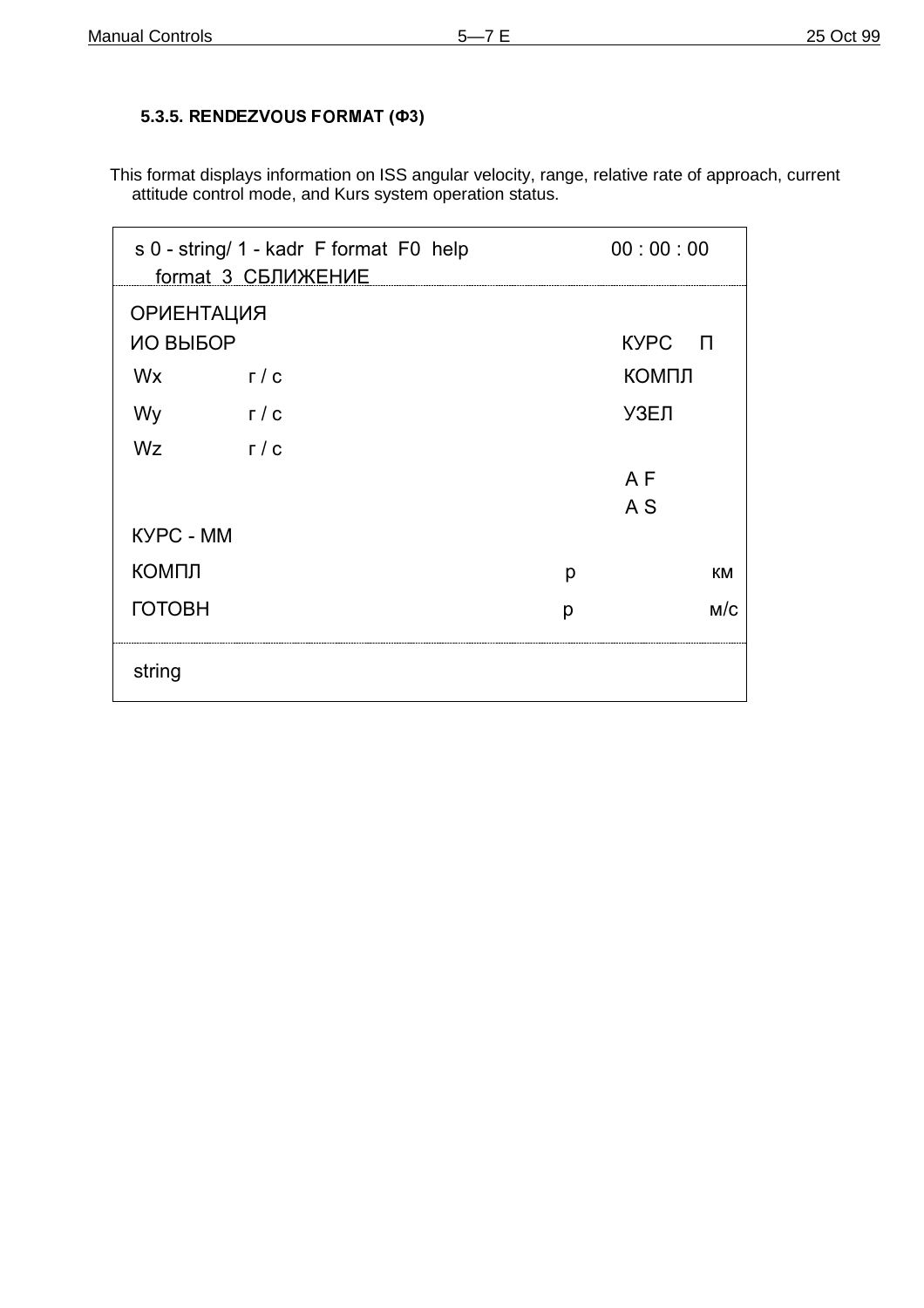## 5.3.6. DOCKING TARGET FORMAT (Φ4)

This format displays docking target mask on the screen and allows to align the docking target mask center with the center of TV image.

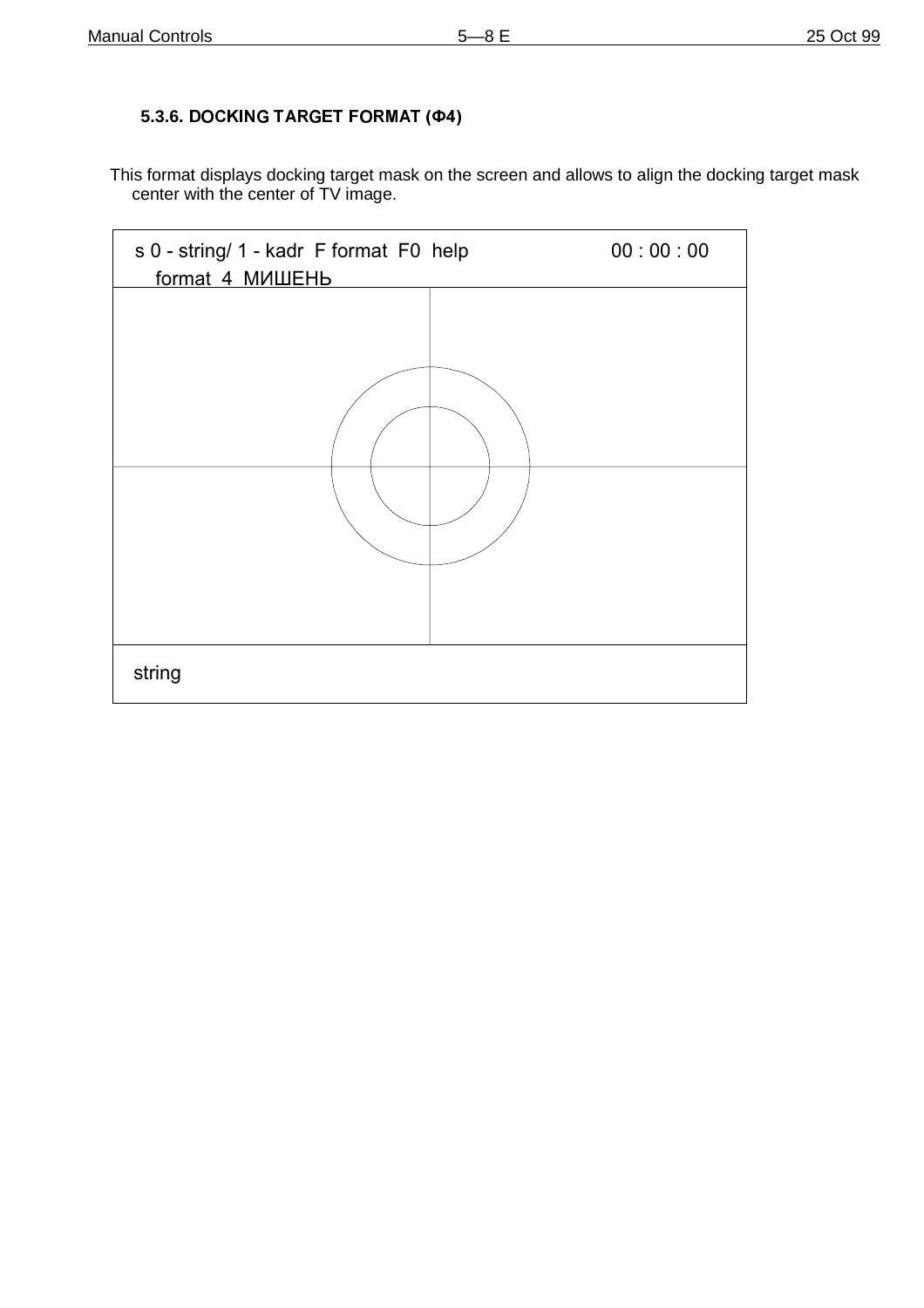## 5.3.7. TARGET - RENDEZVOUS FORMAT (Ф5)

This format is used during TORU mode and combines docking target mask image with rendezvous related information (ISS angular velocities, range, relative speed of approach, current attitude control mode, Kurs system operation status)

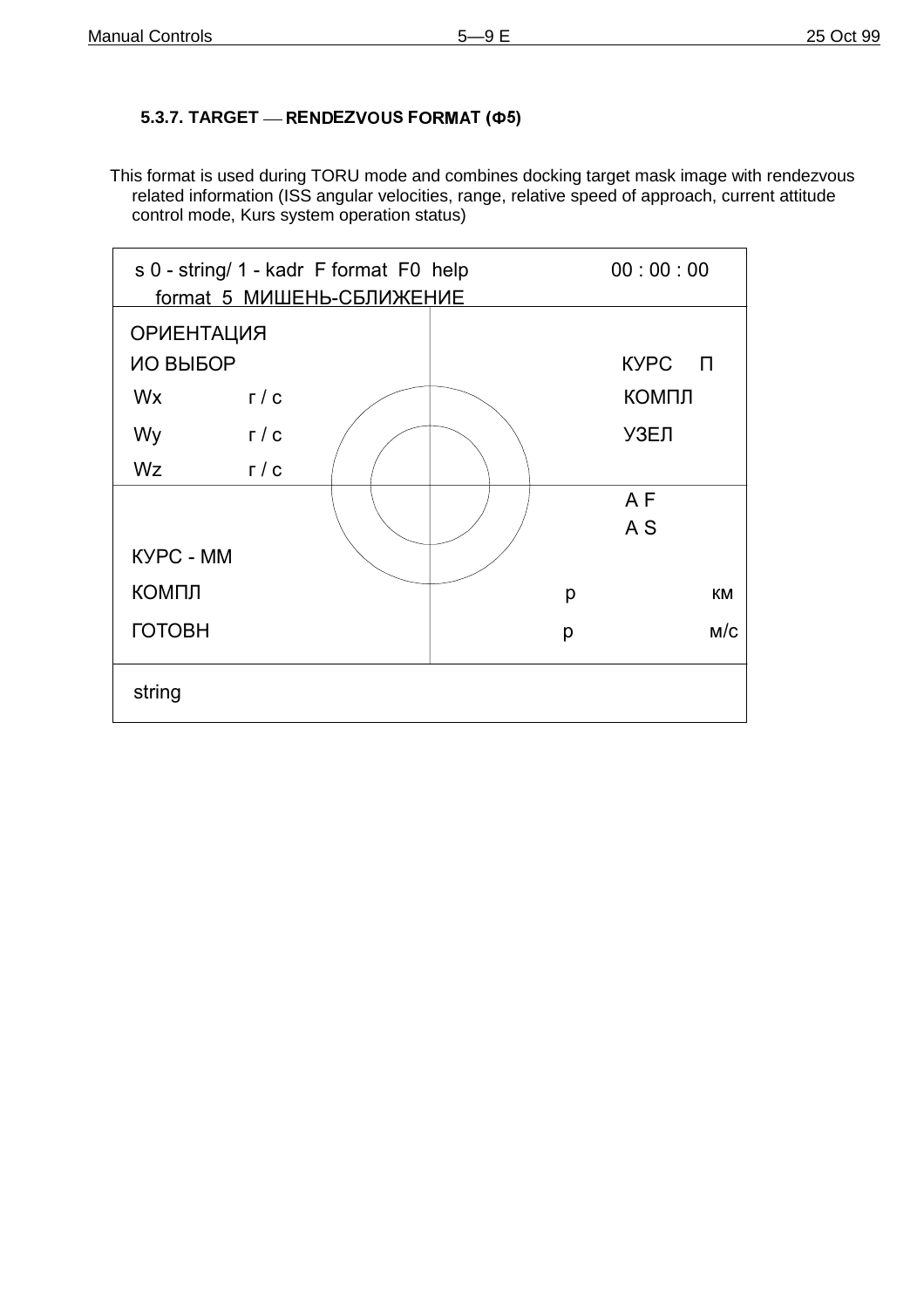#### **5.4. SIMVOL-TS OPERATING MODES**

Simvol-Ts uses the following operating modes:

Display Mode TV Display Mode TV Image Mode Broadcast Mode Test Mode

#### **NOTE**

When in Display, TV Image, and TV Display modes, activation of new mode will override the current mode.

#### **5.4.1. DISPLAY MODE ACTIVATION**

This mode provides onscreen display of information, generated within Simvol-Ts system.

$$
\mathsf{pb} \mathbin{\,\,\overline{\!\!\mathcal{A}}\,} \mathbin{\rightarrow} \mathsf{Press} \ \Box \ \mathsf{LED} \ \mathbin{\,\,\overline{\!\!\mathcal{A}}\,}
$$

#### **5.4.2. TV DISPLAY MODE ACTIVATION**

This mode provides onscreen display of TV feed and features combined (superimposed) display of TV image and Simvol-Ts system generated information.

> $pb$   $\Box$ TB  $\rightarrow$  Press  $\Box$  LED  $\Box$ TB  $\Box$  LED TP  $pb$  TP  $\rightarrow$  Press  $\blacksquare$  LED TP

#### **5.4.3. TV IMAGE MODE ACTIVATION**

This mode provides reception of TV feed and display of B/W TV image

 $pb$  OTB  $\rightarrow$  Press  $\Pi$  LED OTB

#### **5.4.4. BROADCAST MODE ACTIVATION**

This mode provides for onscreen display of Simvol-Ts system generated information, and transmittal of this information in the form of complete TV signal (feed) into onboard telemetry system (GTC).

> $pb$   $\mathsf{TP} \rightarrow \mathsf{Press}$  $\Box$  LED TP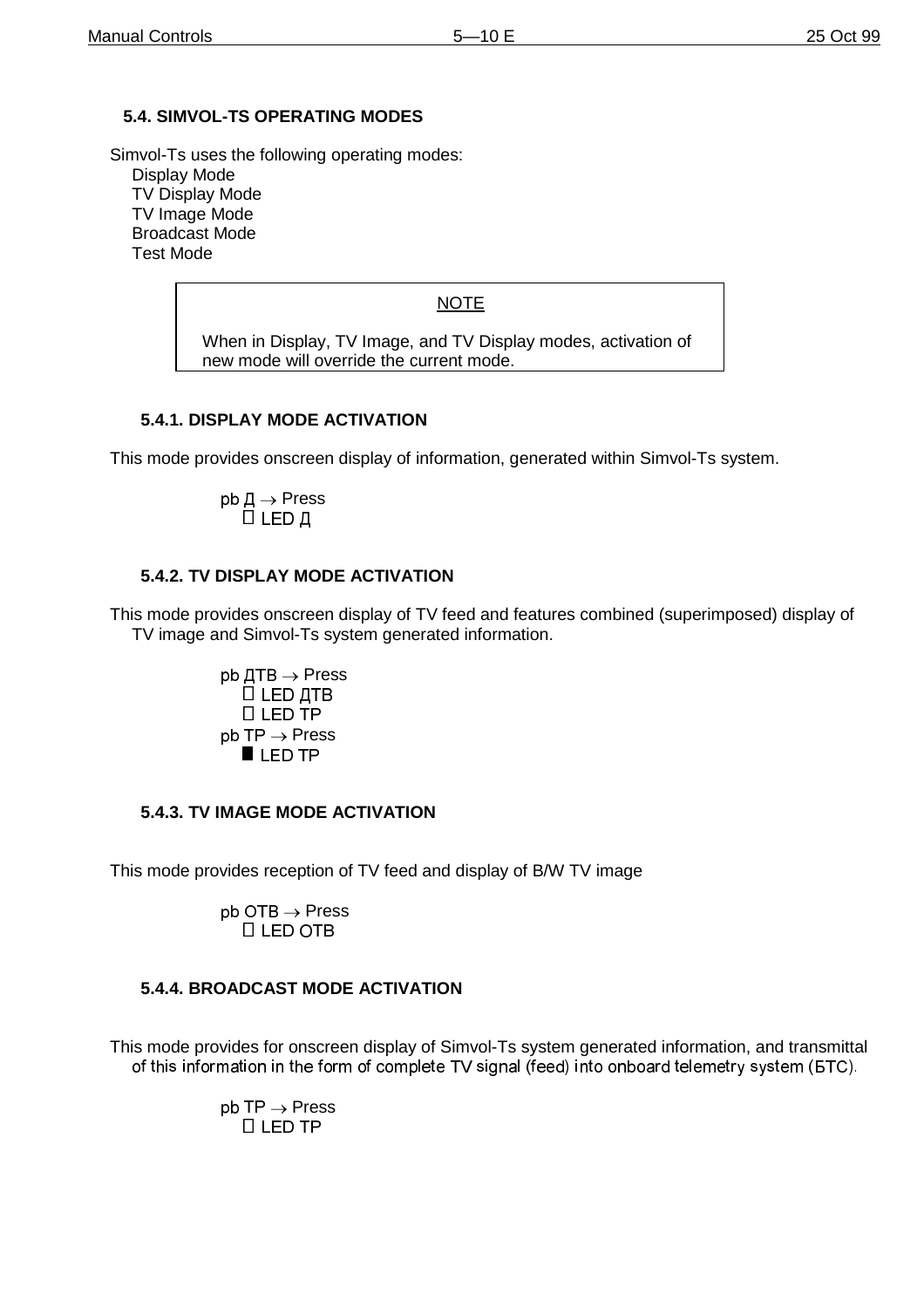## **5.4.5. TEST MODE**

This mode provides functional test of Simvol-Ts equipment.

- 1. Activate Simvol-Ts per Sect 5.1 (БФИ-А, БКТС-А)
- 2. pb  $\text{ATB} \rightarrow \text{Press}$ 
	- $\blacksquare$  LED Д □ LED ДТВ
	- $\Box$  LED TP

Check proper operation in this mode (presence of both test and actual TV image)

- 3 pb TP  $\rightarrow$  Press
	- LED TP
	- $pb \nightharpoondown \neg \neg$  Press
		- $LED$   $ATB$ □ ∟ЕD Д
	-
- 4 pb TECT  $\rightarrow$  Press
	- $\Box$  LED TECT
	- $\Box$  LED ABT
	- $\Box$  test image
	- $\Box$  high resolution display cursor to the left of 1. BKY header
- 5 pb  $\mathsf{M}\Gamma \to \mathsf{Press}$ 
	- $\Box$  high resolution display cursor to the right of 1. BKY header
	- $pb R \rightarrow Press$
	- $LEDR$
	- $pb G \rightarrow Press$ 
		- $\Box$  LED G
- 6. By sequentially pressing alphanumeric (any 5-7 randomly chosen pushbuttons)
	- $\sqrt{2}$  C characters highlighted in yellow that correspond to pressed pushbuttons on all the columns of high resolution display
- 7 pb  $\mathsf{M}\Gamma \to \mathsf{Press}$  $\Box$  test image  $pb$  TECT  $\rightarrow$  Press LED ABT  $pb$  TECT  $\rightarrow$  Press LED TECT  $\Box$  Format 0

- If no □ Format 0
- $pb$  CBP (Reset)  $\rightarrow$  Press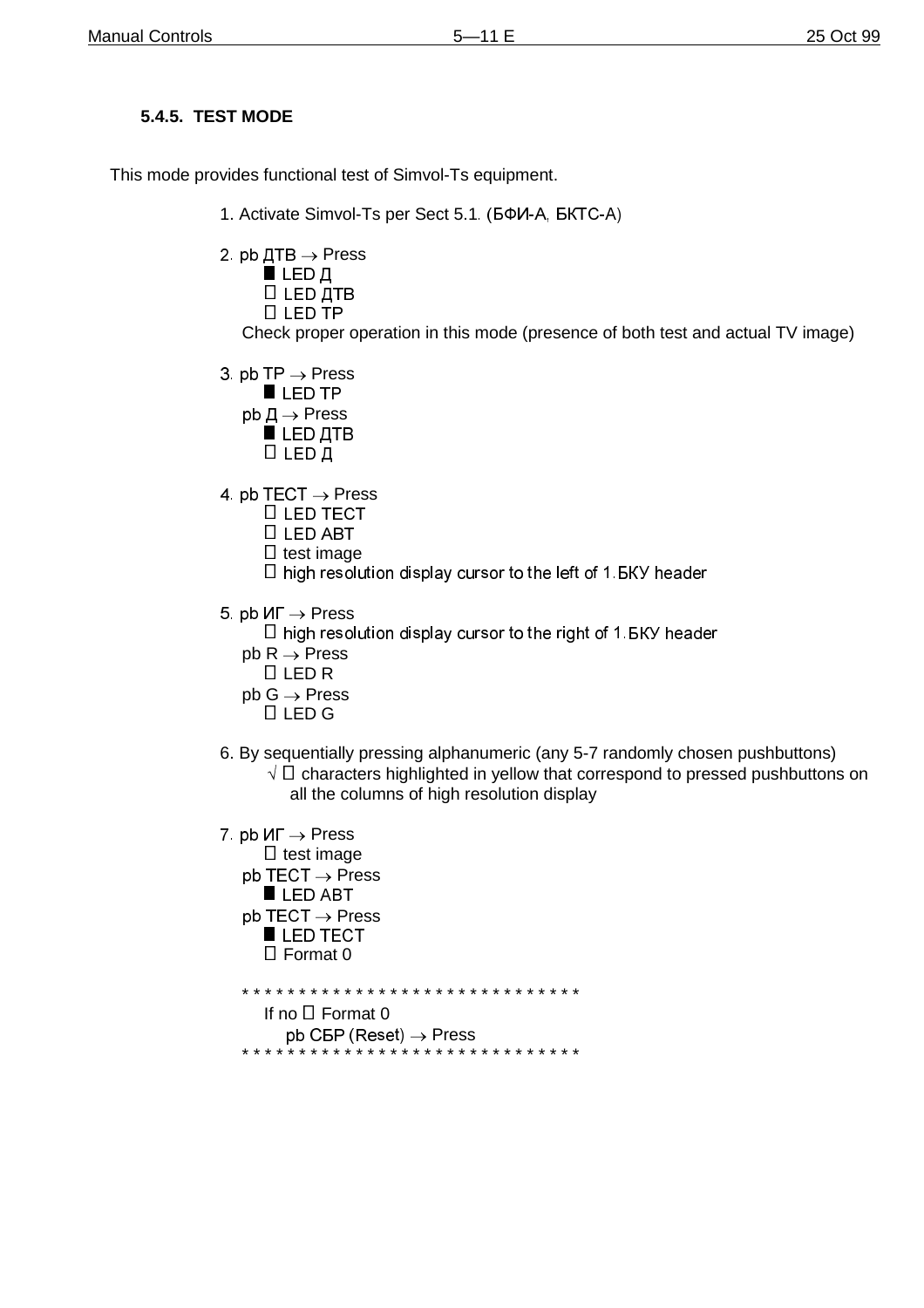8 pb  $5\Phi$ *N*- $5 \rightarrow$  Press  $LED$   $B\Phi$ *V*-A □ LED БФИ-Б  $pb$  BKTC-B  $\rightarrow$  Press LED BKTC-A □ LED БКТС-Б  $pb$  ВЫКЛ  $\rightarrow$  Press all LEDs 9. pb BKJ  $\rightarrow$  Press □ LED ВКЛ П LED БФИ-Б □ LED БКТС-Б  $\Box$  LED MAT-A (B) П LED Д  $\Box$  LED H  $\Box$  Format 0 Verify change of time reading in top right screen corner If time reading does not change:  $pb$  BblK $\Pi \rightarrow$  Press all LEDs **Reactivate Simvol-Ts** \* \* \* \* \* \* \* \* \* \* \* 10. Repeat steps 2---7. 11. pb  $5\Phi$ *M-A*  $\rightarrow$  *Press*  $LED$   $B$  $0$   $-5$ □ LED БФИ-А  $pb$  BKTC-A  $\rightarrow$  Press LED *EKTC-6* **LED BKTC-A** 12. Report to MCC functional test results

#### 5.5. SIMVOL-TS DEACTIVATION

 $pb$  ВЫКЛ  $\rightarrow$  Press all LEDs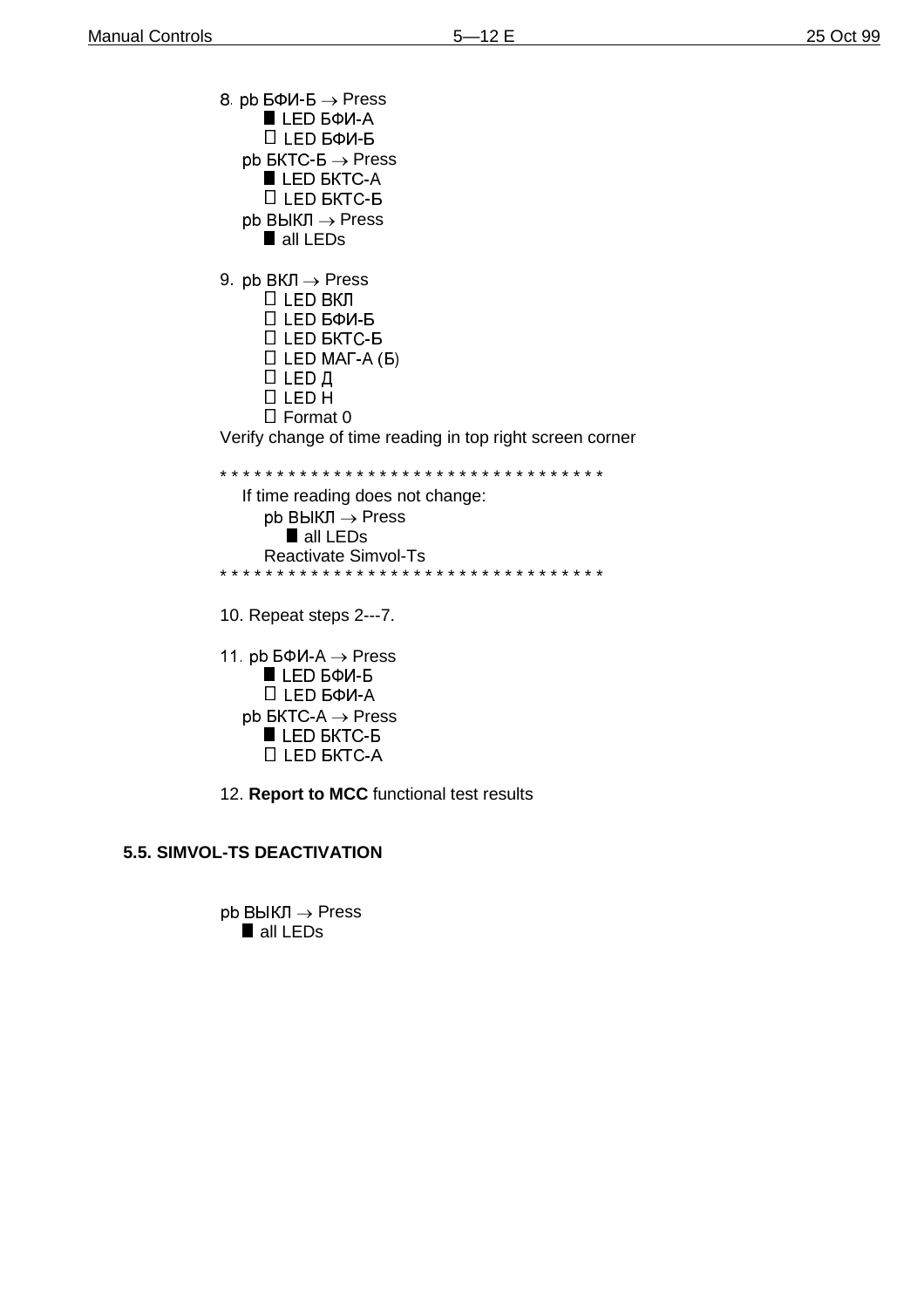# **6. RS LAPTOP OPERATION**

## **6.1. RS LAPTOP CONTROLS**



- 1. Housing
- 2. Color LCD display
- 3. Built-in microphone
- 4. Contrast control
- 5. Brightness control
- 6. Keyboard raiser
- 7. Keyboard
- 8. External input device connector (PS/2 mouse socket)
- 9. PC Card slots
- 10. PC Card eject buttons
- 11. Security keyhole
- 12. Release latches
- 13. Front infrared port
- 14. Built-in speakers
- 15. Track Point III cursor-pointing device
- 16. Fn key
- 17. LCD indicator panel
- 18. Volume control
- 19. Removable CD-ROM drive
- 20. CD-ROM emergency eject hole
- 21. CD-ROM eject button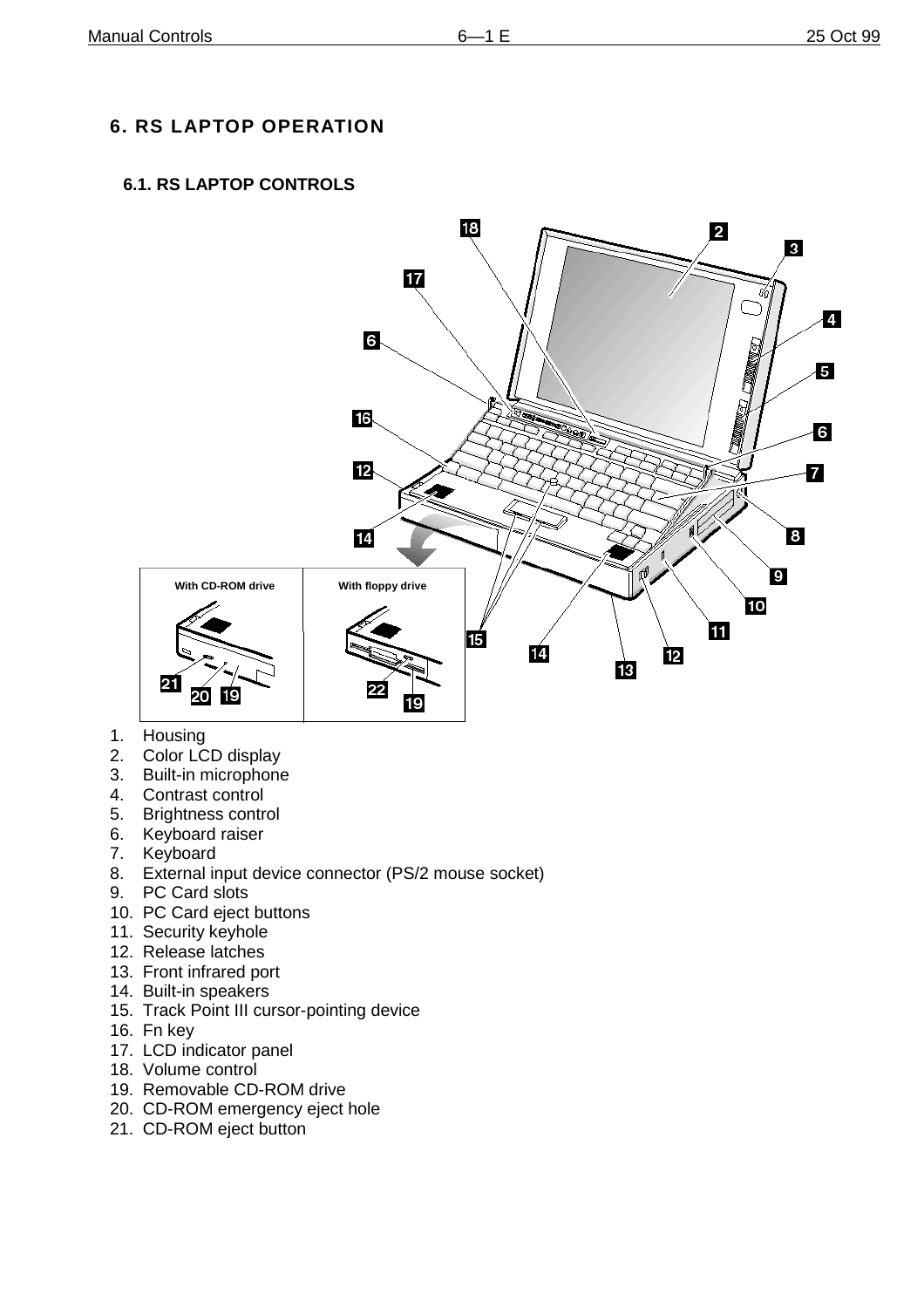

- 1. Rear door
- 2. Connector door
- 3. MIDI/joystick port
- 4. External-diskette-drive connector
- 5. Rear infrared port
- 6. System-expansion connector
- 7. Power shutdown switch
- 8. External monitor connector
- 9. Parallel port
- 10. Serial port
- 11. Power jack
- 12. Option cover
- 13. Headphone stereo jack ( $\varnothing$  3.5 mm)
- 14. Microphone stereo jack ( $\varnothing$  3.5 mm)
- 15. Modem/fax port
- 16. Video I/O ports (S-Video)
- 17. Power switch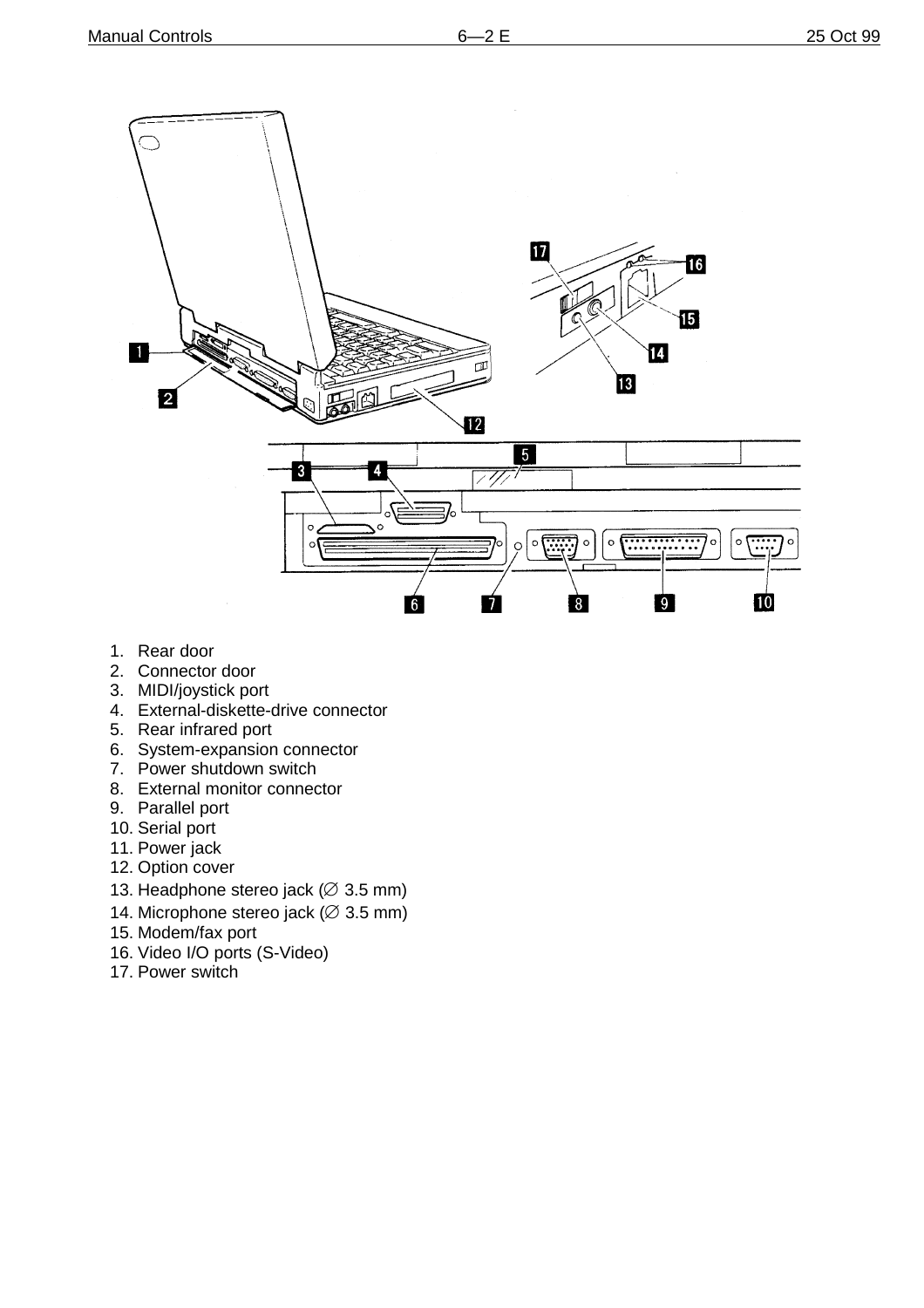

- 1. Memory slot
- 2. Memory slot cover
- 3. Serial number

#### **6.2. RS LAPTOP STATUS INDICATORS**

Status indicators consist of three indicator lamps (LEDs) and LCD indicator panel.

## **6.2.1. INDICATOR LAMPS (LEDS)**



| <b>LED</b>    | <b>Item</b>             | <b>Status</b>            | <b>Description</b>                         |
|---------------|-------------------------|--------------------------|--------------------------------------------|
|               | <b>Battery</b>          | $\square$ Green          | Enough battery power remains for operation |
|               |                         | $\Box$ Steady Orange     | Battery is being charged                   |
|               |                         | <b>B</b> Blinking Orange | Battery needs charging                     |
|               |                         | $(3 \text{្)$            |                                            |
| $\mathcal{P}$ | Suspend mode            | □ Steady Green           | RS Laptop in suspend mode (ELED power)     |
|               |                         | <b>B</b> Blinking Green  | Change from/to suspend mode                |
| 3             | Power                   | $\Box$ Green             | RS Laptop is operational (not in suspend   |
|               |                         |                          | mode)                                      |
| 4             | <b>CD-ROM</b> operation | $\Box$ Green             | RS Laptop is reading from CD               |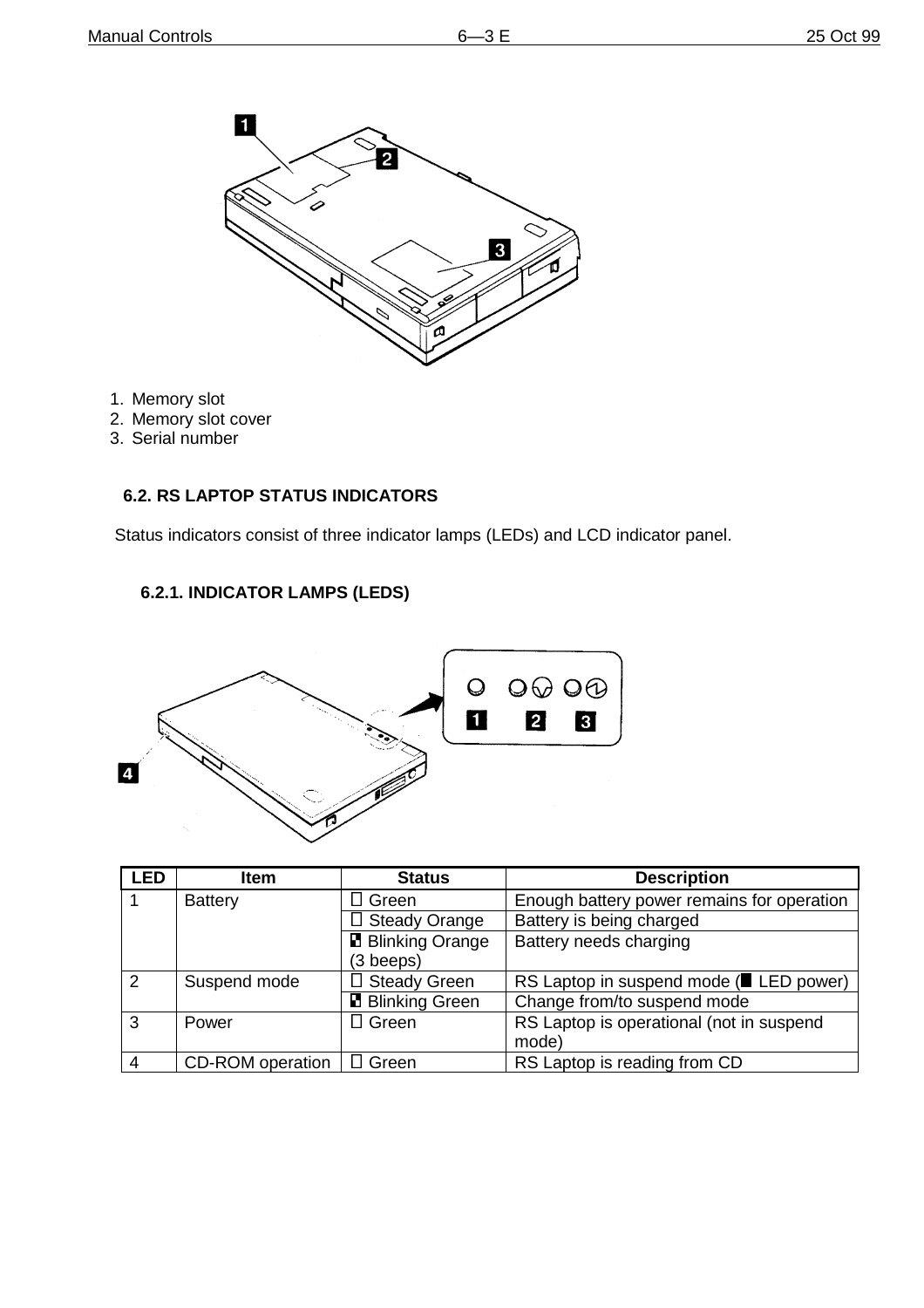## **6.2.2. LCD INDICATOR PANEL**

Indicator LCD panel is seen when RS Laptop cover is open. Indicator shows current status of RS Laptop and its main elements.



| <b>Icon</b>    | <b>Element</b>                             | <b>Function</b>                                                                                                            |
|----------------|--------------------------------------------|----------------------------------------------------------------------------------------------------------------------------|
| 1              | Speaker                                    | Appears when internal speaker beeps                                                                                        |
| $\overline{2}$ | Remaining battery                          | Indicates the amount of remaining battery power by<br>a percentage (%), d (day), h (hour), or hours and<br>minutes (hh:mm) |
| 3              | Secondary battery status<br>(if available) | Shows the amount of remaining battery power and<br>battery usage status                                                    |
| 4              | Primary battery status                     | Shows the amount of remaining battery power and<br>battery usage status                                                    |
| 5              | Diskette drive in use                      | Appears when data is read from or written to a<br>diskette                                                                 |
| 6              | Hard disk in use                           | Appears when data is read from or written to the<br>hard disk                                                              |
| 7              | Numeric lock                               | Indicates that numeric keypad on the keyboard is<br>enabled                                                                |
| 8              | Caps lock                                  | Indicates the Caps Lock mode is enabled                                                                                    |
| 9              | Scroll lock                                | Alternately turns off and on the Arrow keys screen-<br>scroll function                                                     |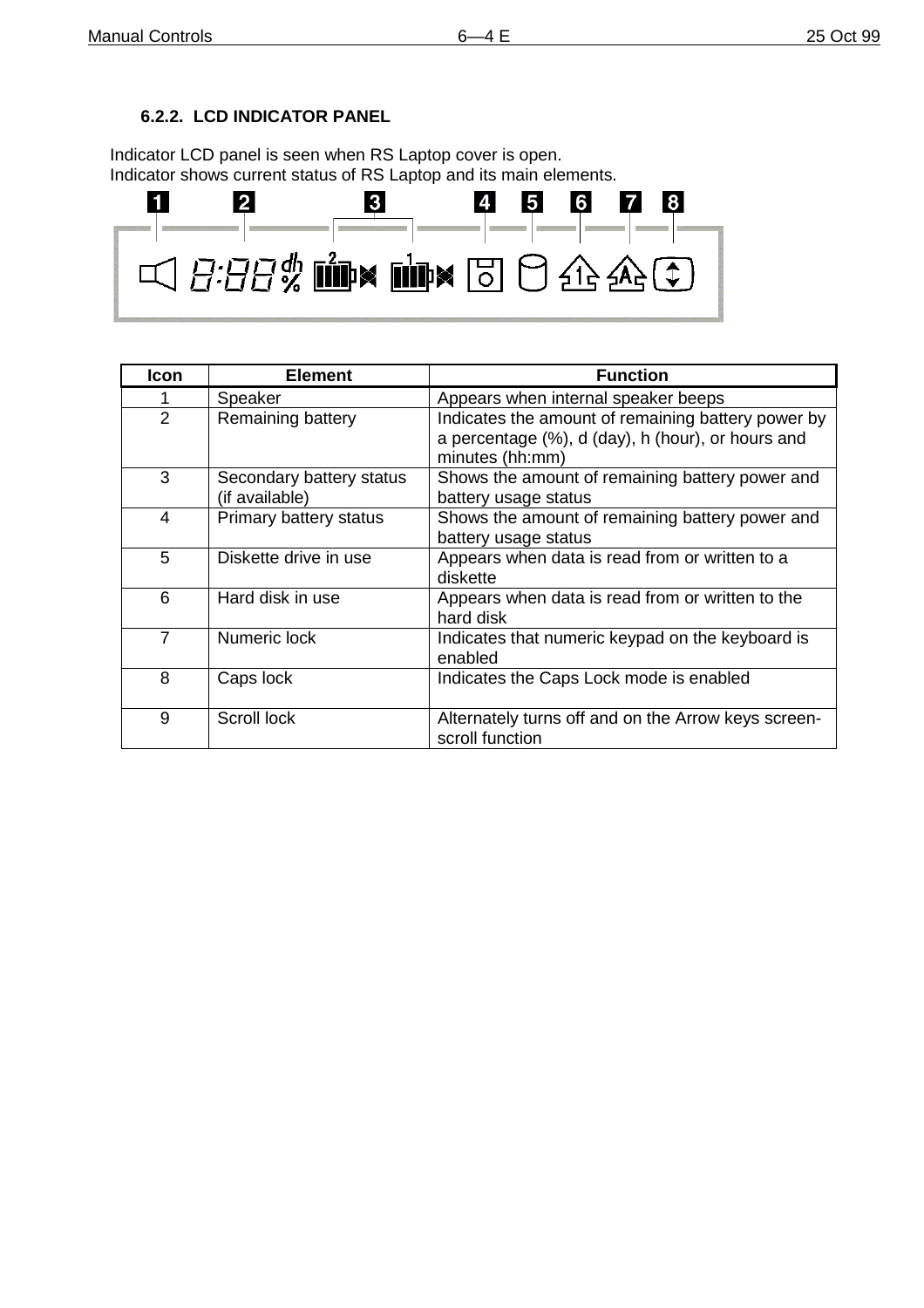## **6.3. RS LAPTOP MAINTENANCE**

To perform RS Laptop maintenance, it is required to open keyboard panel.

## **6.3.1. OPENING KEYBOARD PANEL**





3. Release keyboard panel by moving release latches forward.



4. Raise keyboard panel by holding protrusions on its front portion ( $\overline{8}$ ).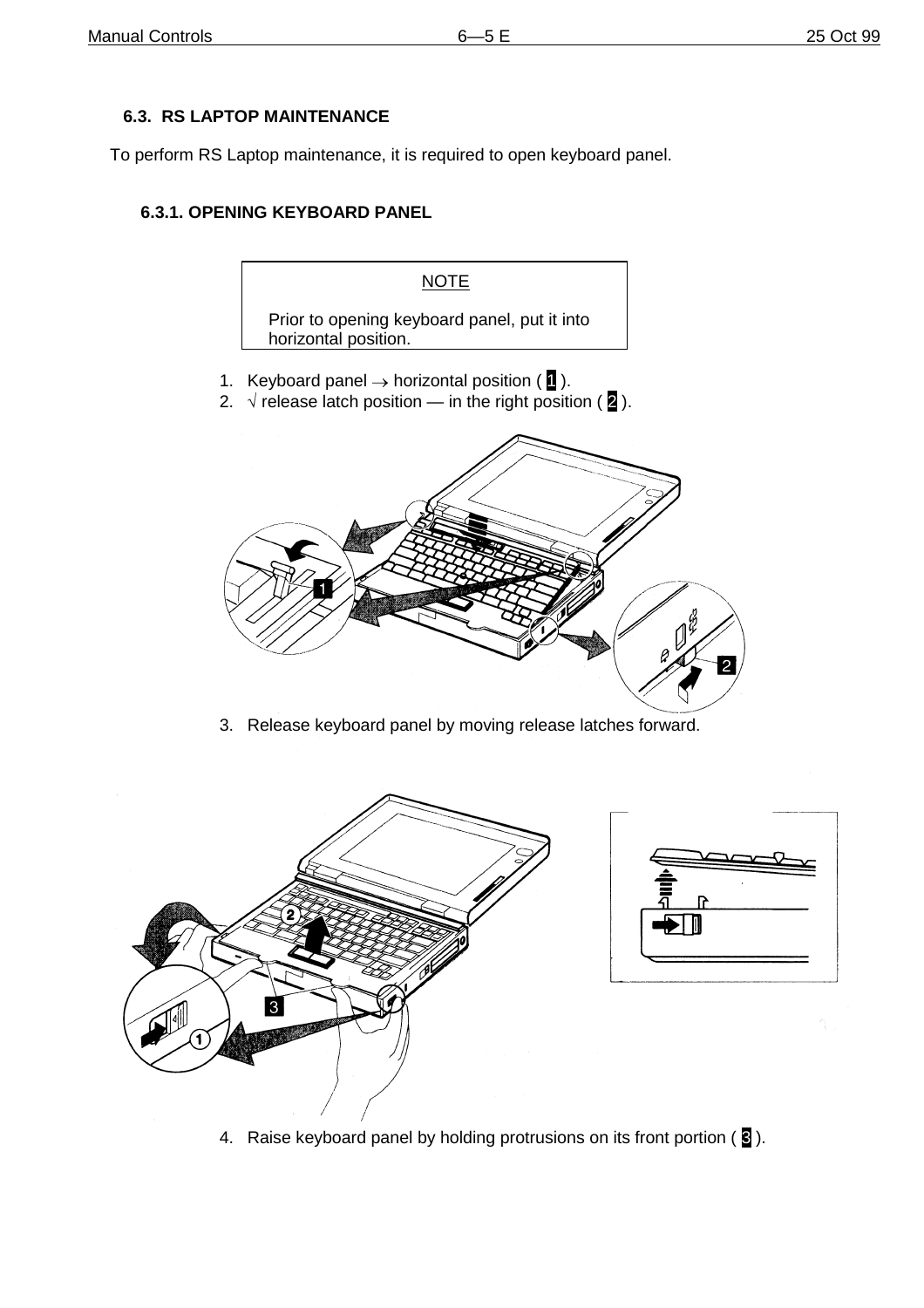## **6.3.2. LOCATION OF RS LAPTOP INTERNAL DEVICES**

| <b>CAUTION</b>                                                                                                                                                                 |
|--------------------------------------------------------------------------------------------------------------------------------------------------------------------------------|
| 1. RS Laptop internal devices (CD-ROM drive, floppy drive, hard<br>drive) are delicate instruments and should be handled with<br>extreme care. Do not compress. Avoid hitting. |
| 2. Perform removal or installation of RS Laptop internal devices only<br>after RS Laptop is powered down.                                                                      |

- 1. Modem release latch (is not used).
- 2. UltraBay port for installing additional devices (CD ROM drive, floppy drive, additional battery and others).
- 3. Battery.
- 4. Security keyhole.
- 5. Hard drive (HD).



#### **6.3.3. CD-ROM DRIVE REMOVAL**



Replace internal hardware devices when keyboard panel is open (see Sect. 6.3.1)

- 1. Raise CD-ROM drive handle by plastic tapes.
- 2. Remove CD-ROM drive by lifting it with some effort.



3. Stow removed CD-ROM drive (**MCC** for storage location).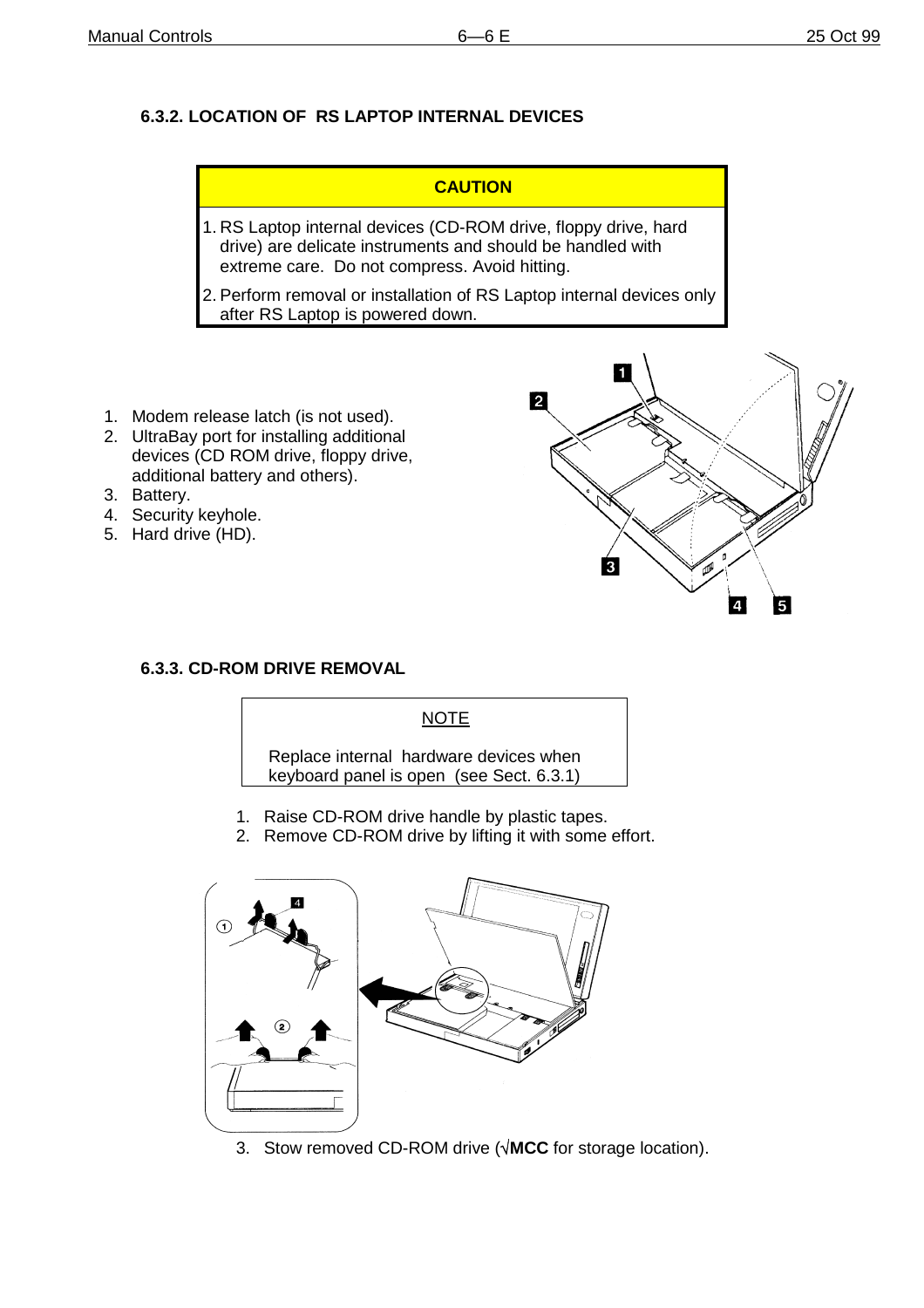#### **6.3.4. CD-ROM DRIVE INSTALLATION**

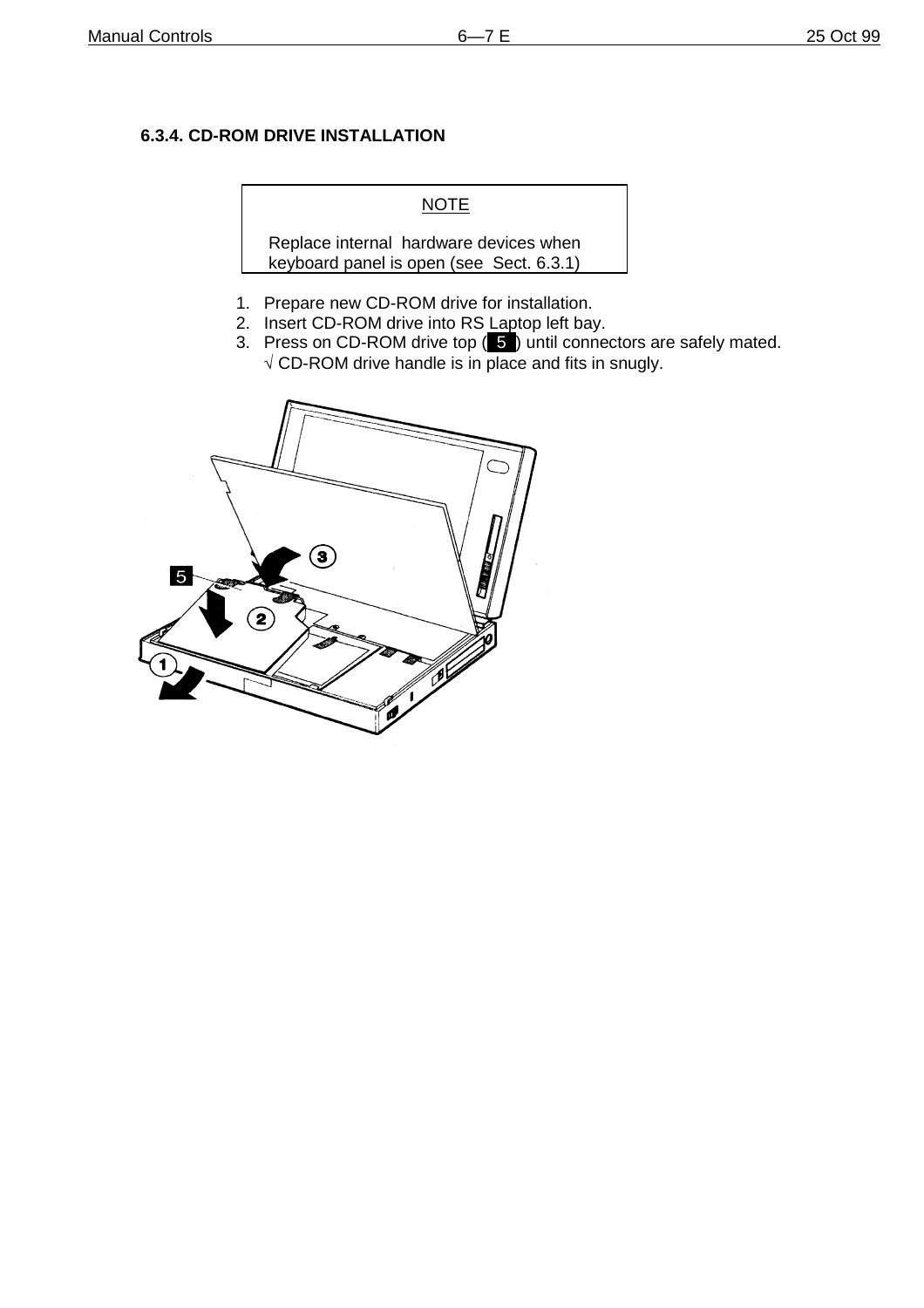## **6.3.5. BATTERY REPLACEMENT**



- 4. Re-install CD-ROM drive if it is required (see Sect. 6.3.4.).
- 5. Stow removed battery (**MCC** for storage location).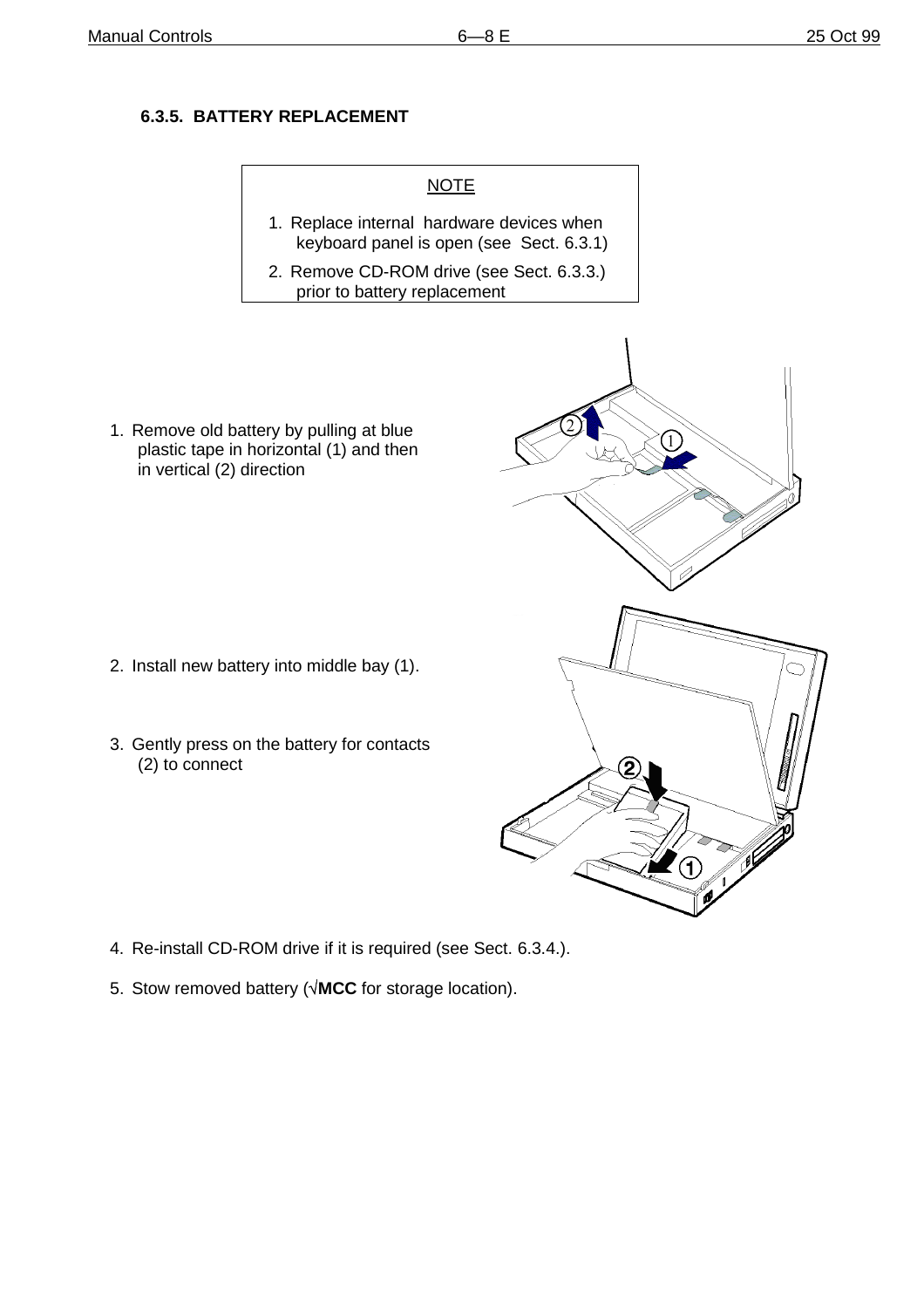## **6.3.6. HARD DRIVE REPLACEMENT**

**NOTE** Replace internal hardware devices when keyboard panel is open (see Sect. 6.3.1)

1. Lift up disk handle by blue plastic tape.

2. Remove hard disk drive by its handle pulling it upward with some effort.

- 3. Install new hard drive (1).
- 4. Gently press on the hard drive housing for contacts to connect.
- 5.  $\sqrt{ }$  hard drive handle is in place and fits snugly.



- 6. Close keyboard panel.
- 7. Stow removed hard drive ( $\sqrt{MCC}$  for storage location).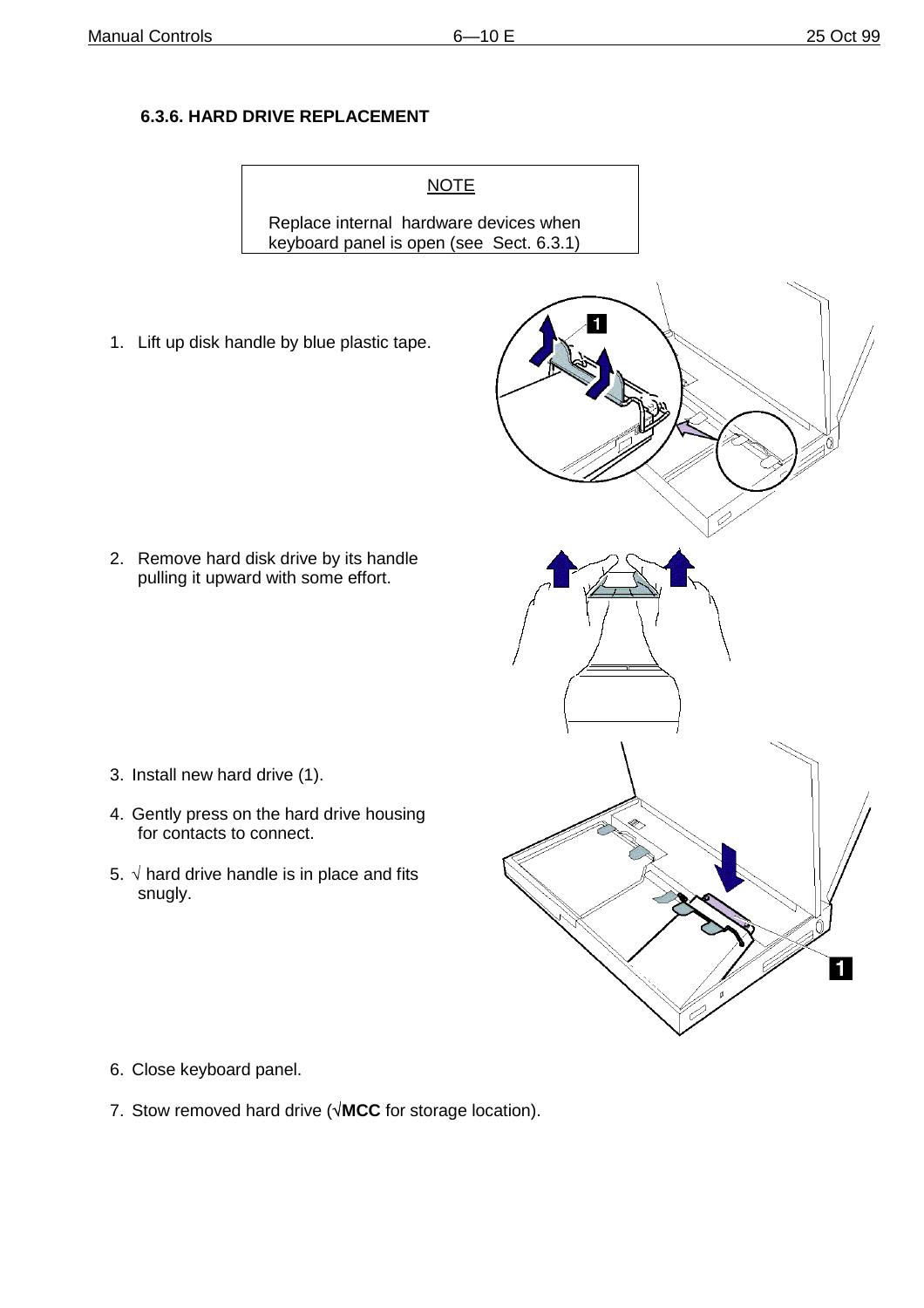## **FOR NOTES**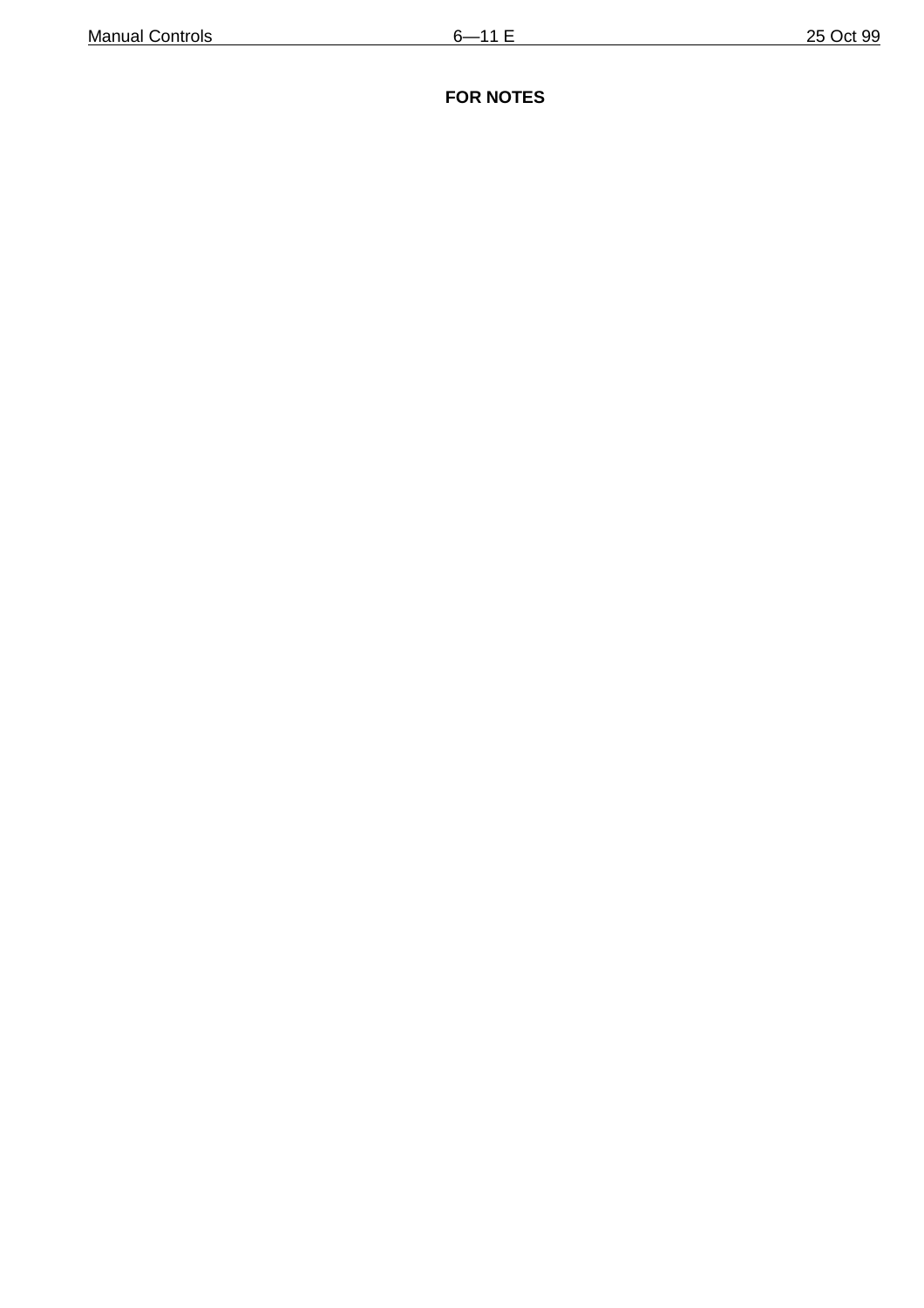## **7. CREWRS LAPTOP INTERFACE SUPPORT SOFTWARE PACKAGE**

This software package is intended for onboard systems status monitoring and ISS RS Onboard Control Complex (BKY) control.

#### **7.1. OPERATING SYSTEM ACTIVATION AND LOADING**

1. Verify  $\Box$  left LED on RS Laptop (any color) \* \* \* \* \* \* \* \* \* \* \* \* \* \* \* \* \* \* \* \* \* \* \* \* \* \* \* \* \* \* \* \* \* \* \* \* \* \* \* \* \* \* \*

If ■ left LED

- ИнПУ | SM: СУБА, Regul, СУД Control  $LAPTOP 1(2) - ON$ \* \* \* \* \* \* \* \* \* \* \* \* \* \* \* \* \* \* \* \* \* \* \* \* \* \* \* \* \* \* \* \* \* \* \* \* \* \* \* \* \* \* \*
- 00:00:00 2. Activate RS Laptop □ Status LEDs
	- 3. Startup boot menu appears:

|            | <b>BIGDOS</b> |  |
|------------|---------------|--|
|            | EXT_DOS       |  |
| 13. Active | SOLARIS       |  |
|            | unused        |  |
|            |               |  |

NOTE If no action is taken within 30 sec, SOLARIS loads by default

- 4. Choose menu item 3 or Enter to load SOLARIS
- $\leq 00:01:00$  5. If message appears: **'The System is ready' "... console login:"** Input login (see Table)

**'Password:'**

|                 | <b>CDR</b> | SC <sub>2</sub> | SC <sub>1</sub> |
|-----------------|------------|-----------------|-----------------|
| Login           | pcs1       | pcs2            | pcs3            |
| <b>Password</b> | pcs1       | pcs2            | pcs3            |

- Input password (case-sensitive)
- $\leq 00:02:00$  6. When File Manager window appears: Run Start\_Script file (by left double-clicking)
	- 7. Monitor automatic boot-up sequence until HOME PAGE is displayed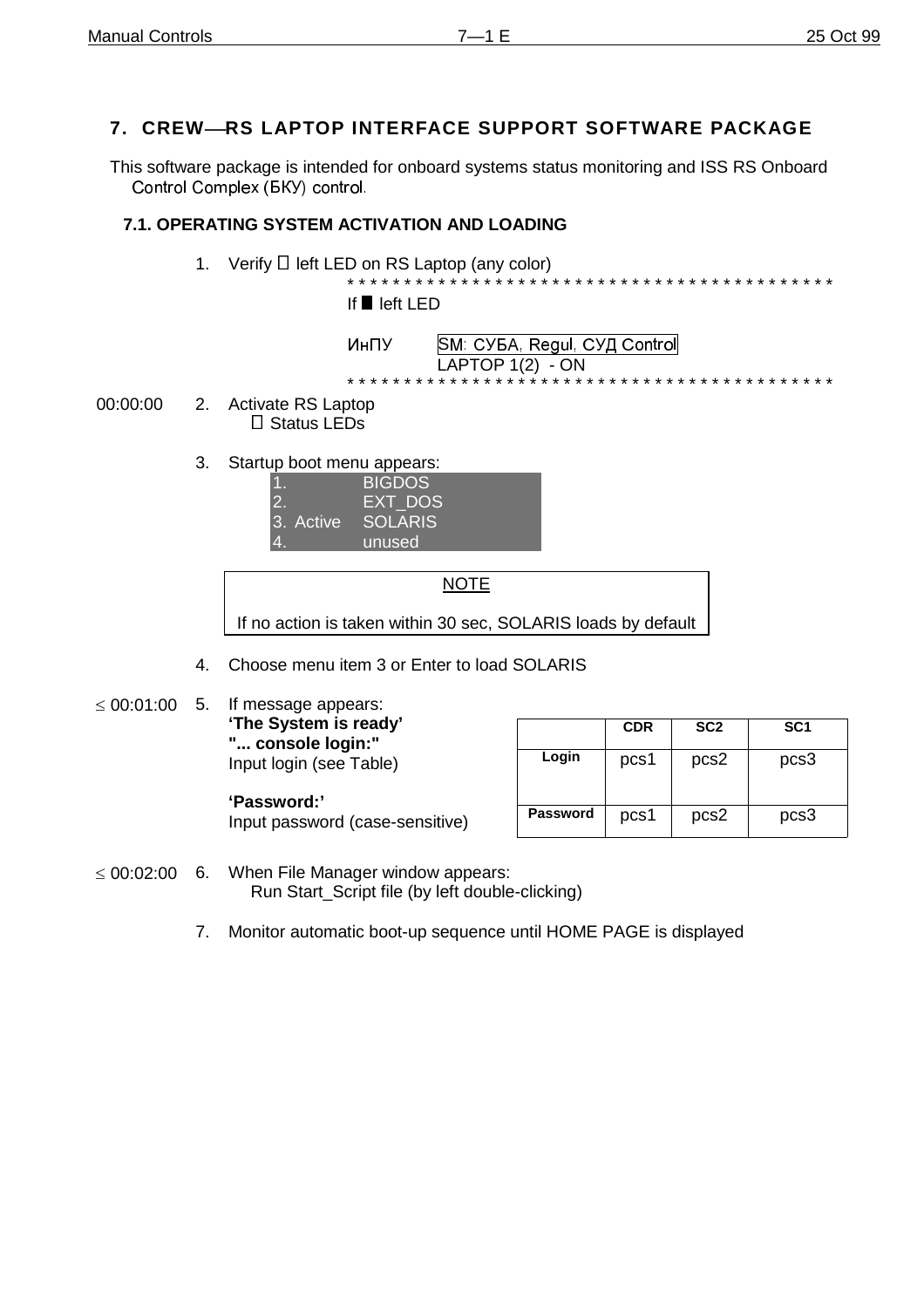## **7.2. RS LAPTOP SHUTDOWN OR RESTART**

- 1. Press **Alt-X** from any interface display (exit from Interface) or press **F10** (menu)  $\Rightarrow$  **File**  $\Rightarrow$  **Alt-X-Exit**
- 2. Right-click on blue area in window Select **Exit** When message appears: **'The System is ready' "... console login:"** Type **POWEROFF**
- 3. After message **'Press any key'**: switch off power

or

press any key to restart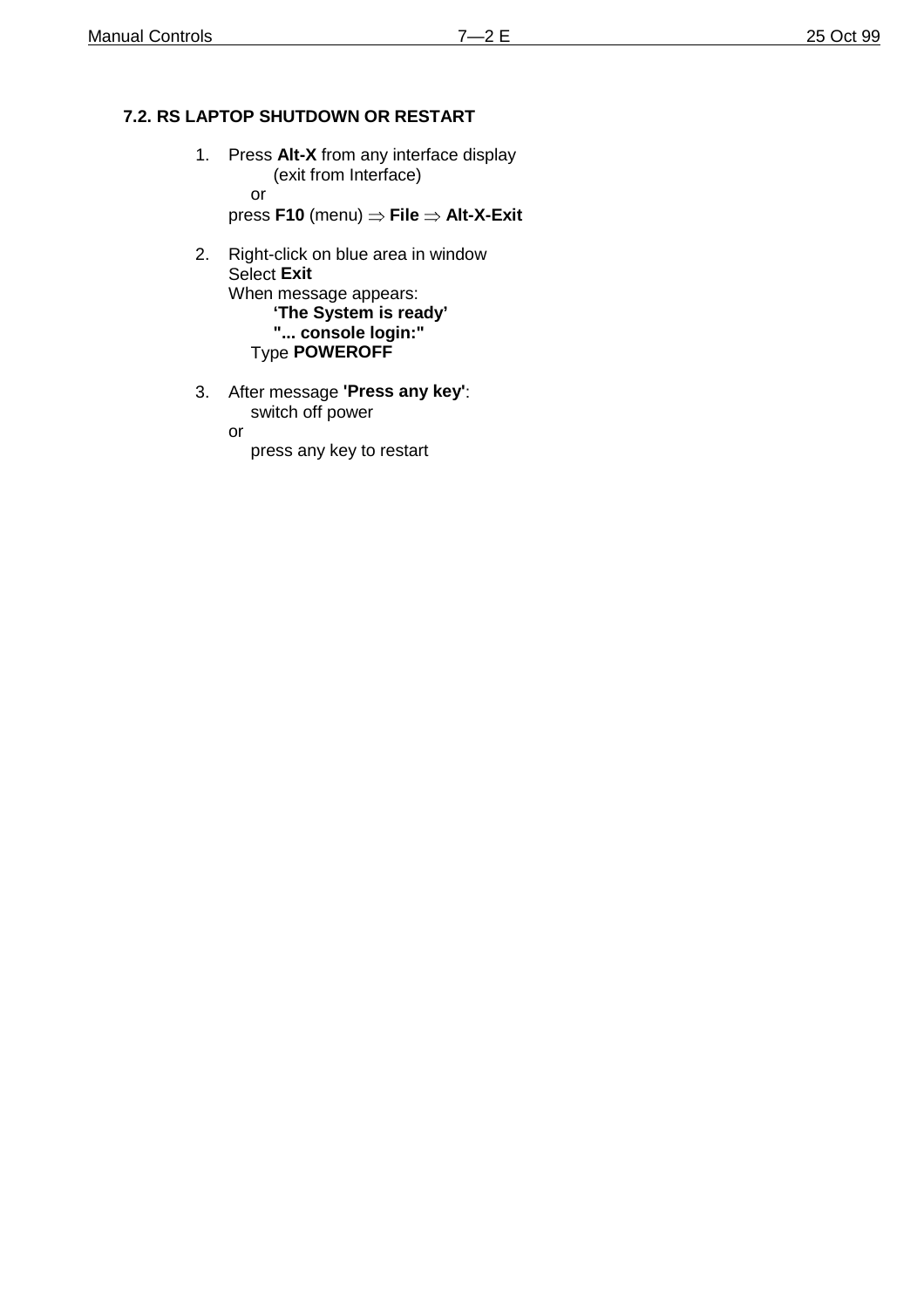#### **7.3. SCREEN STARTUP CONFIGURATION**

When boot is complete, the screen, consisting of three displays, opens:

**Events Display** (Events)

**Home page** (Startup display)

**Context Info** (Context-sensitive HELP)

| $\nabla$             | <b>Events Display</b> |                                                                                                                                                                                                              |
|----------------------|-----------------------|--------------------------------------------------------------------------------------------------------------------------------------------------------------------------------------------------------------|
|                      |                       | $\boxed{2}$ $\boxed{3}$ $\boxed{3}$ $\boxed{1}$ $\boxed{1}$ $\boxed{4}$ $\boxed{4}$ $\boxed{5}$ $\boxed{7}$ $\boxed{03;33;22}$ $\boxed{0}$ $03;33;22$ $\boxed{6}$ $\boxed{14;26;37}$ $\boxed{2}$ $\boxed{6}$ |
| 회                    | <b>Home page</b>      |                                                                                                                                                                                                              |
| SM                   | FGB                   | Ñ<br>图画图<br>J.<br>$\overline{\mathbb{R}}$<br>$\overline{\mathbb{R}}$<br>⊨ÿ<br>$\overline{\bm{\Theta}}$                                                                                                       |
|                      |                       |                                                                                                                                                                                                              |
| $\vert \nabla \vert$ | <b>Context Info</b>   |                                                                                                                                                                                                              |
| Button               |                       |                                                                                                                                                                                                              |

During operation, several displays can be simultaneously opened on the screen.

NOTE

After F12 key is pressed, all currently open displays will be closed and startup display appears.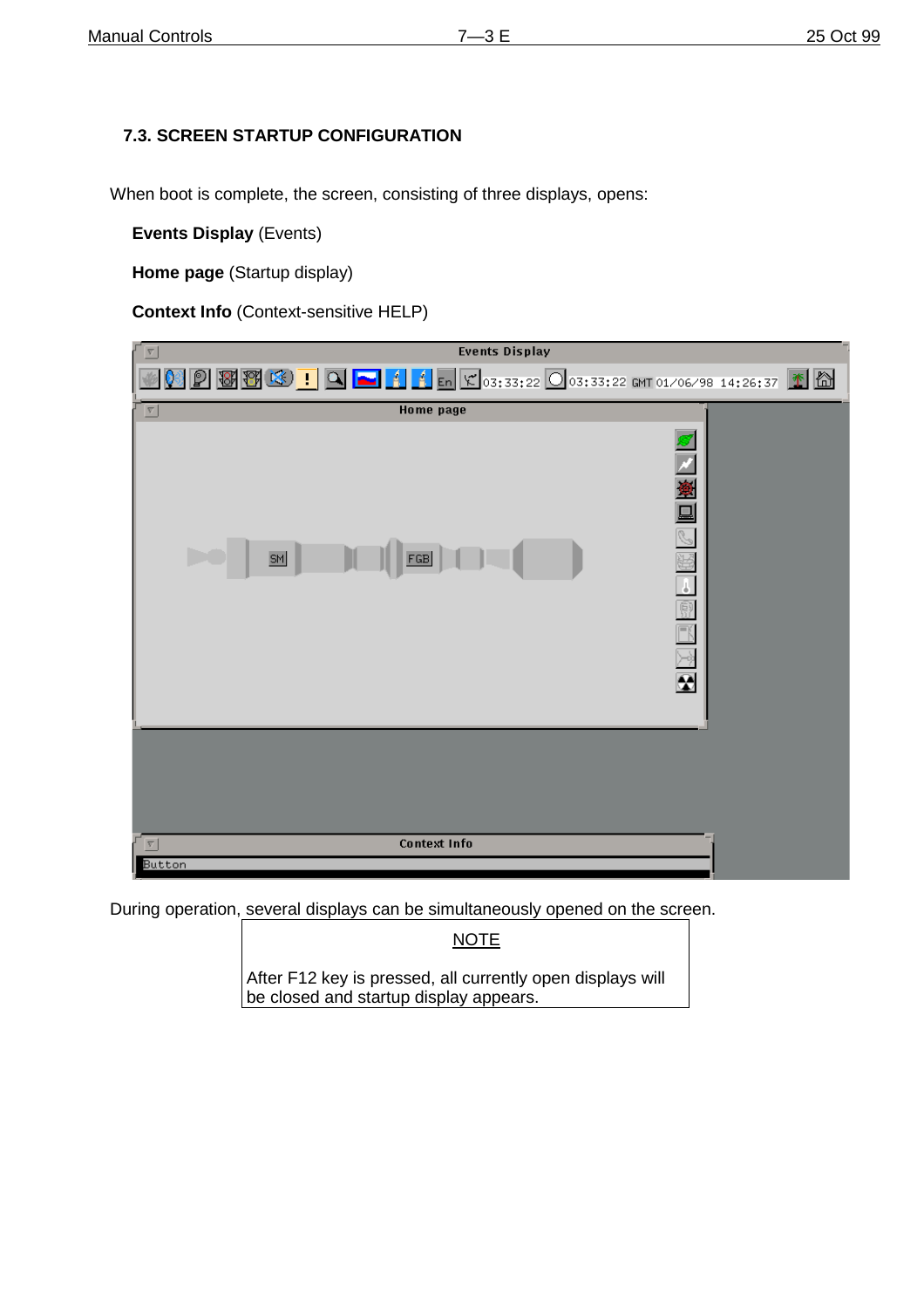## **7.4. EVENTS DISPLAY**

**Events Display** contains the most important information for the crew.

NOTE 1. **Events Display** cannot be closed or minimized. 2. On the screen, **Events Display** always stays on top of other displays and cannot hidden behind any other display.

| Events Display |
|----------------|
|                |

The display has four groups of icons:

The first group consists of emergency-caution-advisory type events.

| Icon                     | Event                     | Activation   | Response to selection          |
|--------------------------|---------------------------|--------------|--------------------------------|
|                          | Fire                      |              | Automatically brings up        |
| 06                       | Leak                      | ♥            | Emergency log                  |
| $\boxed{\mathbb{Q}}$     | Toxic atmosphere          | ρ            |                                |
| $\overline{\mathcal{S}}$ | Warning                   | $\mathbf{B}$ | Brings up Warning Log          |
| ₩                        | Caution                   | 8            | <b>Brings up Caution Log</b>   |
| $\mathbf{x}$             | Sound mute                | ×.           | Mutes audio in [CTTC]          |
| Ш                        | Advisory                  | Ð            | Brings up Advisory Log         |
|                          | View <b>BBC</b> event log |              | Brings up <b>BBC</b> event log |

The second group contains current RS and ISS modes (to the right of  $\boxed{\bullet}$ )



| Icon | Event         | Activation | Response to selection          |
|------|---------------|------------|--------------------------------|
|      | Survival mode | Á.         | Brings up mode control display |
|      | EVA mode      | 廟          |                                |
|      | Standard mode | 陶          |                                |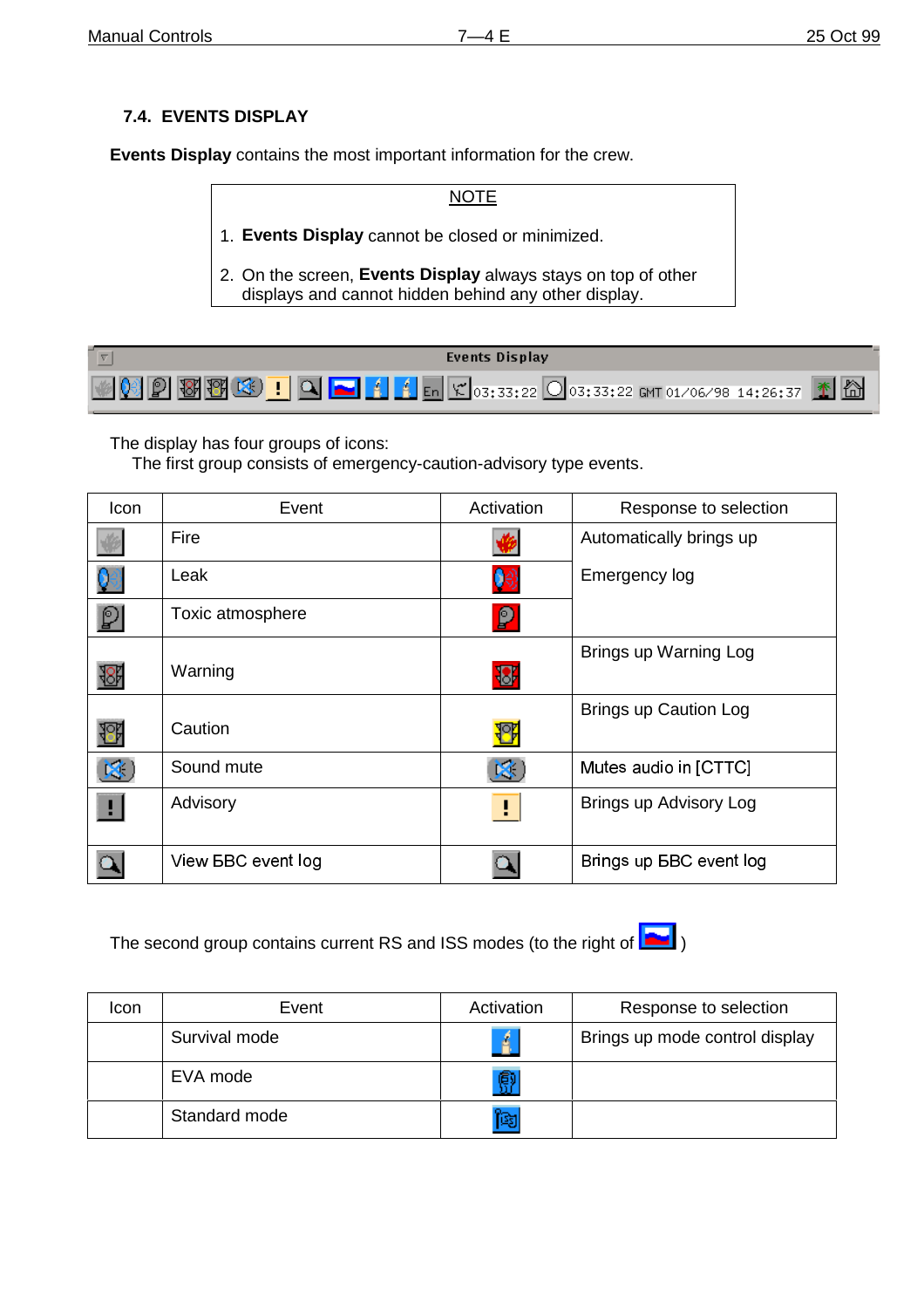The third group is a reference group

| Icon | Event                                            | Activation            | Response to selection |
|------|--------------------------------------------------|-----------------------|-----------------------|
|      | Current display language is<br>English.          | En.                   | Switch to Russian.    |
|      | Current display language is<br>Russian.          | Ru                    | Switch to English.    |
|      | In AOS, time left until LOS is                   | 203:30:42             |                       |
|      | In LOS, time left until AOS is                   |                       |                       |
|      | Orbital day, time left until<br>orbital night is | 03:30:42              |                       |
|      | Orbital night, time left until<br>orbital day is | 07:55:49              |                       |
|      | Date and time in GMT                             | GMT 01/06/98 14:29:17 |                       |

The fourth group contains shortcut navigation buttons

| Icon | Event                       | Activation | Response to selection                       |
|------|-----------------------------|------------|---------------------------------------------|
|      | Go to Home Page in one step | 忩          | Brings up Home Page display                 |
|      |                             | Ť          | <b>Brings up Navigation Tree</b><br>display |

#### **7.5. EVENT LOG USAGE**

#### **7.5.1. GENERAL PRINCIPLES OF OPERATION**

Event logs are intended to display list of events, originating in the systems. Each new event automatically appears at the bottom of the list:

X sign marks the start of event or  $\sqrt{\overline{\text{sign}}}$  marks the end of event; module where event has occurred; system where the event had originated; event description; date and time of event start and end.

Possible actions with list:

manual scrolling in window; delete selected event (Delete button); delete all list (Delete All button); bring up window with event details (Details button); view file with full-screen Event Log (Log File button).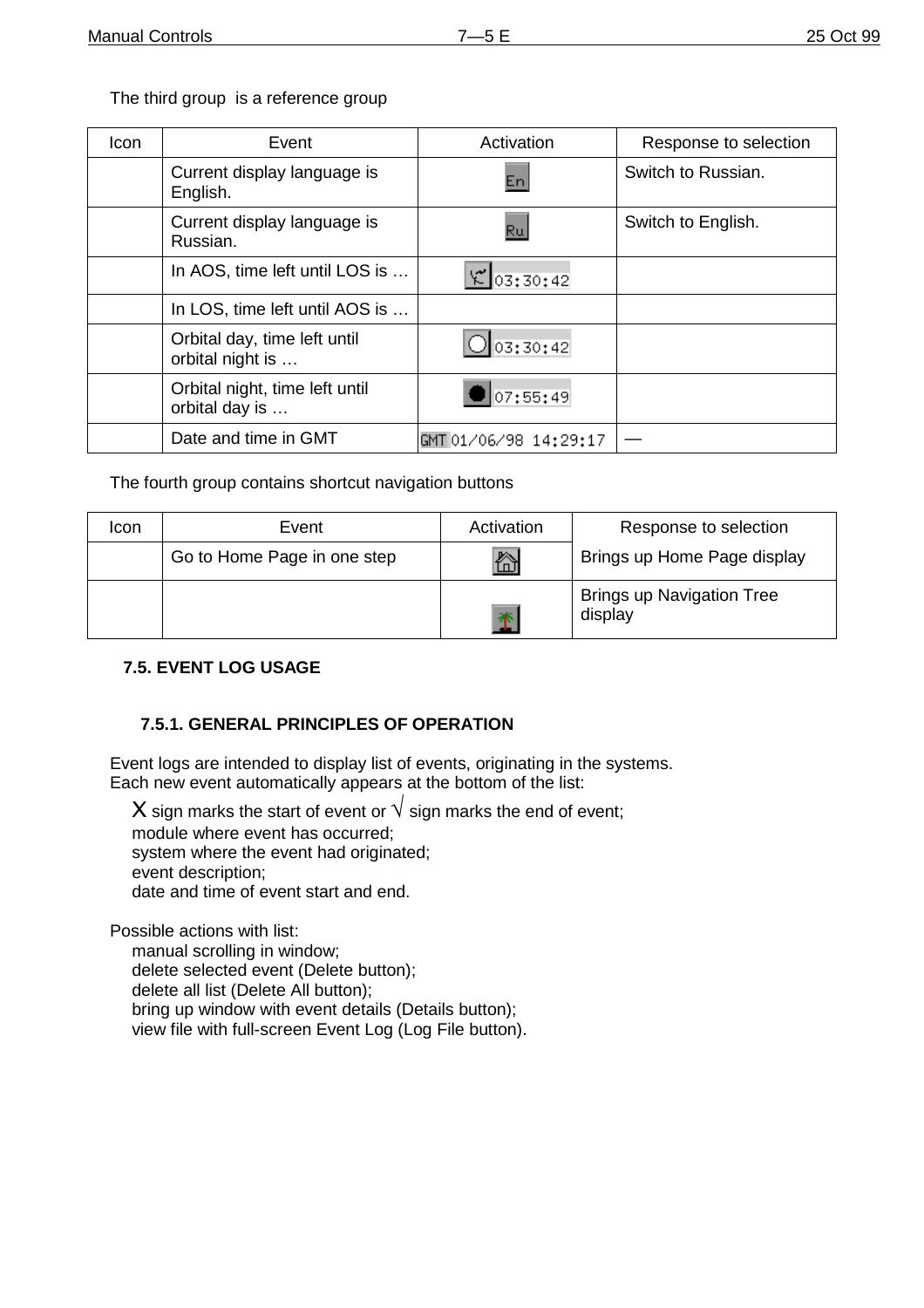#### **NOTE**

When Log is brought up again, all previously made changes are lost.

#### **7.5.2. EMERGENCY LOG**

Emergency Log appears automatically under event window when Emergency class signal is generated.

| CM, | CXO. | пожав см                                                                                        | 20/06/96 00:00:20 |  |
|-----|------|-------------------------------------------------------------------------------------------------|-------------------|--|
|     |      | (Delete of pairs) (Delete) (Delete all) (Details)<br>Log file<br>,,,,,,,,,,,,,,,,,,,,,,,,,,,,,, |                   |  |

Emergency Log can be brought up by selecting one of the following icons **in the Event** in the Event window.

#### **7.5.3. WARNING LOG**

Warning Log is brought up by selecting **18**<sup>2</sup> in the Event window.

|           | ПРЕДУПРЕЖДАЮЩИЕ СОБЫТИЯ (WARNING LOG)                      |                   |
|-----------|------------------------------------------------------------|-------------------|
|           | - СЭП - Малый запас энергии 6-АБ-СМ                        | 19/06/96 00:13:08 |
| <b>CM</b> | СЭП – Малый запас энергии 6-АБ СМ                          | 19/06/96 00:15:38 |
|           | $\mathbb X$ CM C3N Manuŭ sanac sheesuu 6 AB CM             | 19/06/96 00:17:28 |
|           | Delete of pairs (Delete) (Delete all) (Details) (Log file) |                   |

When there are no Warning class signals, icon looks like **10 and Log is empty**.

When Warning class signal appears, icon turns to  $\frac{167}{101}$  (and is accompanied by intermittent sound). Corresponding event message appears at the bottom of the Log window.

#### **7.5.4. CAUTION LOG**

Caution Log is brought up by selecting  $\frac{10}{10}$  in the Event window.

|  | ОПОВЕЩАЮЩИЕ СОБЫТИЯ (САUTION LOG)                                                  |                   |  |
|--|------------------------------------------------------------------------------------|-------------------|--|
|  | ▶️ <mark>╳</mark> СМ СУДН Отсчтствие ∂анных по чаловой скорости РС <sub>/</sub>    | 19/06/96 00:14:06 |  |
|  | <mark> √ СМ - СЭП - Озраничение включения ∂ополнительных назрузок СМ</mark>        | 19/06/96 00:15:38 |  |
|  | $  \bigtimes$ СМ СЭП — Озраничение включения дополнительных назрузок СМ $_{\rm I}$ | 19/06/96 00:16:58 |  |
|  | Delete of pairs) Delete) Delete all) Details) Log file                             |                   |  |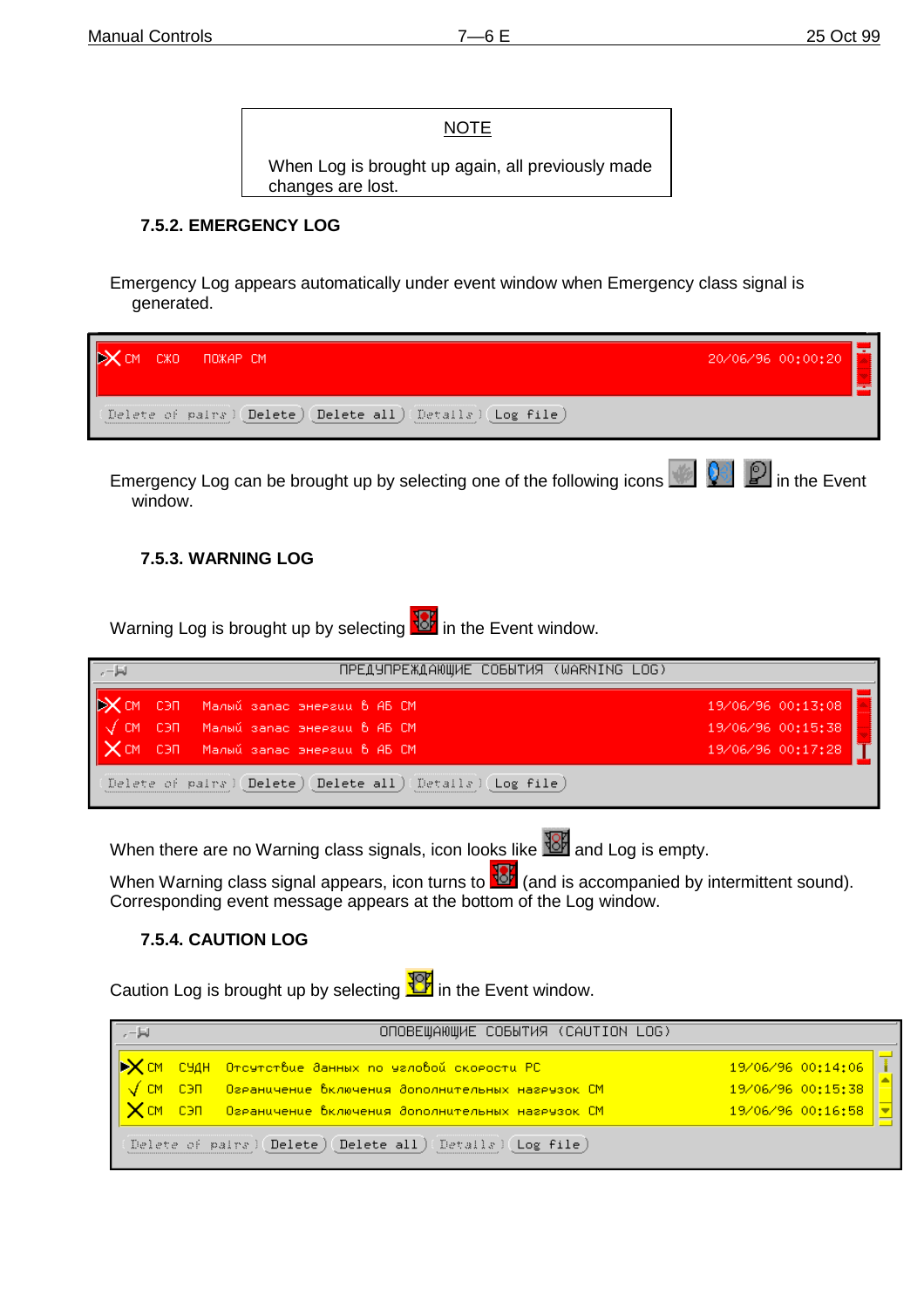When there are no Caution class signals, icon looks like  $\frac{100}{100}$  and Log is empty.

When Caution class signal appears, icon turns to  $\frac{10}{10}$  (and is accompanied by continuous sound). Corresponding event message appears at the bottom of the Log window.

#### **7.5.5. ADVISORY LOG**

Advisory Log is brought up by selecting  $\lfloor \cdot \rfloor$  in the Event window.

| ا⊫ .                                        | УВЕДОМЛЯЮЩИЕ СОБЫТИЯ (ADVISORY LOG)                                                        |                                                          |
|---------------------------------------------|--------------------------------------------------------------------------------------------|----------------------------------------------------------|
| $\mathsf{I}$ <b>X</b> CM<br>$\mathsf{X}$ cm | СУДН Отказ датчика человой скорости ГИВУС СМ<br>СУДН Отказ датчика человой скорости ОРТ СМ | 19/06/96 00:12:26<br>19/06/96 00:14:06<br>  <u>     </u> |
|                                             | Delete of pairs) Delete) Delete all) Details)<br>Log file                                  |                                                          |

When there are no Caution class signals, icon looks like **and Log** is empty.

When Caution class signal appears, icon turns to  $\left| \cdot \right|$  (and is accompanies by continuous sound). Corresponding event message appears at the bottom of the Log window.

#### 7.5.6. **BBC EVENT LOG**

 $\overline{BC}$  Event Log ("BBC" EVENTS) is brought up by selecting  $\overline{BC}$  in the Event window.

| $-1$                                                      | СОБЫТИЯ ПРОГРАММ УПРАВЛЕНИЯ ("БВС" EVENTS) |                       |  |
|-----------------------------------------------------------|--------------------------------------------|-----------------------|--|
| <b>M</b><br><b>M</b> DMA_NOKVLIRA<br><b>M</b> DLONSIGLIRA | Нет квитанции команды ЛИРЫ                 | 20/06/96 02:02:01.40B |  |
|                                                           | Включение сеаноа обязи                     | 20/06/96 02:02:01.612 |  |
|                                                           | BKA QUEH.Aupa 6 CTTC                       | 20/06/96 02:02:02.40B |  |
| Delete of pairs) Delete) Delete all) Details) Log file)   |                                            |                       |  |

**BBC Event Log is not an emergency log. Information in the BBC Event Log is for reference purposes** only. Log also displays command execution confirmations.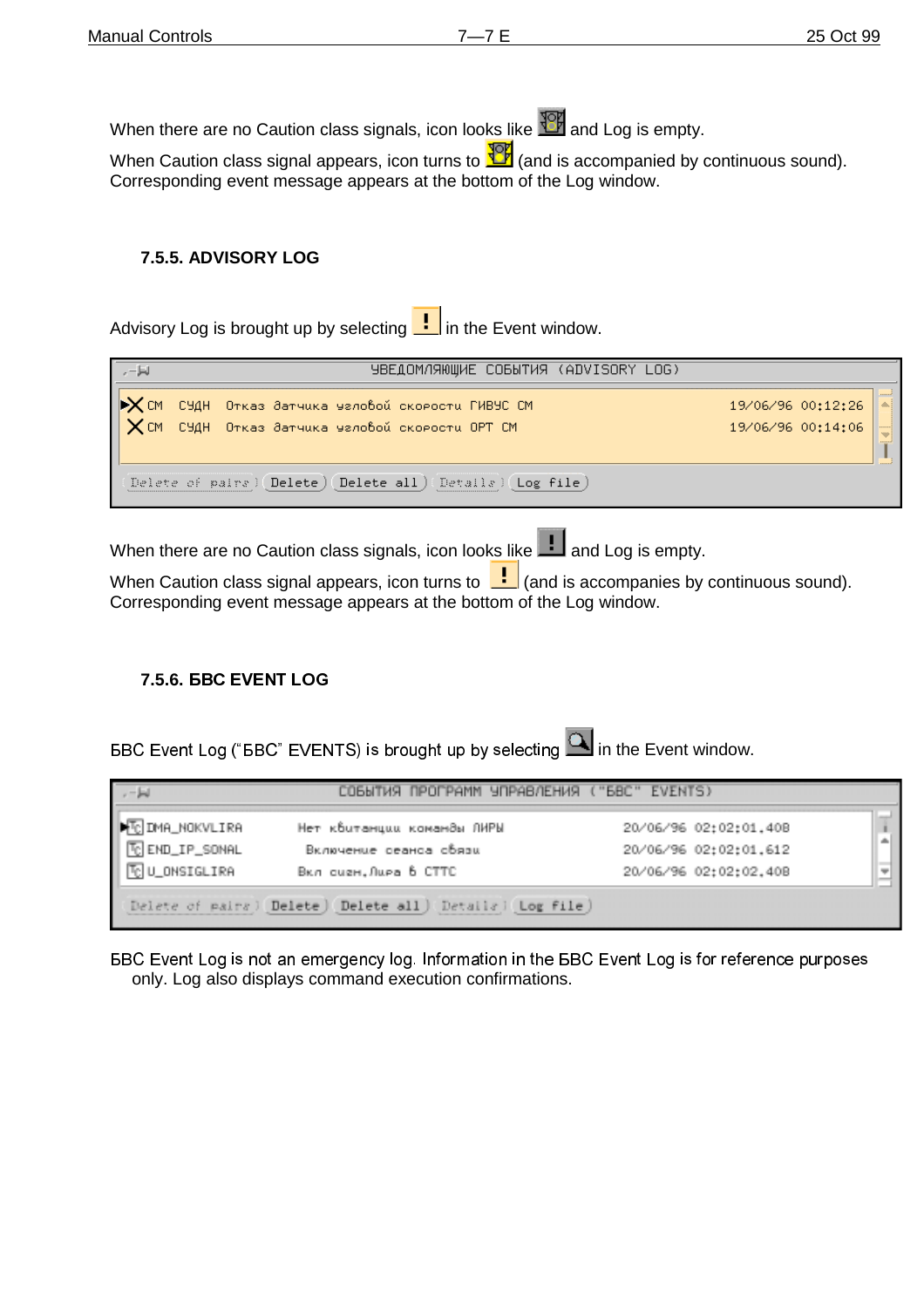## **7.6. HOME PAGE WINDOW**

**Home page** is the startup display for modules or systems selection.

**FGB** - transition to FGB control

**SM** - transition to SM control



Transition to system displays is done by selecting corresponding icon on the right vertical toolbar.

#### **7.7. RS LAPTOP FUNCTIONAL NAVIGATION**

#### **7.7.1. ICONS**

For quick retrieval of system displays, use system icons that are located on a vertical toolbar on the right side of display.

Icons depict the following ISS systems:



When selected, system icon button brings up menus to view functional displays of a specific system.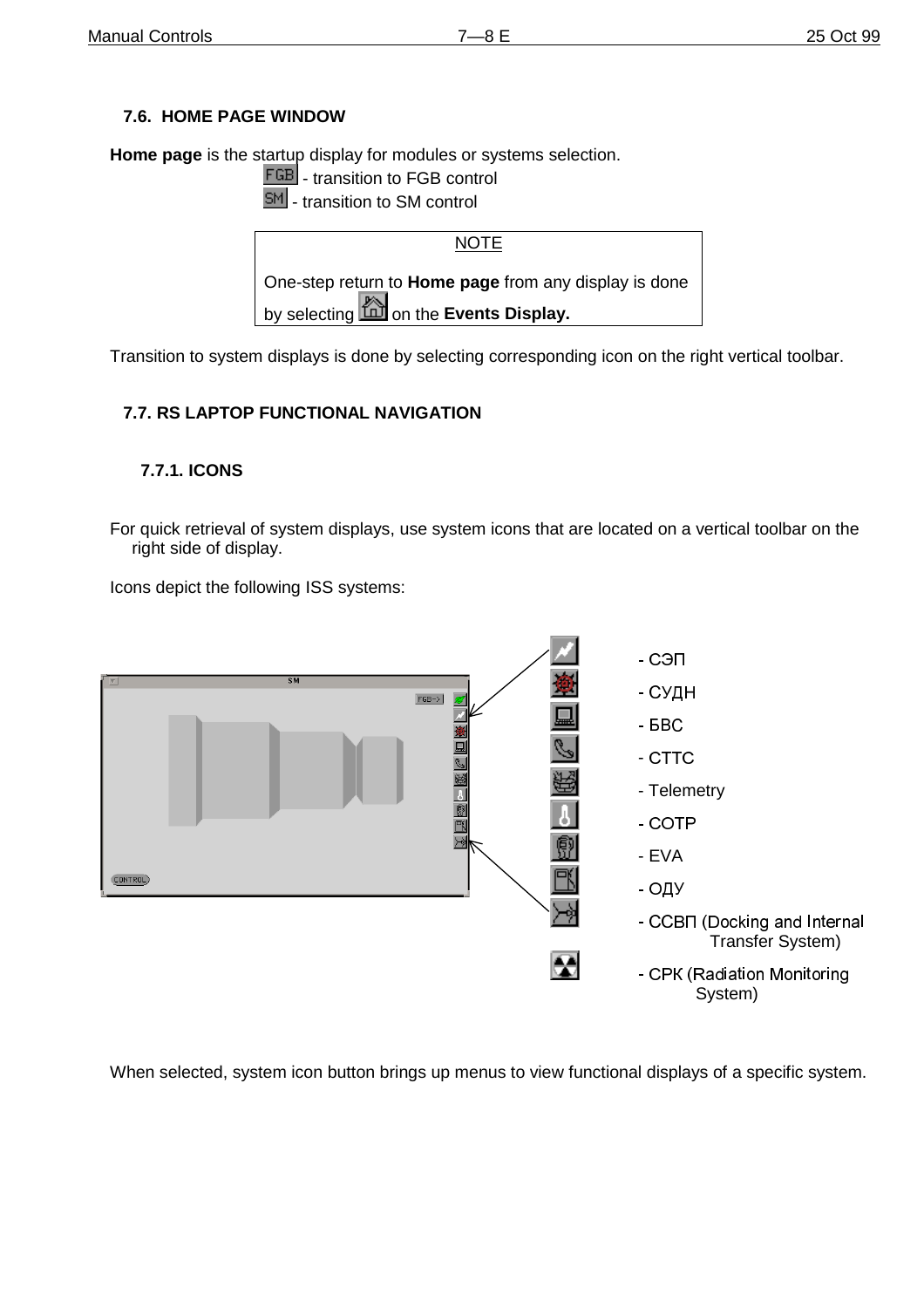For example:

For operation with СУДН:



## **7.7.2. DISPLAY NAVIGATION**

Vertical navigation is a transition to a more detailed system level, subsystem displays and reverse actions.

Horizontal navigation is a transition to other module displays of the same detail level (of the same systems) if there are navigation shortcut buttons.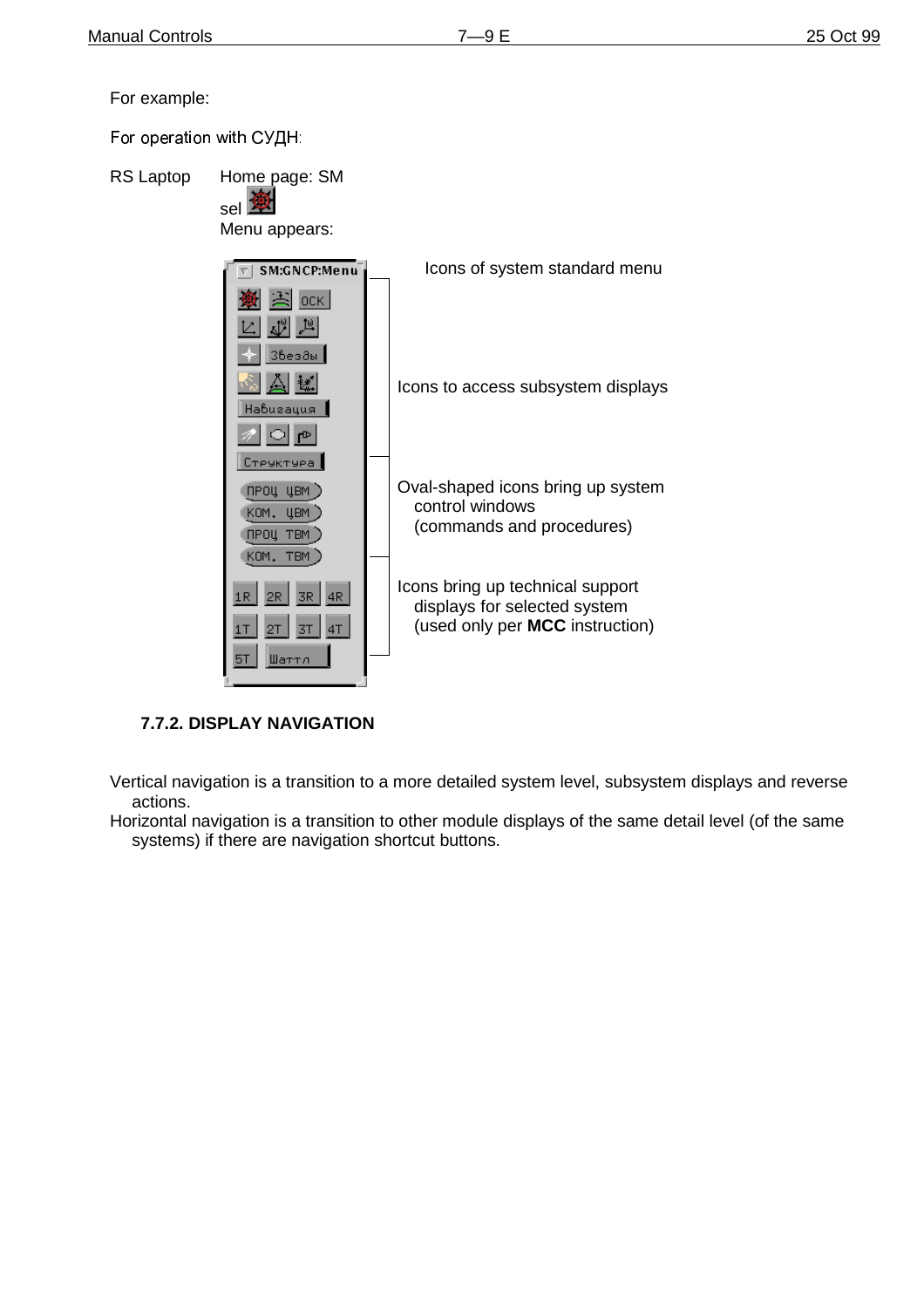## **7.8. DISPLAYS STRUCTURE (NAVIGATION TREE)**

General structure of displays can be seen on Navigation Tree display.

Open **Navigation Tree:** sel **1** on the **Events Display** 

System-subsystem hierarchy is represented by row of icons. To bring up any required display, corresponding icon should be selected.

| $\nabla$                   | <b>Navigation Tree</b>                                                                                                                                |
|----------------------------|-------------------------------------------------------------------------------------------------------------------------------------------------------|
| SM                         | Signal-VM Gasanalizer<br>Electron<br>T_Vozduh                                                                                                         |
| $\boldsymbol{\mathscr{M}}$ | Alli<br>$AB$ CHT $6d$                                                                                                                                 |
| $\bigcirc$                 | $\frac{10}{4}$ Stars<br>Structure $\frac{1}{2}$ OSK $\frac{1}{2}$<br>$Dirit$ 60<br>$66$ $66$<br>Messages                                              |
| 딟                          | 昷<br>8 9 10 <br>$\overline{3}$<br>$\overline{4}$<br>5<br>6<br>7<br>$\mathbf{1}$<br>$\overline{2}$                                                     |
| $\mathscr{C}$              | Lira Regul T_TTS T_TVS                                                                                                                                |
| 圈                          | 爵<br>ASS-A ASS-B ASS-V<br>PCB                                                                                                                         |
| b                          | R<br>Hydravlic<br>$K$ OX1 CKB1 $n_A$ HK MOK TOY<br>3SPN1 4SPN1 NKP1 NKP3<br>ПК3<br>$\n  fix1\n$<br>3SPN2 4SPN2   NKP2 NKP4<br>$\Pi$ K2<br>KOX2 CKB2   |
| 劇<br>歐<br>≻≽               | K<br>T_Control   T_Compressor   T_Thrusters   T_Fuel<br>H T_SSVP                                                                                      |
| FGB<br>N                   | socs                                                                                                                                                  |
| 显                          |                                                                                                                                                       |
| $\vert \mathbf{J} \vert$   | R<br>Hydr (RS) Hydr (US)<br>3Meebuku   NKP1   NKP2   NKP3   NKP4   HFK1   HFK2   PPX1   PPX2<br>B <sub>FK1</sub><br>$BFK2$ $\Gamma$ $KT$ $\Theta$ $H$ |
| 歐                          | PROP_F(RS)<br>PROP (US)                                                                                                                               |

If necessary, display may be scrolled up and down within window.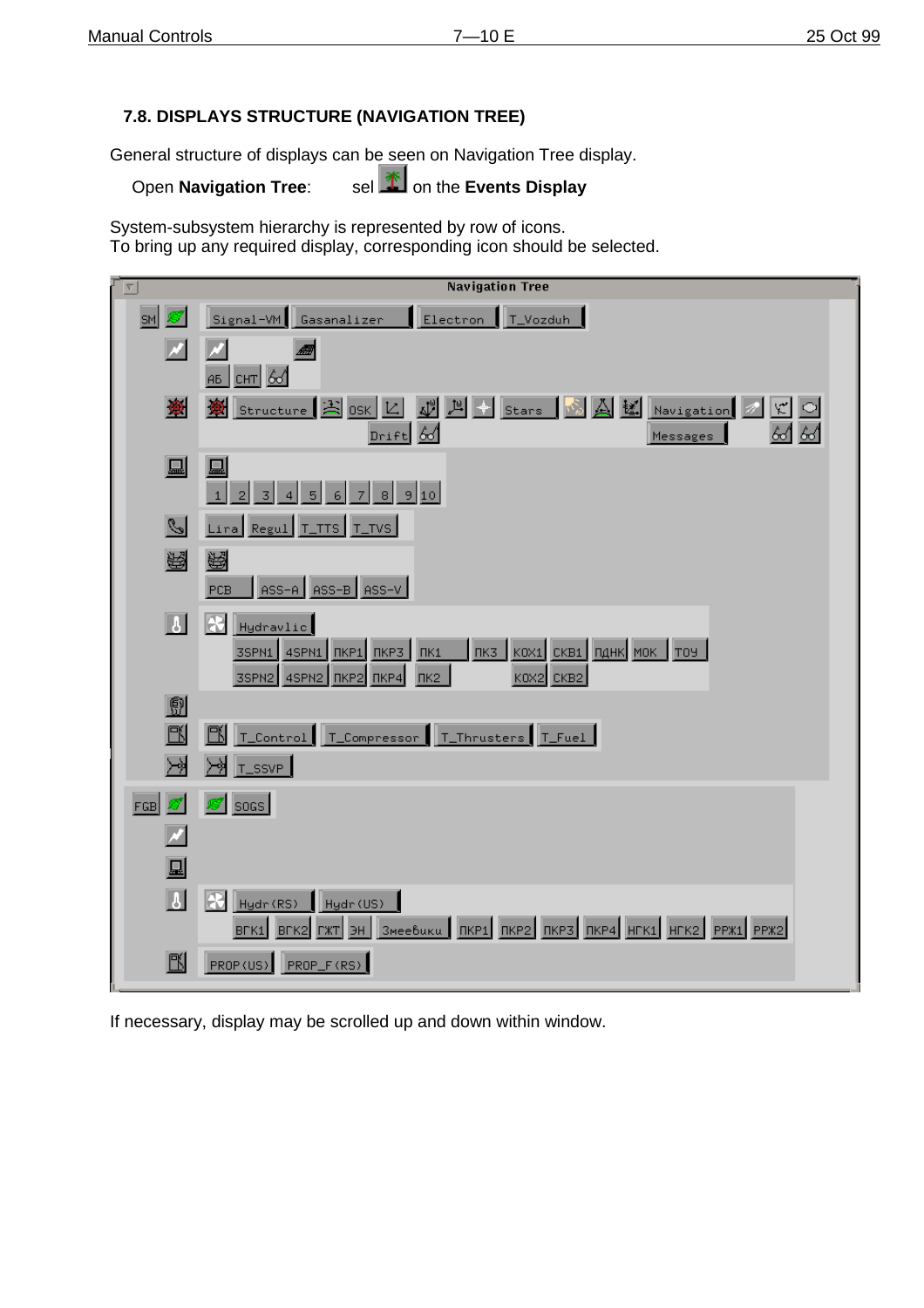#### **7.9. DISPLAY OPERATION BASICS**

All actions to change window properties (such as resize, move, etc.) are already implemented in the operating system as standard actions.

Display buttons and "hot" keys are used to control displays.

#### NOTE

Display windows cannot be closed by standard Solaris method of clicking  $\Box$  icon (in the top left corner of display window). The displays can only be closed by pressing **Esc** key.

#### **7.9.1. HOT KEYS**

| <b>Functions</b>            | <b>Buttons</b>                  |
|-----------------------------|---------------------------------|
| Closes window               | Esc                             |
|                             | Alt+F4                          |
| Sequentially selects        | Tab                             |
| element within Control      |                                 |
| window.                     |                                 |
| Drags object across         | Shift $+$ drag using            |
| display (large              | mouse                           |
| increments)                 |                                 |
| Drags object across         | Caps Lock + drag using          |
| display (small              | mouse                           |
| increments)                 |                                 |
| Copies selected object      | $Alt + D$                       |
| Moves selected object       | $Ctrl + D$                      |
| Resizes selected object     | Ctrl + stretch using            |
|                             | mouse                           |
| Enlarges display contents:  |                                 |
| Horizontally                | $Shift + X$                     |
| Vertically                  | $Shift + Y$                     |
| Proportionally              | $\overline{Shift} + Z$          |
| Decreases display contents: |                                 |
| Horizontally                | $\frac{\mathsf{X}}{\mathsf{Y}}$ |
| Vertically                  |                                 |
| Proportionally              | $\overline{z}$                  |
| Switches between text       | $Ctrl + G$                      |
| and graphics modes          |                                 |
| Switches between            | $Ctrl + L$                      |
| languages En/Ru             |                                 |
| Sorts/filters active field  | $Ctrl + S$                      |
| list                        |                                 |
| Sorts field order           | $Alt + S$                       |
| Closes application          | $Alt + X$                       |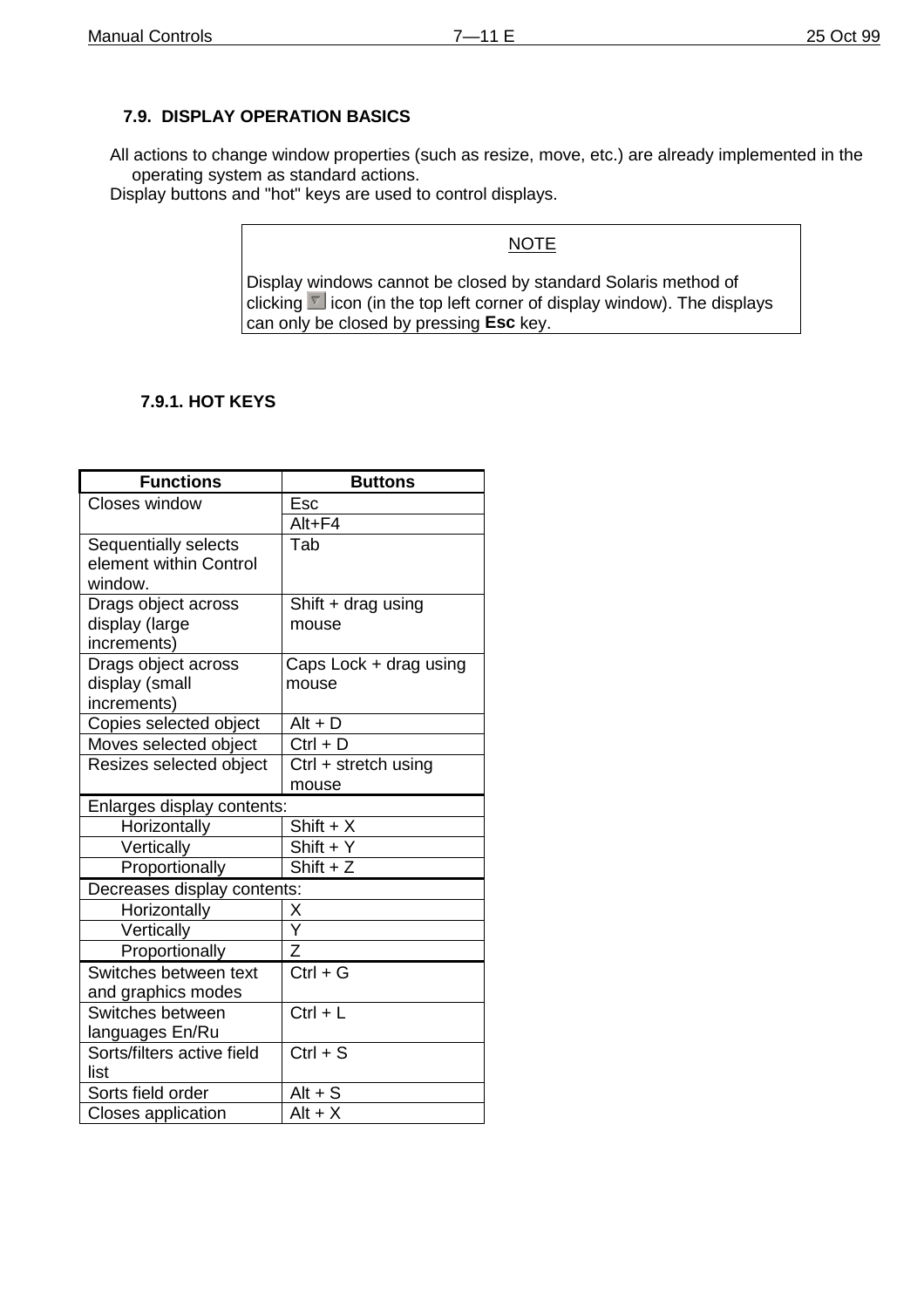## **7.9.2. ICON TYPES**

Icons are divided into two main types different in shape:

| Messages<br>$FGB->$                                               | - rectangular icons open corresponding display<br>(can have text or graphic) |
|-------------------------------------------------------------------|------------------------------------------------------------------------------|
| <b>CONTROL</b><br><b>UBM</b><br>KUM.<br><b>TBM</b><br><b>NPOU</b> | - oblong icons open control menu<br>or command (procedure) window.           |
|                                                                   | Some rectangular icons, however, will open commands (procedures), also:      |



 $\mathbb{R}$  - valve, valve control command window is brought up;

- 3PY (charge/discharge unit), 3PY control command window is brought up.

## **7.9.3. MENU**

Pressing «F10» activates action menu for current window. «Hot» key corresponding to selected action is highlighted in the Help window

## **7.9.4. COLORS**

Standard color scheme is used for all displays.

On systems graphical and textual displays, diagram elements (units, devices, etc.) and textual parameters can have colors with following meanings:

for graphical objects:

| ₩  |
|----|
| 汊  |
| ۹, |
| ī  |
|    |
|    |
|    |

grayed out – device is unavailable;

dark gray – device is available but currently inactive (valve is closed);

outlined in green – device is active (powered up);

blue – device is currently operating (valve is open);

yellow – Caution class malfunction;

- red Warning class malfunction;
	- cyan information is not refreshed;
- purple information is invalid.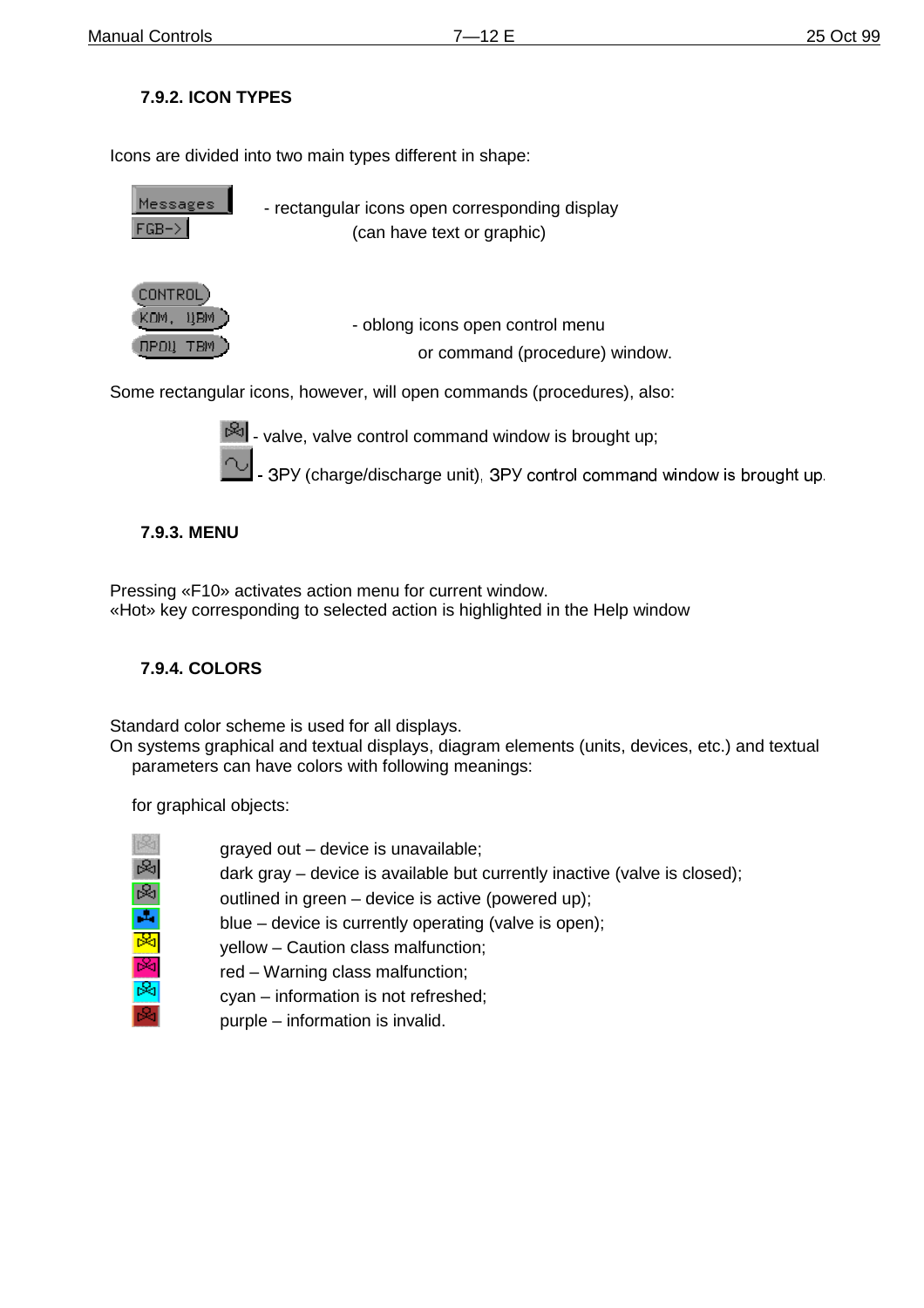for textual parameters:

| OPT 6 горячем резербе ГИВУС  | $grav - parameter$ is not generated (NO);    |
|------------------------------|----------------------------------------------|
| ГИВУС в горячем резерве OPT  | black – parameter is generated (YES);        |
| Авария 1-го комплекта Курса  | yellow background – Caution class emergency; |
| Авария 2-го комплекта Курса  | red background -Warning class emergency;     |
| Готовность 1-го компл. Курса | green background - preliminary readiness;    |
| Готовность 2-го компл. Курса | blue background - final readiness;           |
| Готовность РСУ               | cyan – information is not refreshed;         |
| Готовность РСУ               | purple – information is invalid.             |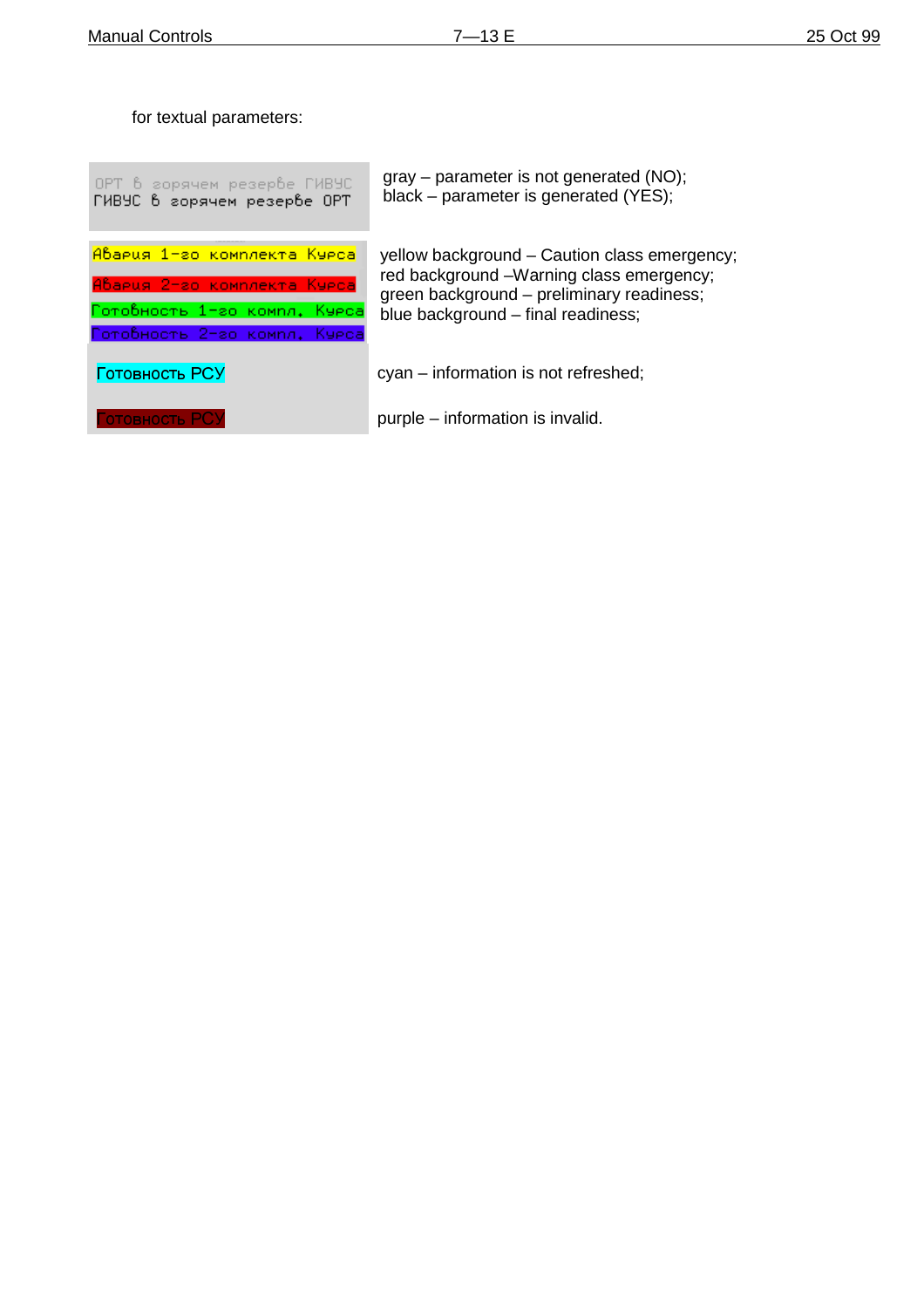## **7.10. DIRECT COMMAND OUTPUT**

When selecting **KOM, UBM** or KOM, TBM from system menu window, a UBM or TBM command window corresponding to the system is brought up.

List of commands contains all commands available to selected object (system).

| SM:SSVP_com<br>ا⊫ .              |                    |
|----------------------------------|--------------------|
| N_ONPSSVP1                       |                    |
| N_ONPSSVP2                       |                    |
| N_OFPSSVP                        |                    |
| N_OPKR                           |                    |
| N_CLKR                           |                    |
| N_OPUG                           |                    |
| N_CLUG                           |                    |
| N_OPPL                           |                    |
| <b>N_CLPL</b>                    | 000000000000000000 |
| D_SSTADWX                        |                    |
| Name: Вкл ПГС отке, стыка        |                    |
| ID                               |                    |
| Execute ) Hask ) Status ) ENIt ) |                    |
| Status:                          |                    |

For command output:

1. Enter ID into **ID** field.

 (auto scrolls to the closest matching ID in the list). or

select ID with mouse click from the list.

- 2.  $\sqrt{\ }$  command name is in the **Name** field.
- 3. sel **Execute** to execute command. Command execution confirmation window appears.



4. sel **ДА** (yes) to execute command or HET (no) to cancel.

Generally, the command output looks like:

RS Laptop **cmd** E\_FOPCLSOGS  $\sqrt{3}$ апр. откр. клап. СОГС ЦМ **Execute**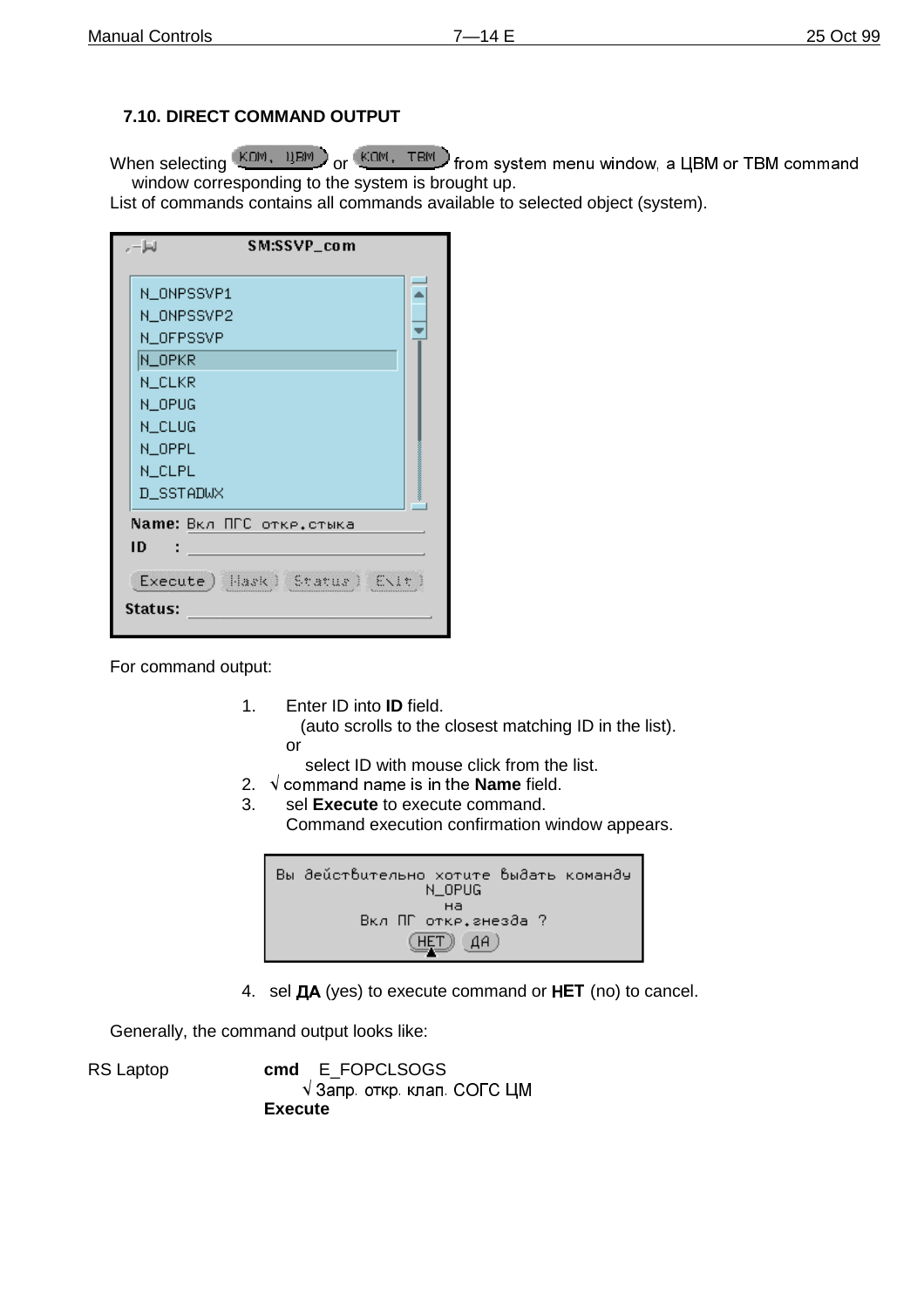When opening command window from the module Home Page, all commands for this module become available:

| <b>SM: all commands</b><br>π        |                                 |  |  |
|-------------------------------------|---------------------------------|--|--|
| E_COM2SRK                           |                                 |  |  |
| E_COM3SRK                           | なるなるならなるならなるならなるならなるならなるならなるならな |  |  |
| E COM4SRK                           |                                 |  |  |
| E COM5SRK                           |                                 |  |  |
| E COM6SRK                           |                                 |  |  |
| E DLC                               |                                 |  |  |
| に_FOPCLSOGS                         |                                 |  |  |
| E FOPKVDROPHO                       |                                 |  |  |
| E OFATM                             | ■そののののののののののののののののののの           |  |  |
| E OFATMPRESS                        |                                 |  |  |
| <b>Name:</b> Запе.отке.клап.СОГС ЦМ |                                 |  |  |
| ID                                  |                                 |  |  |
| Execute (Mask) Status (Exit)        |                                 |  |  |
| Status:                             |                                 |  |  |

To monitor command execution:

- 1. sel Status
- 2. Open required functional system display to check required parameter change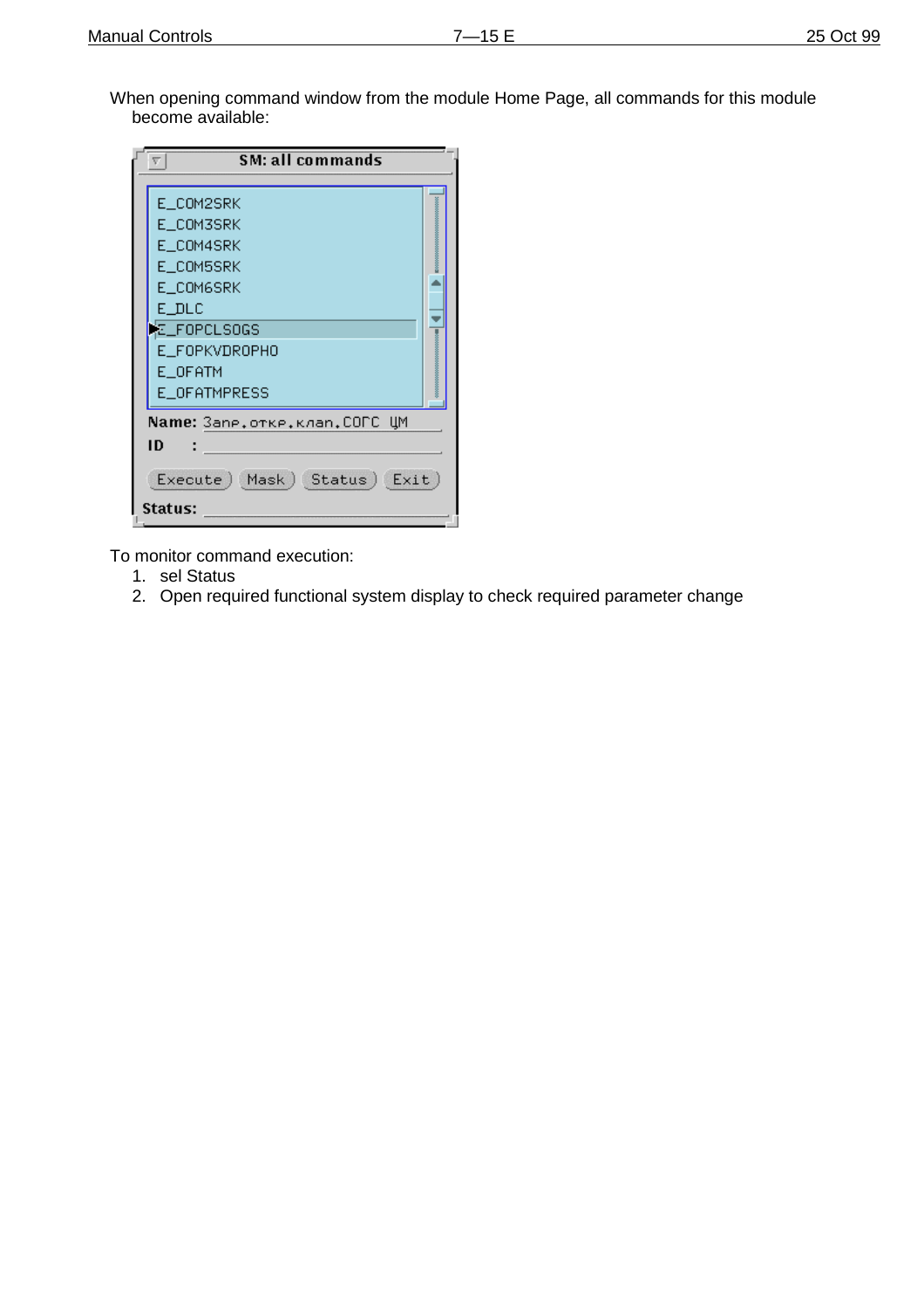## **7.11. COMMAND PROCEDURE ACTIVATION**

When selecting  $\left(\frac{P}{P} \right)$  and  $P$   $\left(\frac{P}{P} \right)$  and  $P$  are  $\left(\frac{P}{P} \right)$  from system menu, procedure window LIBM or ITBMI corresponding to system is brought up.

List of commands contains all procedures available for the selected object (system).

| SM:ECLSS:Decompress_proc<br>ا⊫ -.                    |  |  |
|------------------------------------------------------|--|--|
|                                                      |  |  |
| F26_APS_5                                            |  |  |
| F26_APS_8                                            |  |  |
| F26_APS_3                                            |  |  |
| F26_APS_4                                            |  |  |
| F26_APS_6                                            |  |  |
| ) 7_RPS                                              |  |  |
| $\mathsf{NAME:}$ Заданце гранцчных значе $\mathbb P$ |  |  |
| <b>IDENTIFY:</b>                                     |  |  |
| техн. neeeм.∂ ⊵ :<br>E ]                             |  |  |
| E ]<br>техн. neeeм.∂ P :                             |  |  |
|                                                      |  |  |
| 14 DE<br>500000000000                                |  |  |
| Execute   Hask   Status   About                      |  |  |
| Status:                                              |  |  |

To run procedure:

1. Enter ID into **IDENTIFY** field.

 (when entering symbols, there is auto scroll to the closest matching ID in the list).

- or
- select ID by mouse click from the list.
- 2. √ command name is in **Name** field.

If more detailed information on procedure is required, press **About** button.

| About: F26 APS 7                                                    |  |
|---------------------------------------------------------------------|--|
| УВ записывает заданные значения в переменные EI_P_LOW — и EI_P_HIGH |  |

- 3. Enter parameters required to run the procedure.
- 4. sel **Execute** to execute command. Command execution confirmation window appears.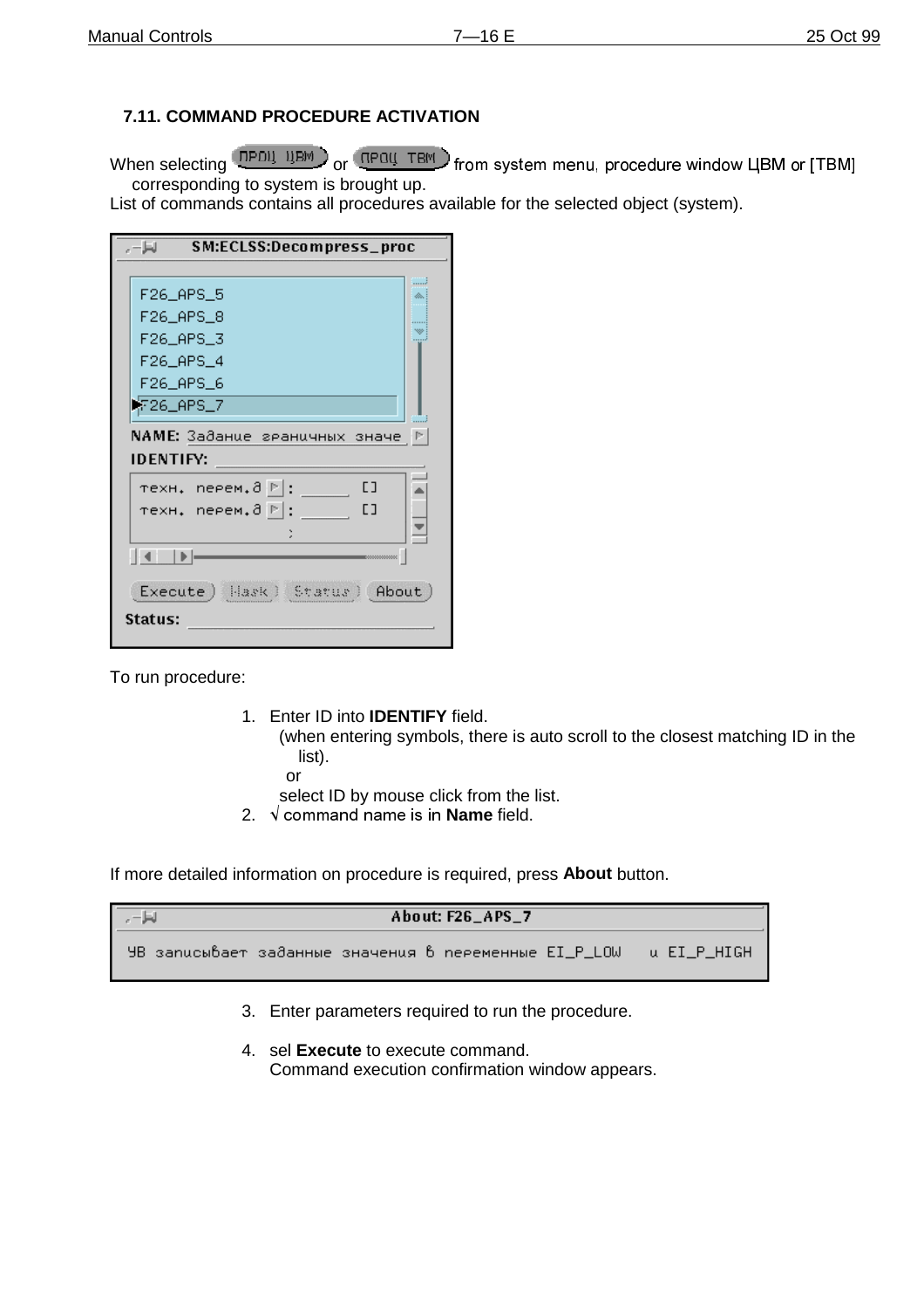Generally, the procedure to be initiated looks like:

RS Laptop **proc** F26\_APS\_7

 $\sqrt{3}$ адание граничных значений давления<br>param1 640 param1 param2 780 **Execute**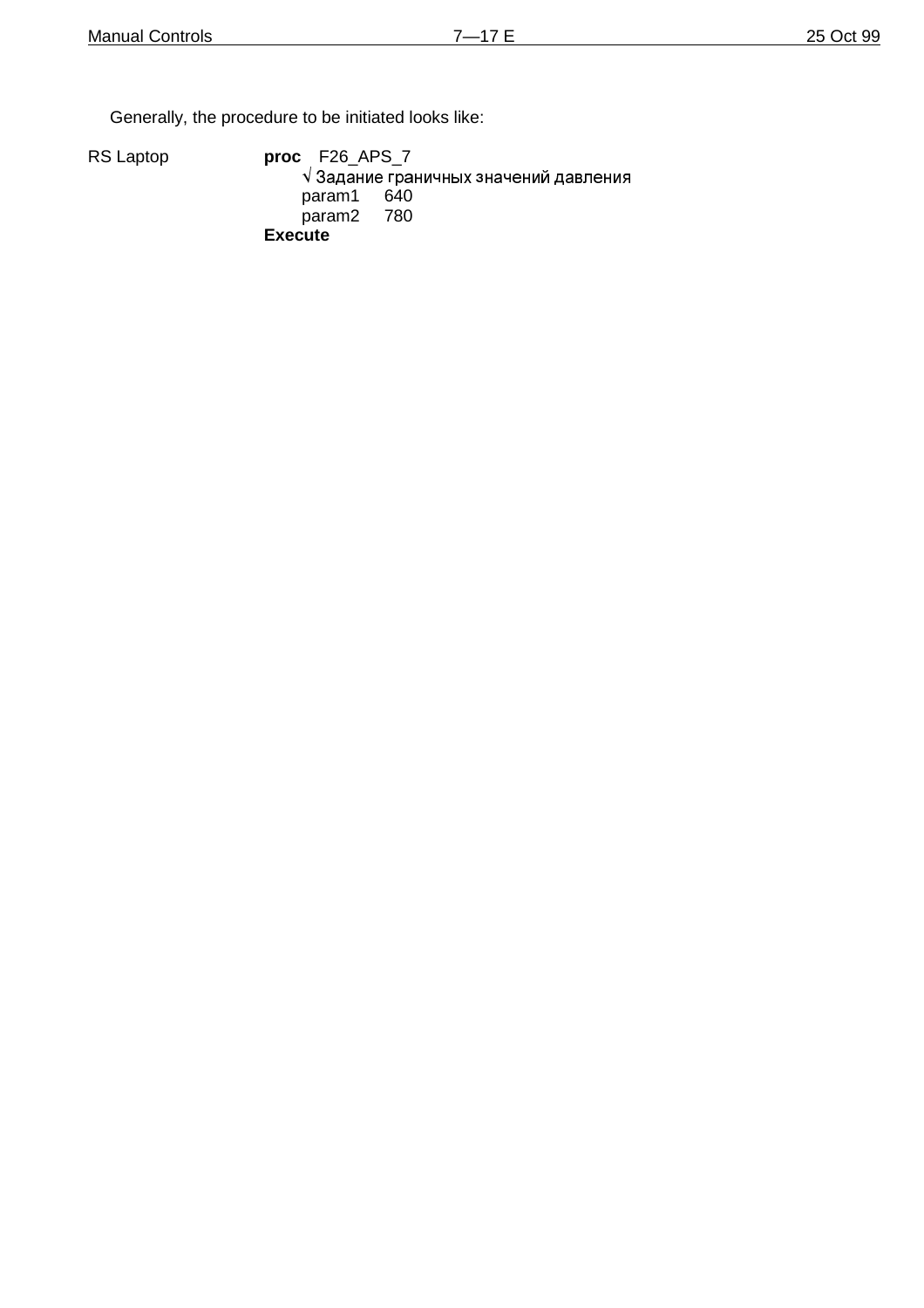## **8. PRINTER OPERATION**

## **8.1. PRINTER CONTROLS**

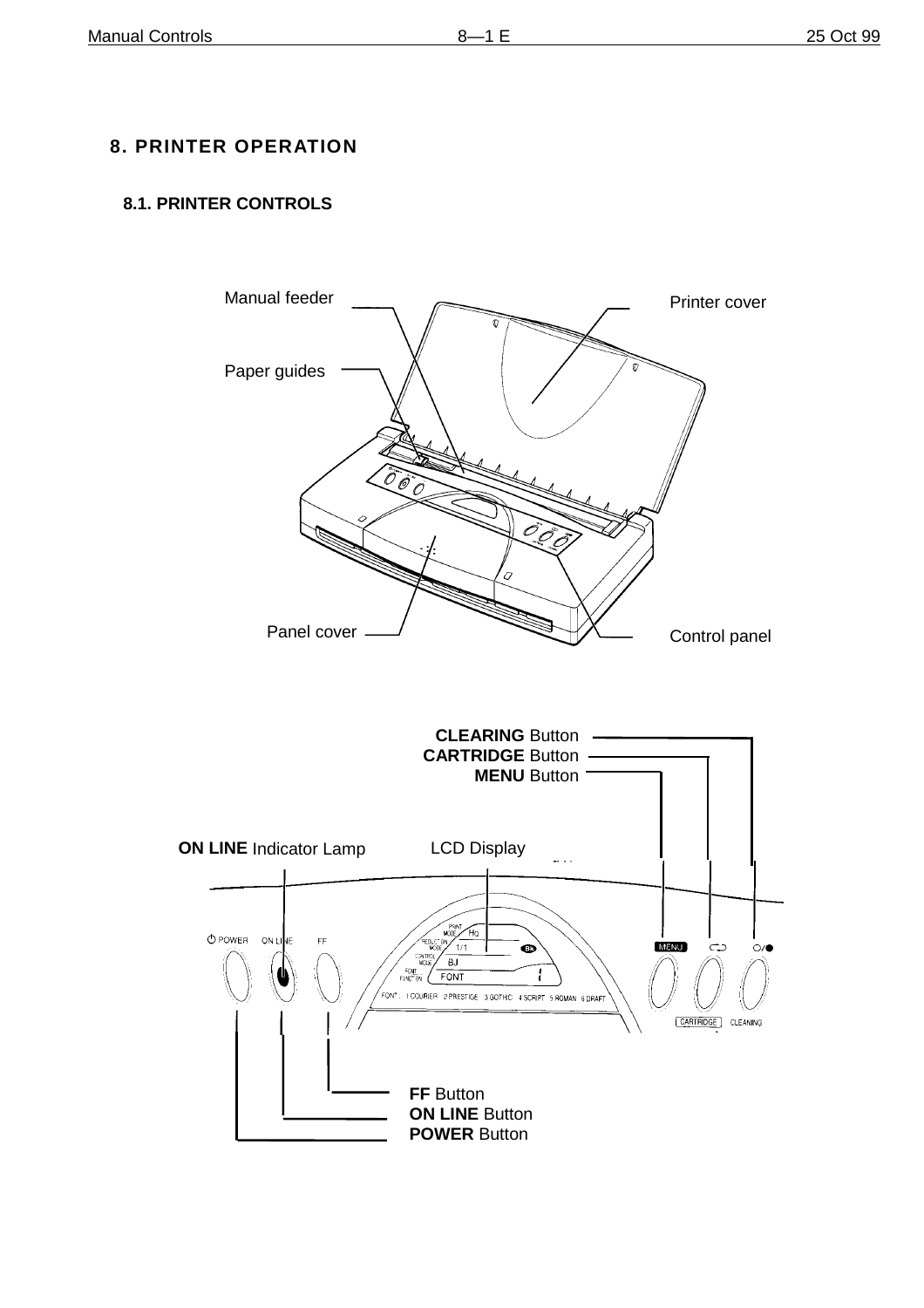\* \* \* \* \* \* \* \* \* \* \* \* \*



## 8.2. PRINTER POWERUP AND INITIAL SETUP

- 1. pb POWER  $\rightarrow$  Press **I** LED ON LINE (manual feed tray) LCD shows the current setup
	- \* \* \* \* \* \* \* \* \* \* \* \*

If LED ON LINE, LCD is blank

| ИнПУ | SM: СУБА, Regul, СУД Control      |
|------|-----------------------------------|
|      | $\sqrt{ }$ $\Box$ PRINTER PWR -ON |
|      |                                   |

## **NOTE**

If there is no cartridge installed, the holder is placed at the center for 5 min for installation.

- $2.$
- $\overline{3}$ . Paper installation
	-
- $\overline{4}$ . Note on number of sheets